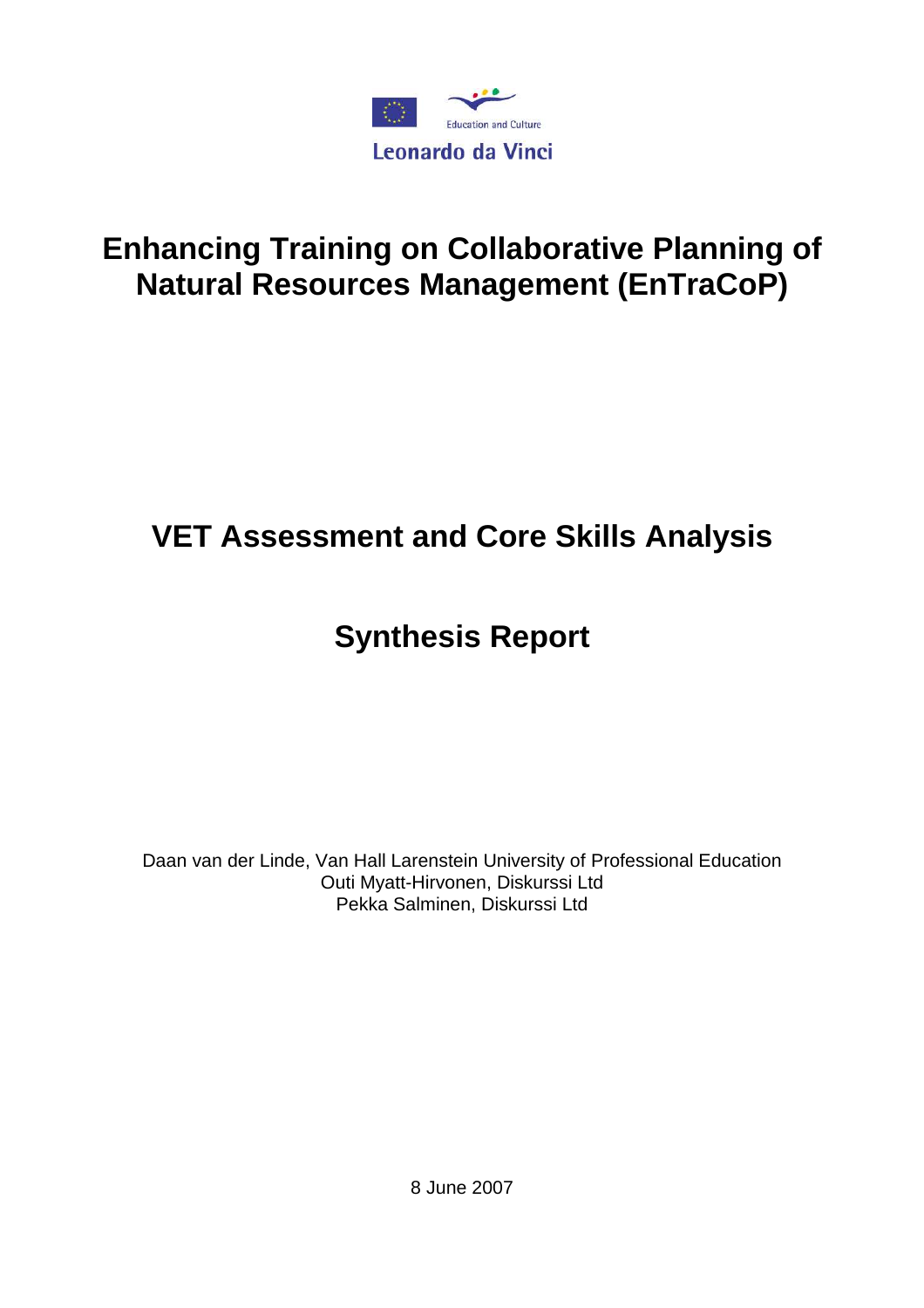| ANNEX 3. QUESTIONNAIRE USED AS A BASIS FOR THE CSA SURVEYS  34  |  |
|-----------------------------------------------------------------|--|
|                                                                 |  |
| ANNEX 5. QUESTIONNAIRE USED AS A BASIS FOR THE VETA SURVEYS  39 |  |
| ANNEX 6. QUESTIONS USED AS A BASIS FOR THE VETA INTERVIEWS 42   |  |
|                                                                 |  |

### **CONTENTS**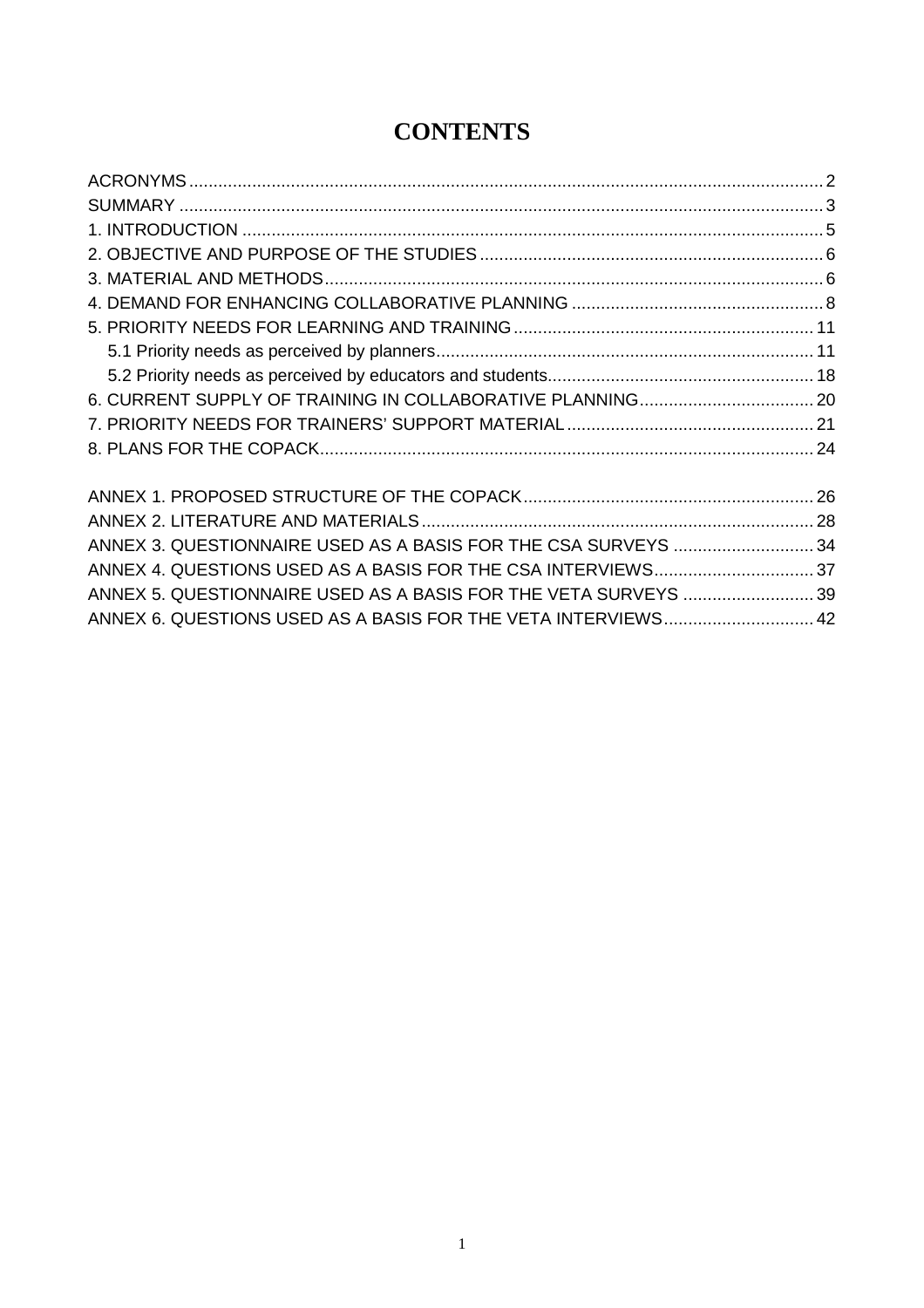## **ACRONYMS**

CoPack Trainers' support material package on collaborative planning

| CP              | Collaborative planning                                                       |
|-----------------|------------------------------------------------------------------------------|
| <b>CSA</b>      | Core Skills Analysis                                                         |
| <b>EIA</b>      | Environmental impact assessment                                              |
| <b>EnTraCoP</b> | Enhancing Training of Collaborative Planning of Natural Resources Management |
| <b>EPA</b>      | <b>Environmental Protection Agency (Ireland)</b>                             |
| EU              | European Union                                                               |
| <b>FSC</b>      | Forest Stewardship Council                                                   |
| <b>GIS</b>      | Geographic information system                                                |
| <b>NGO</b>      | Non-governmental organisation                                                |
| <b>NREP</b>     | Natural resources and environmental planning                                 |
| <b>SEA</b>      | Strategic environmental assessment                                           |
| <b>UK</b>       | United Kingdom                                                               |
| <b>VET</b>      | <b>Vocational Education and Training</b>                                     |
| <b>VETA</b>     | <b>VET Assessment</b>                                                        |
| <b>WFD</b>      | <b>Water Framework Directive</b>                                             |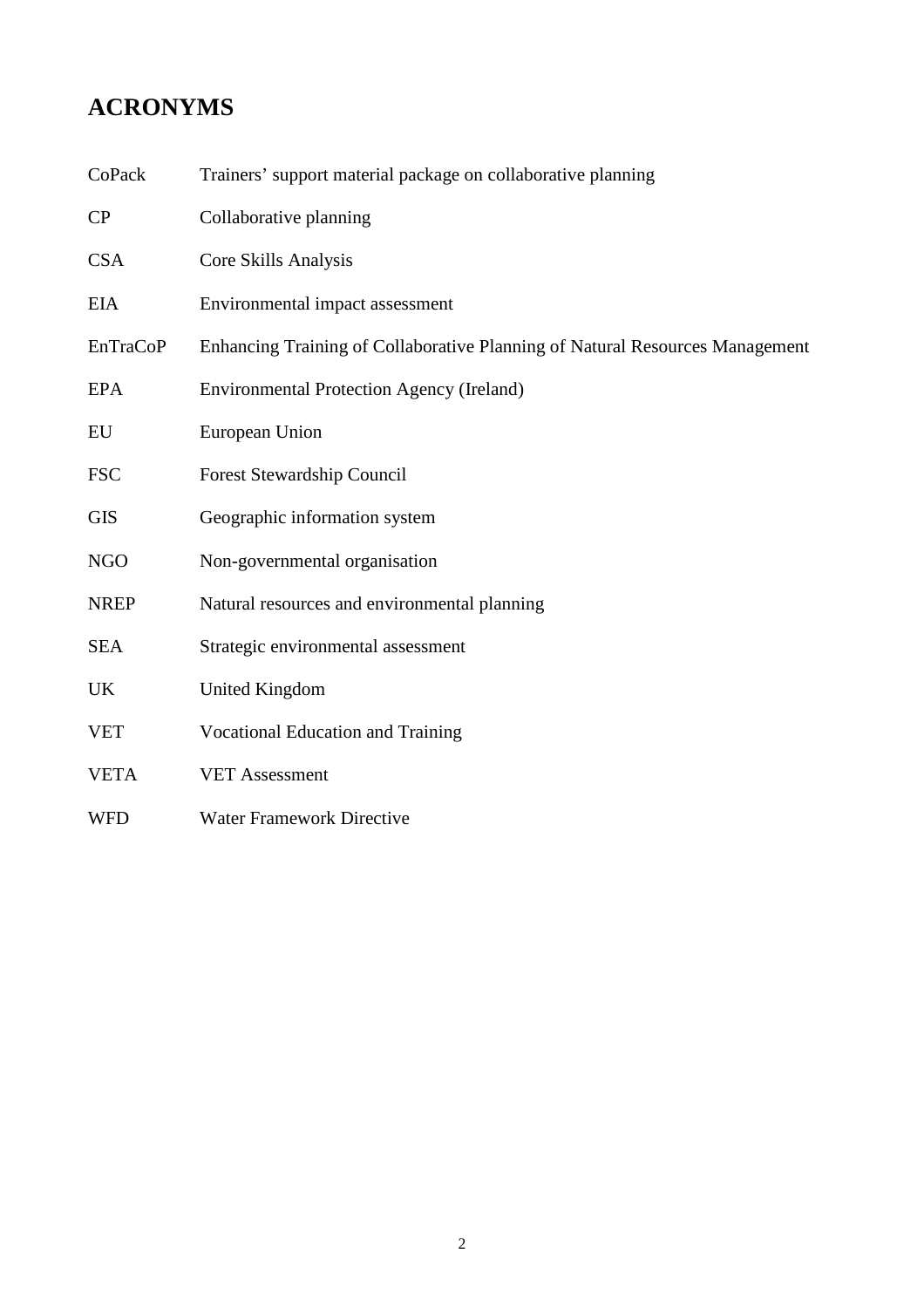### **SUMMARY**

This report synthesises the results of the six Core Skills Analysis (CSA) and six Vocational Education and Training (VET) Assessment country studies carried out under the project "Enhancing Training on Collaborative Planning of Natural Resources Management" (En-TraCoP) in the Czech and Slovak Republics, Finland, Germany, Ireland and the Netherlands. The main product of the project will be a new trainers' support material package on collaborative planning, the CoPack.

In order to ensure the usefulness of the CoPack, the working-life requirements and priority needs for vocational education and training in collaborative planning of natural resources and environmental management were studied in the CSA. The VET Assessment (VETA) was carried out to find out the availability and quality of training and training materials in collaborative planning and to identify the priority needs for additional support material for trainers and teachers in each EnTraCoP partner country.

The studies were targeted to selected focus sectors of natural resources and environmental management planning in each partner country. The material and methods used for the country studies included document analysis, interviews and questionnaire surveys.

The country studies revealed a high diversity of situations, challenges and needs for enhancing collaborative planning of natural resources and environmental management and the related training of students and planners in the focus sectors. Generally, there are considerable needs for training and lack of teaching material on collaborative planning. Based on the results of the studies and the planning meetings of the EnTraCoP partners, the following priority needs for training and related support materials have been identified:

### **1. Introduction to collaborative planning**

- Basics of theories, concepts, terms and planners' ethics of collaborative planning
- Legal and institutional requirements for collaborative planning in the selected focus sectors in each EnTraCoP partner country
- Assessment of needs, pros and cons ("costs and benefits") of collaborative planning

### **2. Designing collaborative planning curricula and programmes**

- Designing basic, advanced and professional level competencies (examples of collaborative planning training curricula and recommended CoPack modules for each level)
- Designing further training programmes (examples of different training programmes and recommended CoPack modules)
- Examples of training approaches
- Analysis and development of personal collaborative planning skills among planners

### **3. Preparation and initiation of collaborative planning processes**

- Preparation and coaching of planner teams for collaborative planning
- Preparation of collaboration plans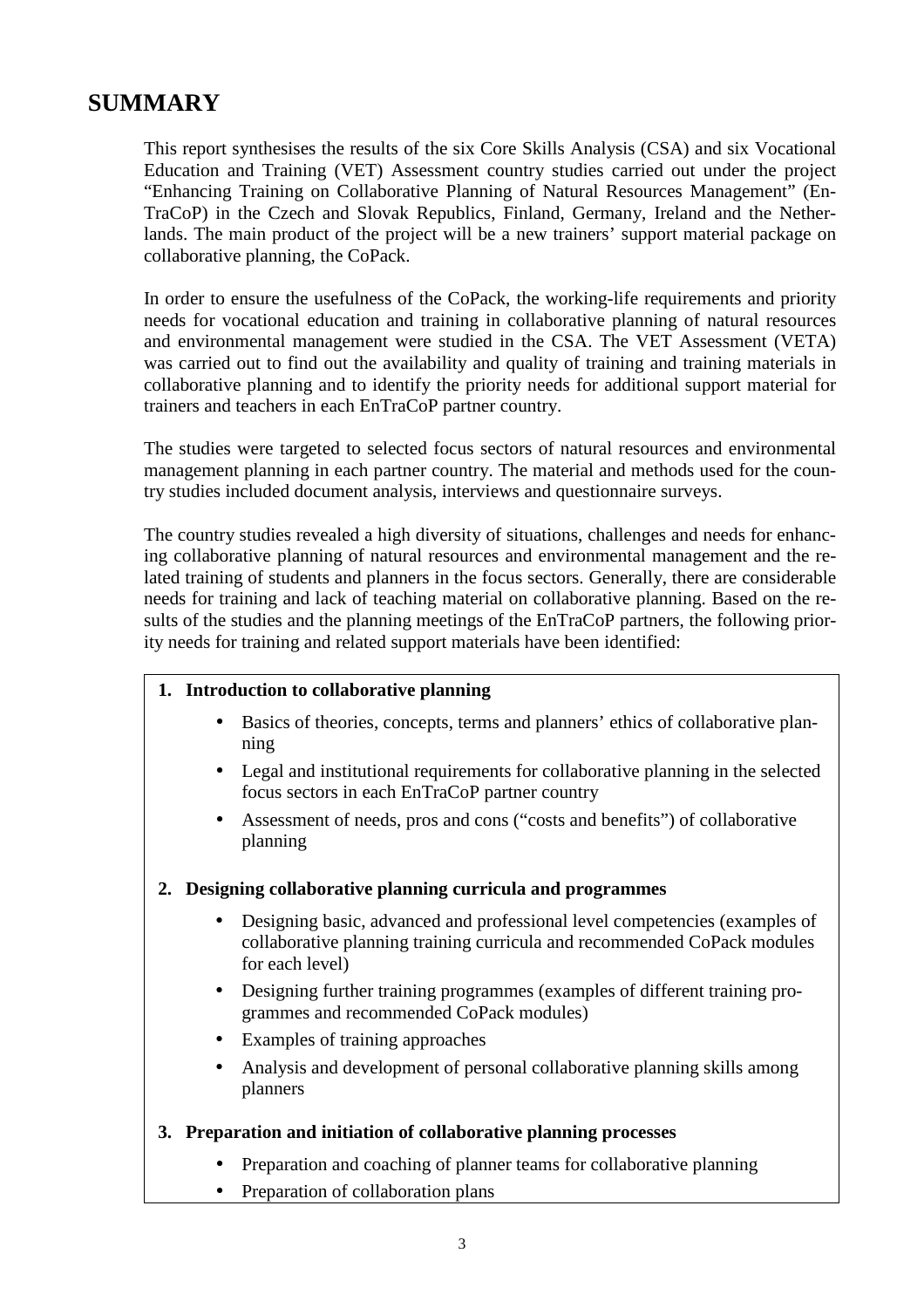- Participation of special groups
- Informing, motivating and instructing participants in the initiation of collaborative planning

### **4. Collaborative planning methods and techniques**

- Planning exhibitions and displays
- Media co-operation, including TV, radio and newspapers
- Conducting surveys with various techniques (e.g. questionnaires and interviews)
- Personal communication skills and presentation techniques
- Organising, moderating, and facilitating public meetings
- Group working and creativity techniques: instructing, managing and facilitating working groups and utilising effective/creative group working methods
- Organising site visits and field trips to the public
- Web-based collaborative planning methods (interactive websites, chats, online forums, e-voting, etc.)
- Analysing and managing conflicts between interest groups (organising and facilitating negotiations and mediating disputes)

### **5. Information management in collaborative planning**

- Systematic methods for comparing planning alternatives
- Computer-supported decision-making methods
- Geographic information systems (GIS) and maps in collaborative planning
- Documenting/reporting collaborative planning processes and results

### **6. Evaluation and utilisation of collaborative planning experiences**

- Evaluation criteria and methods
- Dissemination of lessons learned

The CoPack is planned to be a web-based trainer's support material package, with downloadable materials, to be published in the  $EnTraCoP$  website<sup>1</sup> and as a CD-ROM. It may also be published in a hardcopy form (folder), as applicable. The material will be organised into user-friendly stand-alone units that can be flexibly adapted to training modules of varying depth and length. The CoPack will be prepared in English and translated into the other main languages of the partner countries: Czech, Dutch, Finnish, German and Slovak.

 $\overline{a}$ 

<sup>1</sup> http://www.oamk.fi/luova/hankkeita/entracop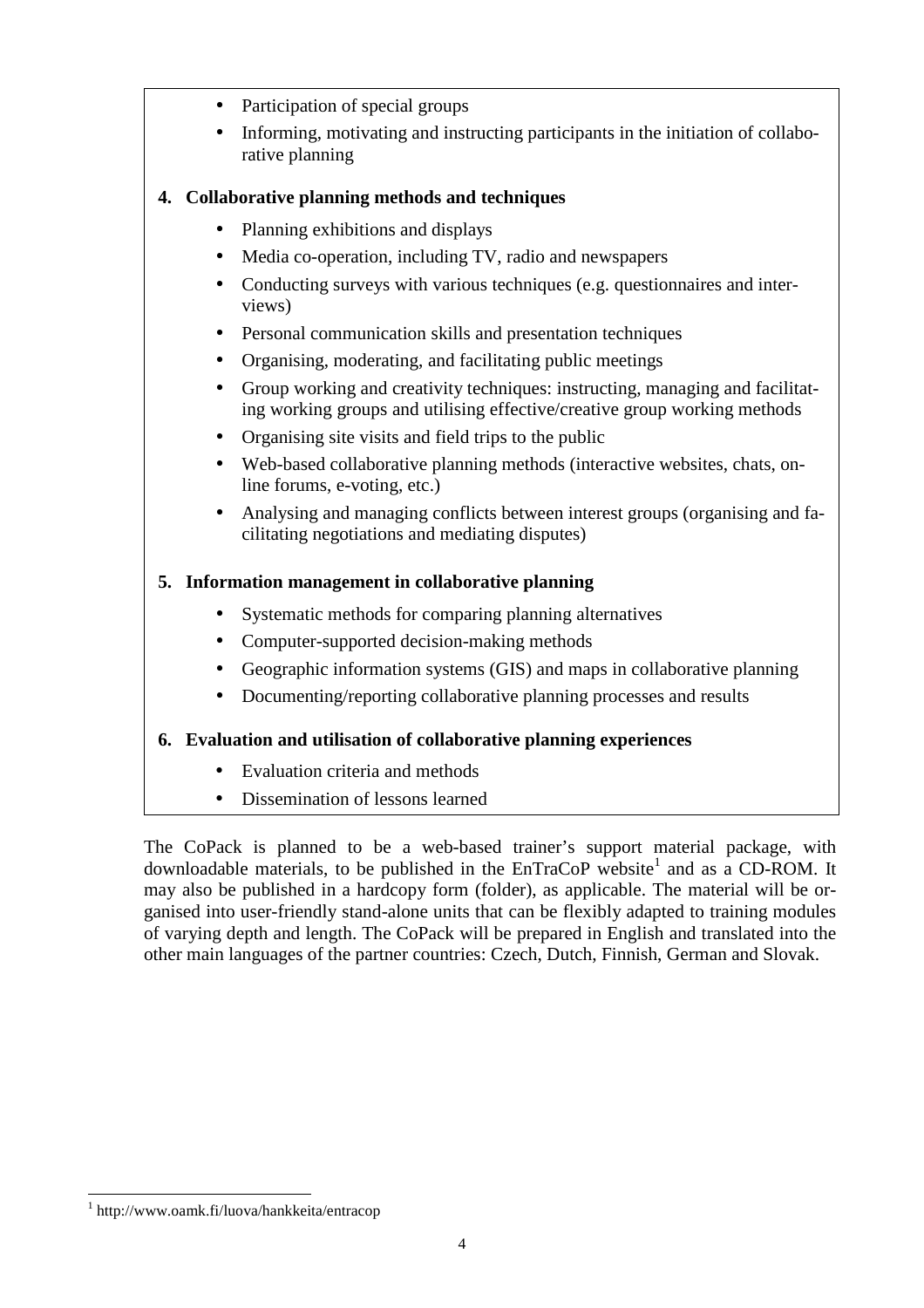### **1. INTRODUCTION**

This report has been prepared under the project "Enhancing Training on Collaborative Planning of Natural Resources Management" (EnTraCoP)<sup>2</sup>. The project is financially supported by the European Commission's Leonardo da Vinci<sup>3</sup> programme which aims at developing the quality of vocational education and training (VET) systems and practices in Europe.

In any democratic society, planning of natural resources and environmental management requires consideration of diverse knowledge, values and interests by means of multiprofessional co-operation of experts, inter-agency co-operation, participation of stakeholders, and settlement of controversies through negotiation. In this report, the term "collaborative planning" is used for all such interactions. There are a variety of terms meaning approximately the same, such as public involvement, public participation and interactive or participatory planning. Collaborative planning is seen here as an approach guiding e.g. the choice of methods and techniques used in planning. It is recognised that collaborative methods and techniques may constitute a coherent planning process or they can be applied separately, depending on the situation.

The need to enhance collaborative planning of natural resources and environmental management has been recognised in various international conventions and in the evolving legislation of the EU and the Member States. Planners are increasingly facing these current and emerging challenges in their work. Consequently, there is a need for identifying new skills, competencies and learning needs of both planners and trainers and for facilitating the adaptation of curricula of institutions providing training for planners in view of the changing roles and competence requirements.

The objective of the EnTraCoP project is to enhance the quality of training provided to planners of natural resources and environmental management by improving the knowledge, methods and training tools of trainers of collaborative planning in the project partner countries: the Czech Republic, Finland, Germany, Ireland, the Netherlands and the Slovak Republic. The main product of the project will be a new trainers' support material package of collaborative planning (CoPack) which will be made available to trainers and planners.

In order to ensure the usefulness of the CoPack, the working life requirements and priority needs for vocational education and training in collaborative natural resources and environmental management planning were studied in the "Core Skills Analysis" (CSA) in each En-TraCoP partner country. Moreover, an assessment of existing VET, or "VET Assessment" (VETA), was carried out in order to find out the availability and quality of training and training materials in collaborative planning and to identify the priority needs for additional support material for trainers and teachers in each EnTraCoP partner country.

The authors of the synthesis report would like to express their sincere gratitude to the authors of each country study report and to the planners, trainers, students and others who participated in the surveys and interviews.

 $\overline{\phantom{a}}$ 

<sup>&</sup>lt;sup>2</sup> Information on the project is available in the following website: http://www.oamk.fi/luova/hankkeita/entracop

 $3$  Information on the Leonardo da Vinci Programme is available for example in the following websites:

http://www.europa.eu.int/comm/education/programmes/leonardo/new/leonardo2\_en.html and http://www.leonardodavinci.fi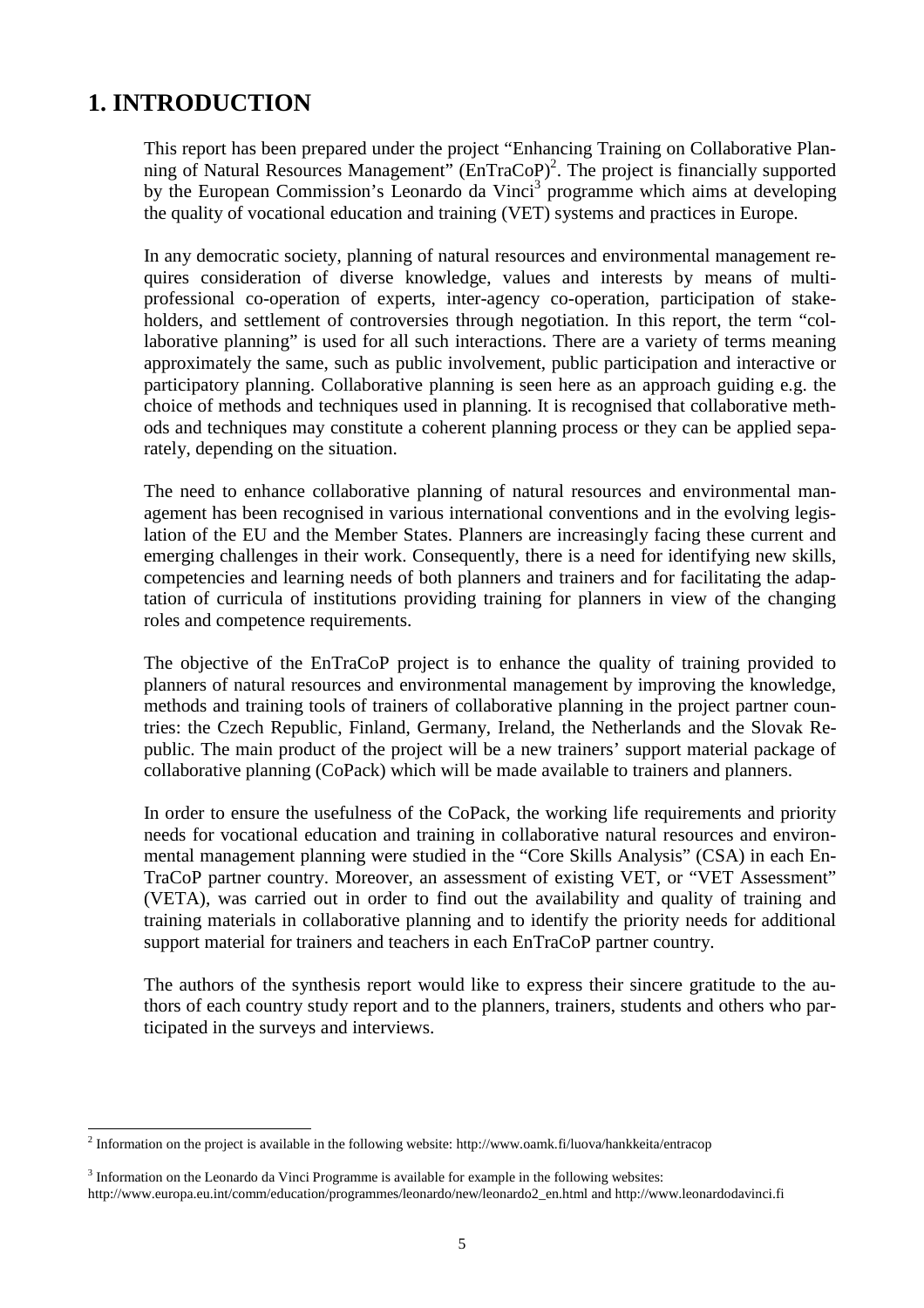### **2. OBJECTIVE AND PURPOSE OF THE STUDIES**

The objective of the studies was to establish a firm basis for designing the Trainers' support material package on collaborative planning, the CoPack.

The purpose of the CSA was to study:

- the working life requirements for collaborative planning skills of planners in the selected focus sectors of natural resources and environmental management in the EnTraCoP partner countries;
- the existing systems, skills and competencies of planners in collaborative planning;
- the needs and priorities for capacity development and training in collaborative planning and related support material as perceived by natural resources and environmental management planners.

The purpose of the VETA was to find out:

- the types of collaborative planning elements included in the different levels of education of natural resources and environmental management planners in the EnTraCoP partner countries;
- the amount of collaborative planning elements in the relevant study fields;
- the availability of professional competences of the relevant degree programmes.
- the needs and priorities for capacity development and training in collaborative planning and related support material as perceived by educators and students of natural resources and environmental management planning.

### **3. MATERIAL AND METHODS**

The synthesis report is based on the following country study reports (available in the En- $\text{TraCoP website}^4$ :

### *CSA reports:*

- 1. **The Czech and Slovak Republics:** Vitek, R. & Chalupska, H. 2006. Core Skills Analysis. Country Study of the Czech and Slovak Republics. Final Report. Ecological Institute Veronica. 10 May 2006.
- 2. **Finland:** Mäkinen, H., Salminen, P., Sell, R. & Tikkanen, J. 2006. Core Skills Analysis. Country Study of Finland. Final Report. March 2006.
- 3. **Germany:** Graumann, U. 2006. Core Skills Analysis. Country Report Germany. 29 March 2006.
- 4. **Ireland:** Lynch, C., Farrell, C., Ryan, J., Lindsay, A. & Briody, P. 2006. Core Skills Analysis Report. Tipperary Institute. May 2006.
- 5. **Ireland:** Ferris, P.J., Gavin, G. & O'Laighleis, M. 2006. Core Skills Analysis. Research Report. Country Report: Coillte (Ireland).  $21<sup>st</sup>$  February 2006.
- 6. **The Netherlands:** Martens, Y. 2006. Core Skills Analysis. Country Study of the Netherlands. Buiting Bosontwikkeling. March 2006.

#### *VETA reports:*

 $\overline{a}$ 

7. **The Czech Republic:** Salašová, A., Žallmannová, E., Flekalová, M., Drápela, K., Jelínek, P. & Kuchyňková, H. 2006. Vocational Education and Training Analysis, Country Study of the Czech Republic,

<sup>4</sup> http://www.oamk.fi/luova/hankkeita/entracop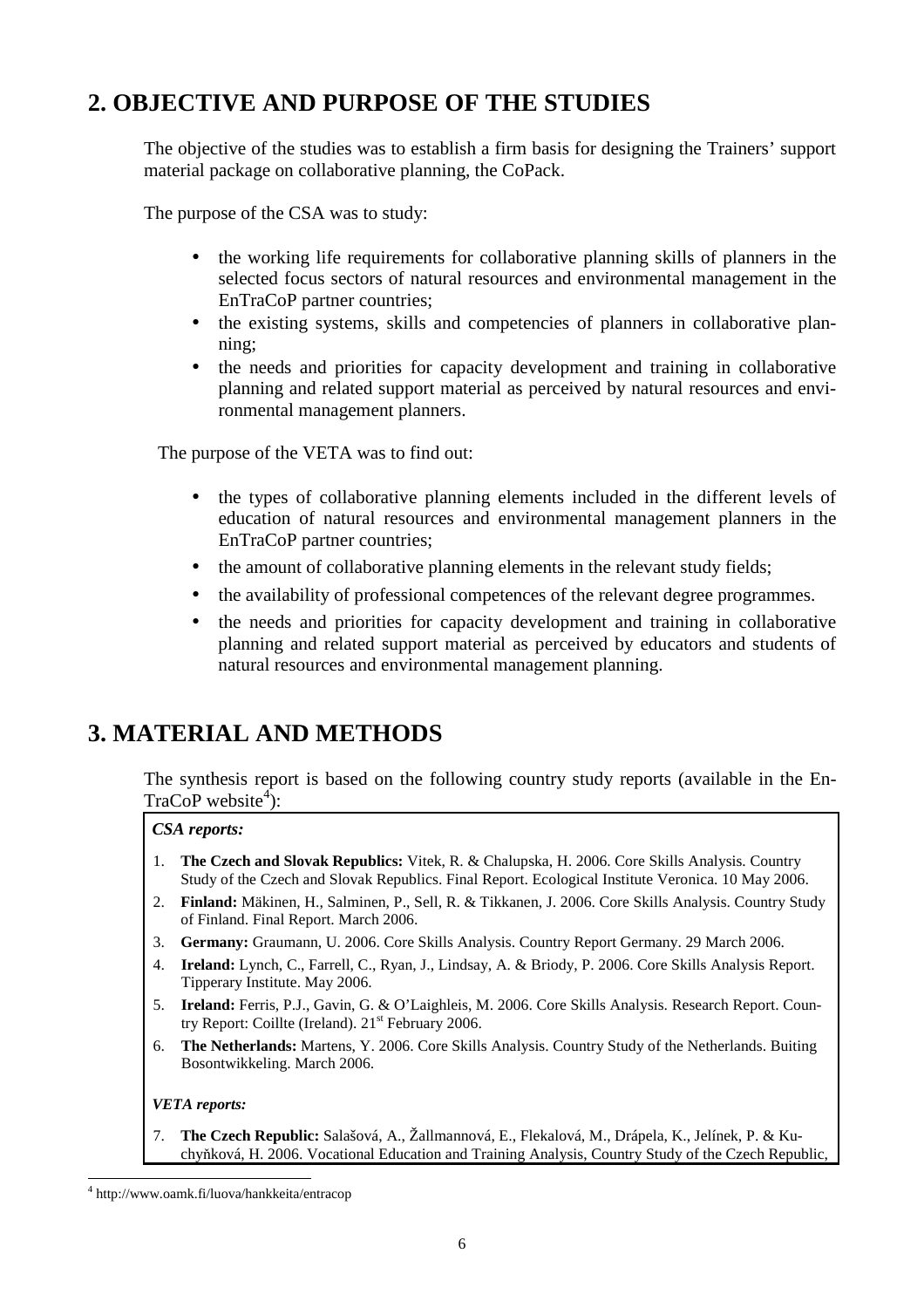Mendel University of Agriculture and Forestry, Brno, Czech Republic. March 2006.

- 8. **Finland:** Tikkanen, J., Isokääntä, T., Soukainen, O., Salminen, P. & Maunumäki A. 2006. VET analysis; Country Study of Finland, Collaborative planning in the degree programmes of the natural resource and environmental planners in Finland. April 2006
- 9. **Germany:** Peters, J., Schlette, K., Hempp, S. & Greve, K. 2006. VET analysis; Country Study of Germany; Assessment of available VET and related development needs, University of Applied Science Eberswalde, Germany. May 2006.
- 10. **Ireland:** Lynch, C., Farrell, C., Ryan, J., Lindsay, A. & Briody, P. 2006. VET Analysis Report, Country Study of Ireland, Tipperary Institute. May 2006.
- 11. **The Netherlands:** Van der Linde, D. (ed.) Van Doorn R., Havelaar H. & Damminga D. 2006. VET analysis, Country Study of the Netherlands, Forestry and nature management department, Van Hall Larenstein University of Professional Education, Velp, The Netherlands. March 2006.
- 12. **The Slovak Republic:** Holecy, J & Langova, N. 2006. VET analysis, Country Study of Slovakia, Department of Forest Economics and Administration, The Technical University of Zvolen, Slovak Republic. August 2006.

In each country, the project partners selected the natural resource and environmental planning sectors and organisations on which the CSA, VETA and the whole EnTraCoP project focuse (Table 1).

| <b>Country</b>                     | <b>Focus sectors</b>                                                                                                                          | <b>Target organisations</b><br><b>CSA</b>                                                                                                              | <b>Target organisations</b><br><b>VETA</b>                                                                                                                                                                                                                             |
|------------------------------------|-----------------------------------------------------------------------------------------------------------------------------------------------|--------------------------------------------------------------------------------------------------------------------------------------------------------|------------------------------------------------------------------------------------------------------------------------------------------------------------------------------------------------------------------------------------------------------------------------|
| Czech<br>Republic                  | Natural resources and envi-<br>ronmental management plan-<br>ning in land reform plans and<br>regional master plans                           | Public associations, eco-<br>counselling centres, NGOs,<br>local authorities, others                                                                   | Universities with faculties<br>dealing with the subjects:<br>- Settlement and land<br>use/urban planning, spa-<br>tial planning, landscape<br>architecture<br>Rural Landscape/land<br>consolidation schemes,<br>rural development<br>- Forestry/forest manage-<br>ment |
| Finland                            | River basin management plan-<br>ning<br>Forest planning for non-<br>corporate private and munici-<br>pal forest owners                        | Regional environment centres<br>Regional forestry centres                                                                                              | Polytechnics and Universi-<br>ties with planning oriented<br>bachelor programmes in<br>the field of natural re-<br>sources and environmental<br>management and landscape<br>architecture as well as pro-<br>fessional training pro-<br>grammes                         |
| Germany                            | Rural development planning,<br>with a special focus on village<br>development, sustainable tour-<br>ism development and renew-<br>able energy | Central governmental authori-<br>ties, regional authorities, pro-<br>vincial authorities, NGOs,<br>private companies, others                           | Universities and universi-<br>ties of applied sciences<br>with collaborative planning<br>contents in their curricula                                                                                                                                                   |
| Ireland/<br>Coillte                | Forestry                                                                                                                                      | Coillte company                                                                                                                                        |                                                                                                                                                                                                                                                                        |
| Ireland/<br>Tipperary<br>Institute | Land-use planning                                                                                                                             | Local authorities, environ-<br>mental public service, Envi-<br>ronmental Protection Agency<br>(EPA), Regional Fisheries<br>Board, consulting companies | Universities and universi-<br>ties of applied sciences<br>with collaborative planning<br>contents in their curricula                                                                                                                                                   |
| The Nether-                        | Forestry and nature manage-                                                                                                                   | Central governmental authori-                                                                                                                          | University of Wageningen                                                                                                                                                                                                                                               |

**Table 1. Focus sectors and target organisations in the partner countries**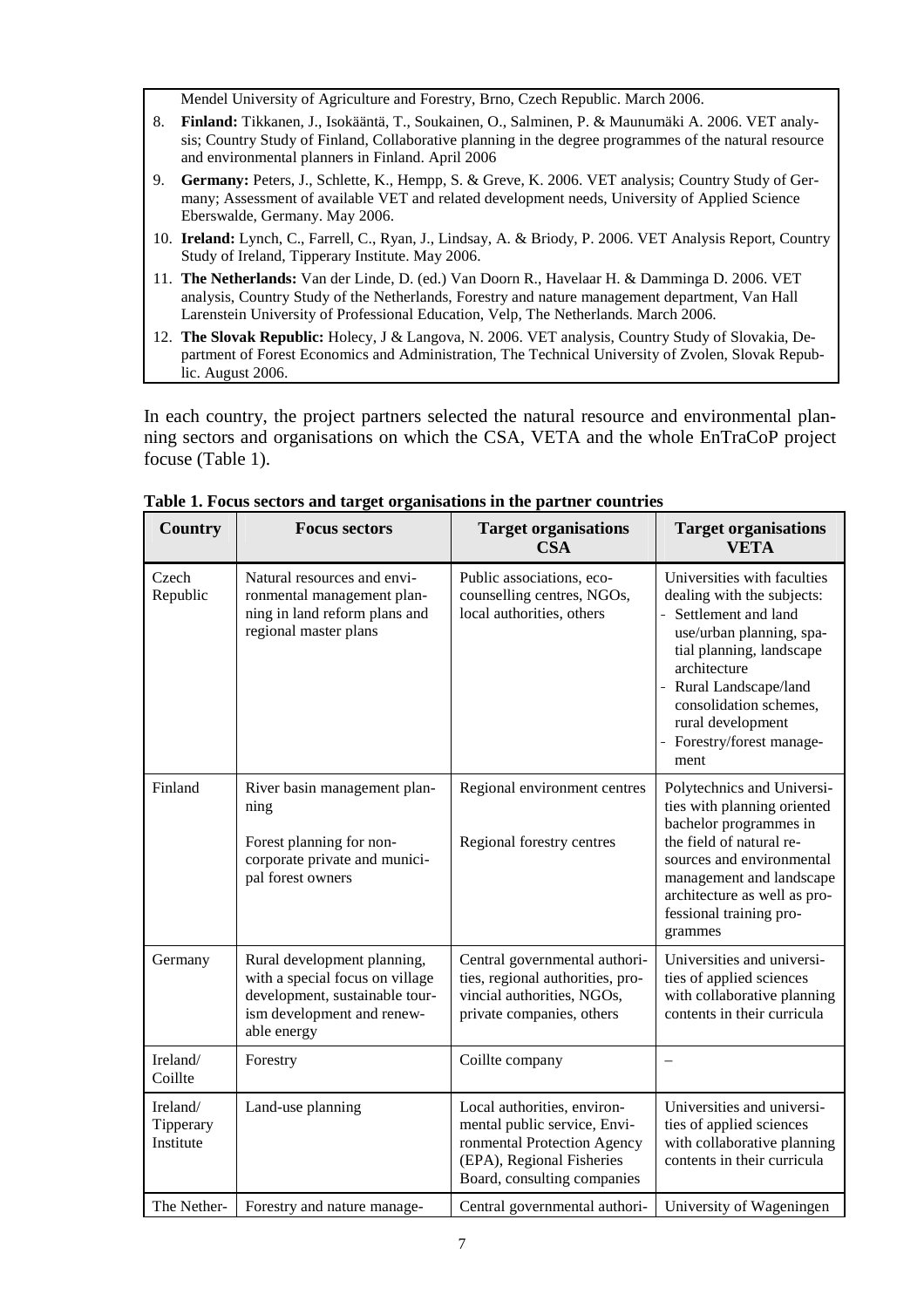| lands              | ment, landscape architecture,<br>land and water management,<br>urban and rural development | ties, regional/provincial au-<br>thorities, local government<br>and municipal authorities,<br>private companies, NGOs,<br>Co-operative Organisation for<br>Forest Owners, Water Works<br>Company | and universities of applied<br>sciences with collaborative<br>planning contents in their<br>curricula                                                                                                                                         |
|--------------------|--------------------------------------------------------------------------------------------|--------------------------------------------------------------------------------------------------------------------------------------------------------------------------------------------------|-----------------------------------------------------------------------------------------------------------------------------------------------------------------------------------------------------------------------------------------------|
| Slovak<br>Republic | Forestry, nature conservation<br>and the landscape ecosystem<br>management                 | Public associations, eco-<br>counselling centres, NGOs,<br>local authorities, others                                                                                                             | Forestry and the landscape<br>ecosystem management<br>within the study pro-<br>gramme Management and<br>Financing the Forest En-<br>terprises and the study<br>programme Applied Ecol-<br>ogy taught at the Technical<br>University in Zvolen |

The methods used in the country studies included document analysis, interviews and questionnaire surveys. The surveys were targeted to selected organisations known to be involved in the focus sectors. In the CSA, in total 20 key informants were interviewed in the partner countries and a total of 247 respondents contributed to the questionnaire survey. In the VETA, altogether some 80 persons were interviewed and about 200 trainers and students responded to the survey.

The respondents of the CSA questionnaire surveys represented diverse professional backgrounds. While the majority had an education in natural sciences, also engineers, social scientists and educators were among the respondents. The current professional positions of the respondents varied, among others, from planners and consultants to administrators and managers and from land owners to teachers. The Czech & Slovak CSA was also targeted to a number of non-governmental organisations (NGOs).

In order to acquire a sufficient number of responses, in some cases personal contacts or selective sampling of likely respondents were used. Apparently, a higher number of responses were obtained from persons who have a positive attitude towards collaborative planning and who are familiar with the concept. It is important to emphasise that the results of the survey are not based on a random sample or statistically representative analyses and thus, they should not be interpreted in such a manner. Rather, the aim of the studies was to provide an overview of the current situation, challenges and future needs and priorities as foreseen and described by the survey respondents and complemented by the insights provided by the interviewees and the authors of the country study reports. The presentation of the results is influenced by the differences in the applied methodologies and approaches in different partner countries.

### **4. DEMAND FOR ENHANCING COLLABORATIVE PLANNING**

The legal and other official requirements for collaborative planning of natural resources and environmental management vary considerably across the countries and the focus sectors. Nevertheless, due to common EU regulations, all countries are likely to have resembling legislation and requirements concerning, for example, public participation in environmental impact assessment (EIA) and environmental licensing processes. As an example of an EUwide sector-specific regulation, the River Basin Management Plans (based on the "Water Framework Directive") with requirements on public participation can be mentioned. The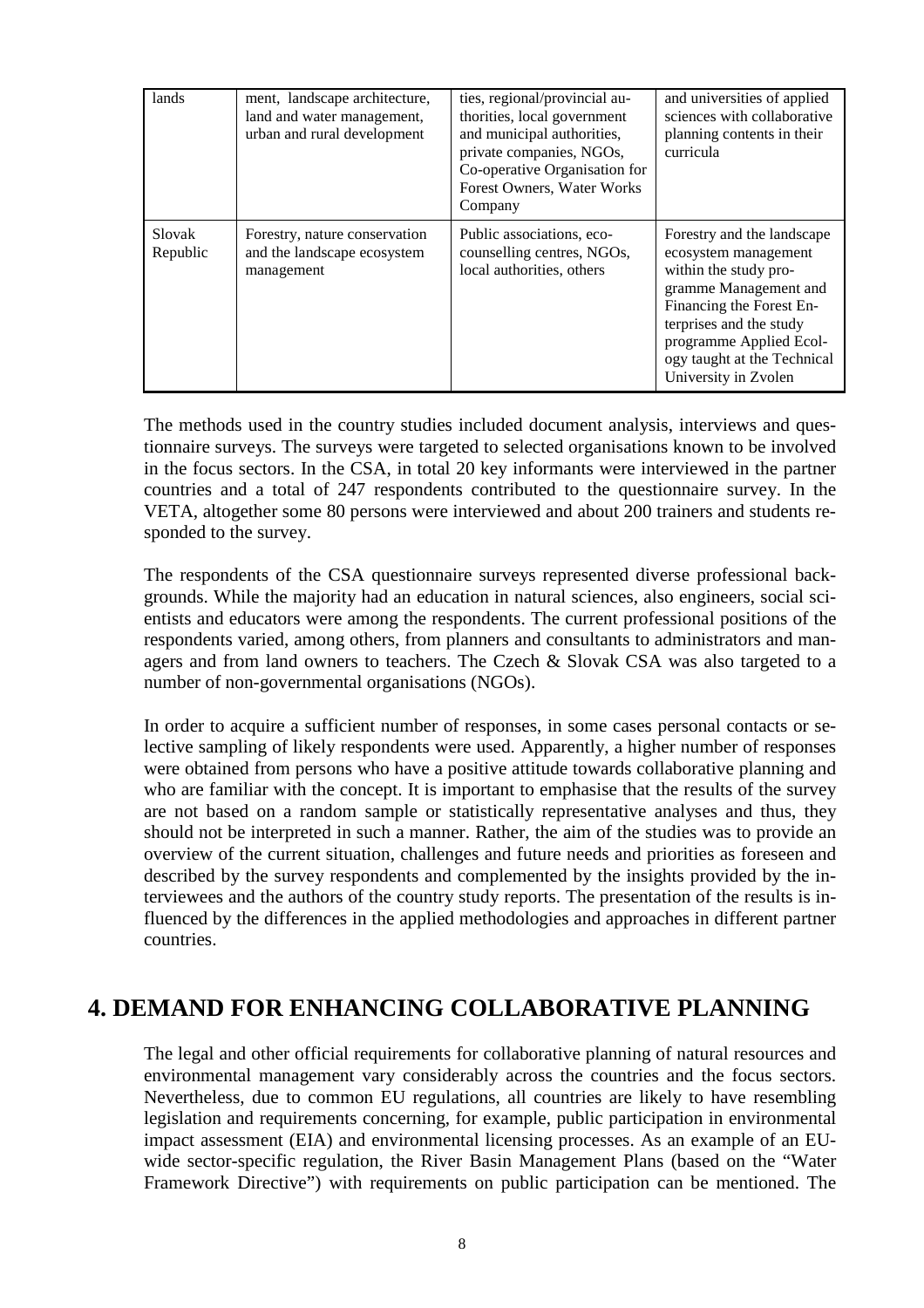most relevant legal and other official requirements discussed in the country studies are highlighted in the box below:

#### **The Czech and Slovak Republics:**

Until 1992, the Czech and Slovak Republics shared the common legislation. During the past decade, the legislation of both countries has been amended, also taking into account the implementation of the EU rules. Currently, both countries stipulate land-use through numerous Acts, such as the Act on spatial planning, Act on Town and Country Planning and building regulations and Act on Land Consolidation Schemes. Acts on Environmental Impact Assessment (EIA) and Strategic Environmental Assessment (SEA) are among the laws that provide possibilities for public participation in land-use planning. In general, the amendments of the legislation are constantly strengthening the legal basis for collaborative planning in these countries. Nevertheless, despite the existing legislation, there are no uniform regulations specifying how public participation should be carried out in the planning procedures.

In the Czech Republic, public participation is one of the basic principles of the State Environmental Policy, and there is an increasing effort to apply direct democracy in environmental planning and management. In 2004, the Sustainable Development Strategy for the Czech Republic was approved. This strategy provides a framework for political decision-making and it includes a requirement for direct public involvement. In the Slovak Republic, the National Plan of Regional Development aims to provide an integrated approach to the planning and management of land resources and serves as a basic development document for structural and regional policies.

#### **Finland:**

The Finnish Constitution states that the citizens have a right to influence decisions that concern their environment. Water management planning is stipulated by the Water Act and Environmental Act which contain provisions for public hearings concerning permit applications. Based on the Environmental Impact Assessment Act, public participation is mandatory in EIA processes. Also, the Act on Environmental Impact Assessment of Authorities' Plans and Programmes and the Land Use and Building Act provide rights for public participation in strategic planning. The new Water Resources Management Act and the corresponding Decree on River Basin Districts, which are based on the EU Water Framework Directive (WFD), establish rules for public participation in the river basin management planning. In the private forest planning, collaborative planning is not stipulated by law. The only reference to participation is in the Forest Act which requires that Forestry Centres collaborate with stakeholders representing forestry in their areas.

The Ministry of the Environment has provided national guidance on the river basin management planning, based on the strategy developed jointly by the EU Member States, Norway and the European Commission. Besides the guidelines on stakeholder collaboration provided by the Regional Forestry Centres, there are no national strategies or guidelines on collaborative planning available for private forest planning.

#### **Germany:**

Participatory processes in spatial planning have been developed in the federal republic of Germany since 1960. Public involvement is part of the planning, as mandated by the law on spatial planning. The first legal arrangements of civil participation can be found in the German federal building code (BauGB). In the context of urban neighbourhood planning there was a development to a more active participation since 1970. New methods like future conferences and workshops were applied with relatively good results. These cooperational procedures were long time determined to urban milieus. The process in rural areas was more restrictive to a formalised co-operation of interested citizens. However, the process of rural area development (since 1990) has entailed the establishment of concepts concerning the township development, which is the base for state subsidies especially in terms of house restriction and planning of public spaces. A successful instrument is the collaboration with citizens in the so called "advisory councils". Citizens join the whole planning process from the mission statement over concept frames to application of terms.

#### **Ireland:**

The Irish land-use planning system is governed by the Planning and Development Act of 2000 and the regulations made under it. The system is very much based on the UK model in that it is a policy and licence rather than a zoning ordinance based approach. The process for creating and adopting a Development Plan provides roles for the elected members of the Local Authorities, for the officials through the role of the City or County Manager, for specific bodies representing a range of interests (Prescribed Bodies) and for the gen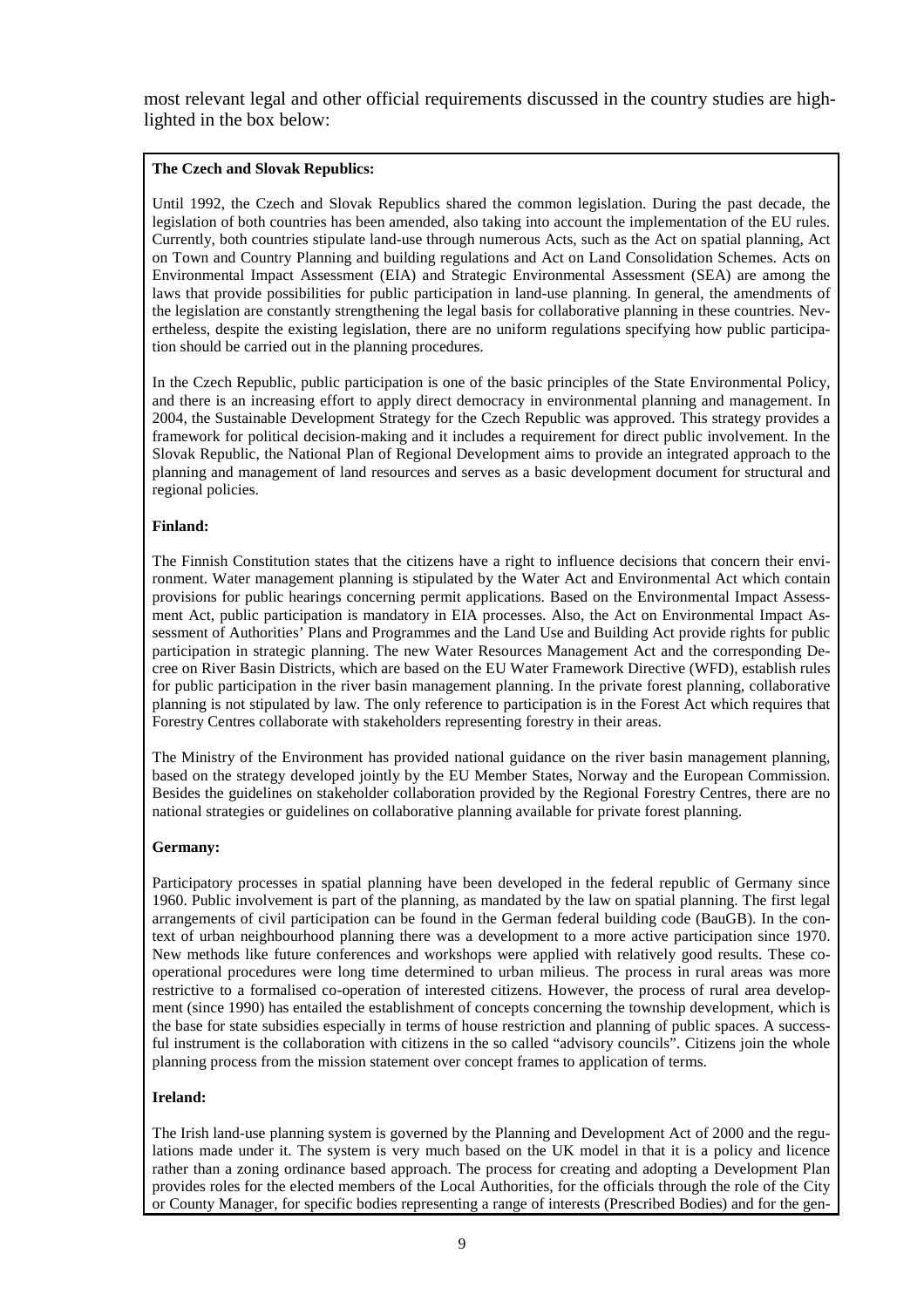eral citizens. While this legislation may provide opportunities for participation and consultation, however, it does not prescribe the precise mechanisms that must be used beyond the giving of public notice regarding the various stages of the plan-making process and the holding of public meetings. The planning process is still very much dominated by experts, and politicians tend to address public interest in a more or less clientelist perspective. So there is a good legal basis, but in practice public participation is not the norm.

Due to the sustainable forest management requirements, many methods and techniques of collaborative planning are an integral part of the forest management practices of the Coillte company. Consultations with stakeholders are an essential part of the certified forest management activities and have led to ongoing training of the Coillte staff in the area of collaborative planning and consultations. However, "true" collaborative planning as defined for the EnTraCoP project is possibly at a rudimentary stage in Coillte.

#### **The Netherlands:**

Public participation procedures in EIA and SEA (since 1987) are both very well described as in other EU countries. In rural and city planning in general there has been an upcoming trend to involve the public after some big projects were voted against (e.g Schiphol airport, Regional development plan Winterswijk in the 1980's). The planning bodies (e.g. Dienst Landelijk Gebied and Waterboards) now tend to involve the public right from the start for many reasons (better plans, quicker realisation, public support, less conflicts), but all this is done without a legal or institutional basis. The core of the Dutch planning system is still the formal non-participatory procedure in which local government offers the public a fixed term to object any plan in a strictly formalised way.

The provinces, water boards, municipalities and some Ministries (Agriculture, Environment, Infrastructure) play a dominant role as contractors for participatory planning processes. In rural planning, a privatised former government service body, Dienst Landelijk Gebied, together with a wide range of private consultancy firms do the actual preparation work. The local government always makes the final decisions, but such decisions are increasingly in line with the outcome of a participatory process prior to the decision. In forestry and nature management there is a lot of participation of NGO's (like Natuurmonumenten), and now also former governmental management bodies (like Staatsbosbeheer) play a guiding role in participatory processes in rural and city developments where nature or forest is concerned. Water boards (formerly dominated by farmers) are increasingly opening their governance to city people. This has stimulated the planning processes to become more transparent and interactive.

Besides the legal and other official requirements, all the CSA country studies identify increasing demands from the public as one of the strongest forces influencing the need for enhancing collaborative planning. For example in **Finland**, there are some cases of decadelong Water court processes concerning hydro-power construction and associated water course regulation. Forest conflicts are reported to be more common on state-owned lands but they are also emerging in private forestry. Even in the **Czech and Slovak Republics** where the demands and pressure from the general public have been rare due to historical reasons, since the 1980s there has been an increasing pressure from the so-called "expert public", interest groups of ecologists and environmentalists who intend to influence environmental and land-use planning. Nowadays, the pressure from non-governmental organisations supported by foreign partners is considered the most influential factor, in addition to amendments in legislation. In order to convince and motivate the passive and sceptical general public, there is a demand for examples and successful experiences of collaborative planning demonstrating the benefits and true opportunities to influence plans and decisions. Improving technical, organisational and economic conditions for the public to access information on the environment is considered essential for enhancing public participation in planning.

In the **Netherlands**, the forest and nature conservation sectors are facing the challenges of population pressure on the small, densely populated country. Despite of high rates of urbanisation, rural and urban areas are a target of diverse interests. Thus, there is an increasing need for public involvement in the planning and management of rural areas, parks and forests. In the Dutch CSA, planning processes were identified as "politically sensitive" processes where reaching mutual understanding calls for good social skills, ability to work with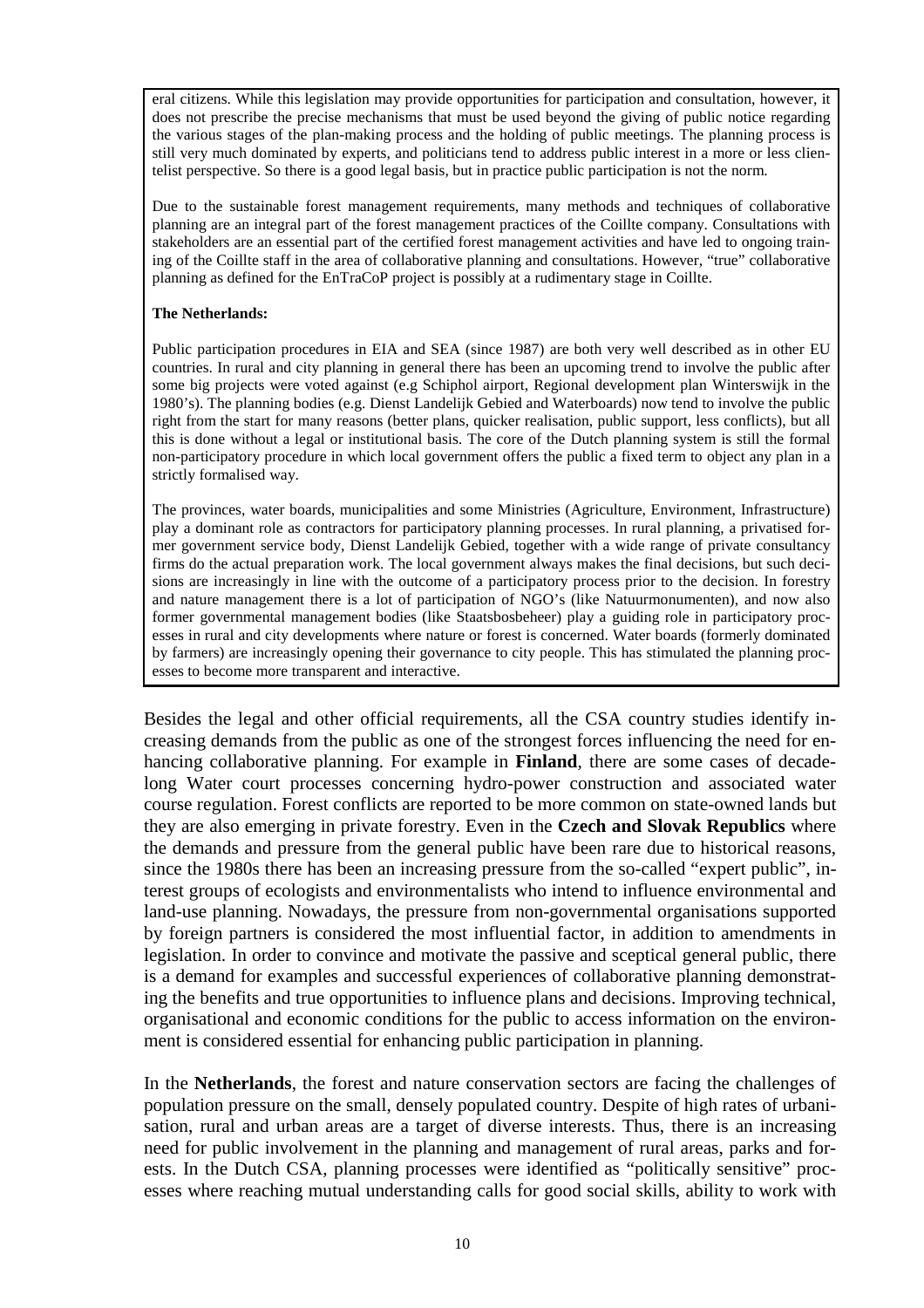diverse stakeholders and to create trust. Therefore, the planners must possess a solid professional knowledge of the subject matter, good local and regional knowledge and contacts with the residents, and be able to deal with the public media, the role of which is considered crucial for a successful planning process.

In most countries, for example in forest and landscape planning in the **Czech and Slovak Republics**, private forest planning in **Finland** and land-use planning in **Ireland**, one of the priority development needs is to strengthen the awareness and willingness at the political and administrative levels to accept and apply collaborative planning as a standard planning practice. The concept of collaborative planning as a philosophy also needs to be promoted. In order to successfully manage the complex planning situations with different organisational cultures, multiple stakeholders and diverse interests, there is a high demand on communication, negotiation and conflict management skills.

In **Finland** and **Ireland**, the growing use of the Forest Stewardship Council (FSC) certification is identified as an important factor for increasing demands on collaborative planning in forest management planning. In Finnish private forestry, the planners have regular contacts with the most central forestry-related partners (Forest Management Associations and forest industries) but collaboration with other stakeholders is exceptional. A particular challenge is to organise co-operation between forest owners in order to arrange landscape ecological planning in private forests.

### **5. PRIORITY NEEDS FOR LEARNING AND TRAINING**

### **5.1 Priority needs as perceived by planners**

The priority needs perceived by planners are based on the results of the CSA questionnaire surveys and interviews. The figures below contain numeric data from all countries except the Czech and Slovak Republics for which the country study only provided qualitative information. Therefore, the figures and the corresponding descriptions are complemented by observations about the Czech and Slovak results when considered relevant or when the results differ notably from those of the other countries.

The various methods for **disseminating information** to the public are widely used and their use is expected to be high in the future as well. The most commonly used methods are newspaper announcements and letters to the public, followed by newsletters and exhibitions. Probably due to their common use, training needs for these methods are not among the priorities. On the other hand, TV or radio programmes are currently less used but considered more important in the future. (Figure 1.)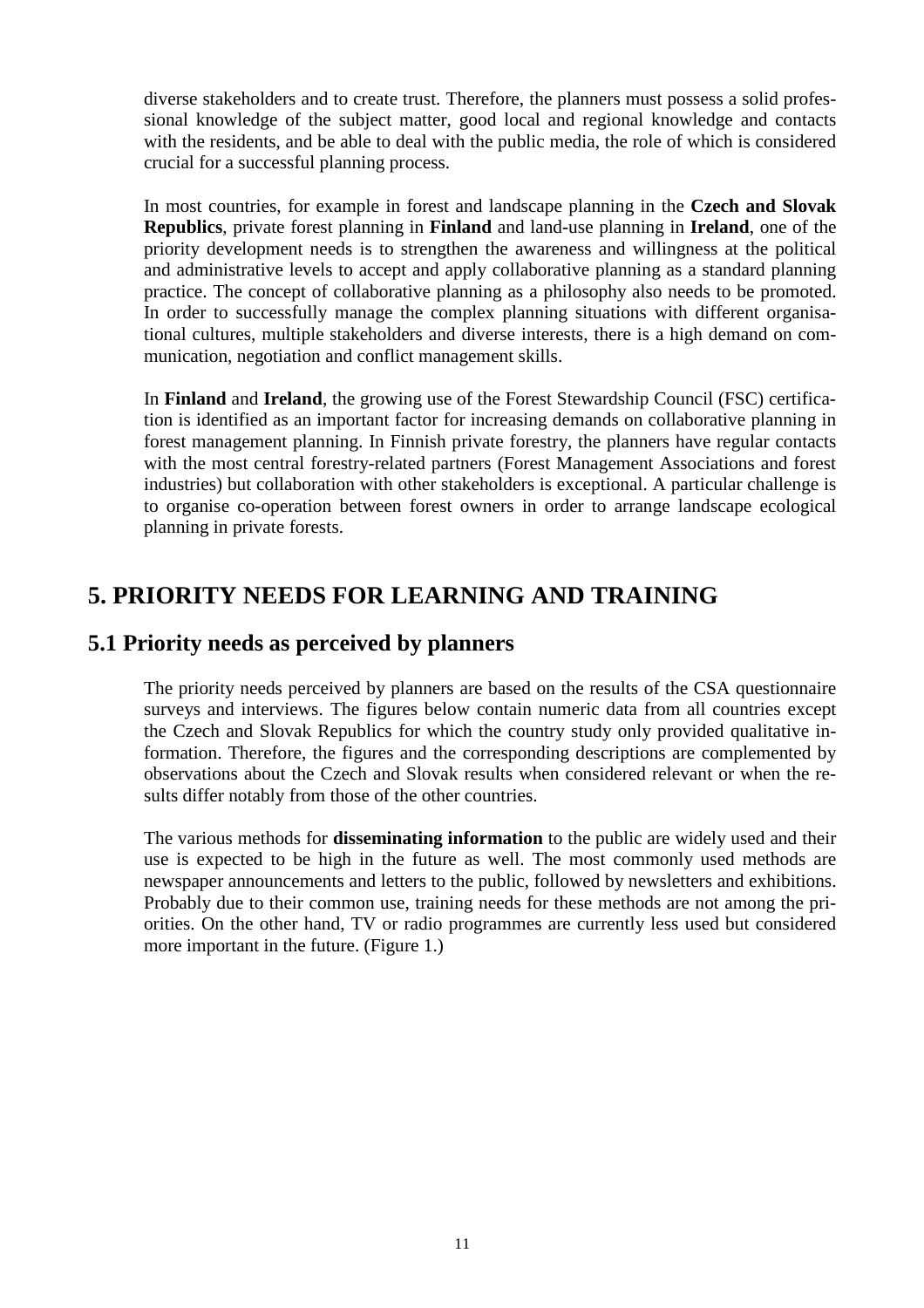

**Figure 1. Training needs for methods used for disseminating information.** 

With regard to methods for **information collection and consultation**, inviting written comments from the public is a common requirement in many planning processes involving environmental licensing or EIA, reflected by the frequent previous and estimated future use of this method. Surveys and interviews are used occasionally and drop-in centres (or open houses) somewhat less. Telephone hotlines are rarely used, nor are they expected to be used in the future. While the perceived training needs are generally low, relatively great needs for training in the use of questionnaire surveys are indicated by the studies of the Czech and Slovak Republics, the Finnish water management planning and the Irish land-use planning. Figure 2.)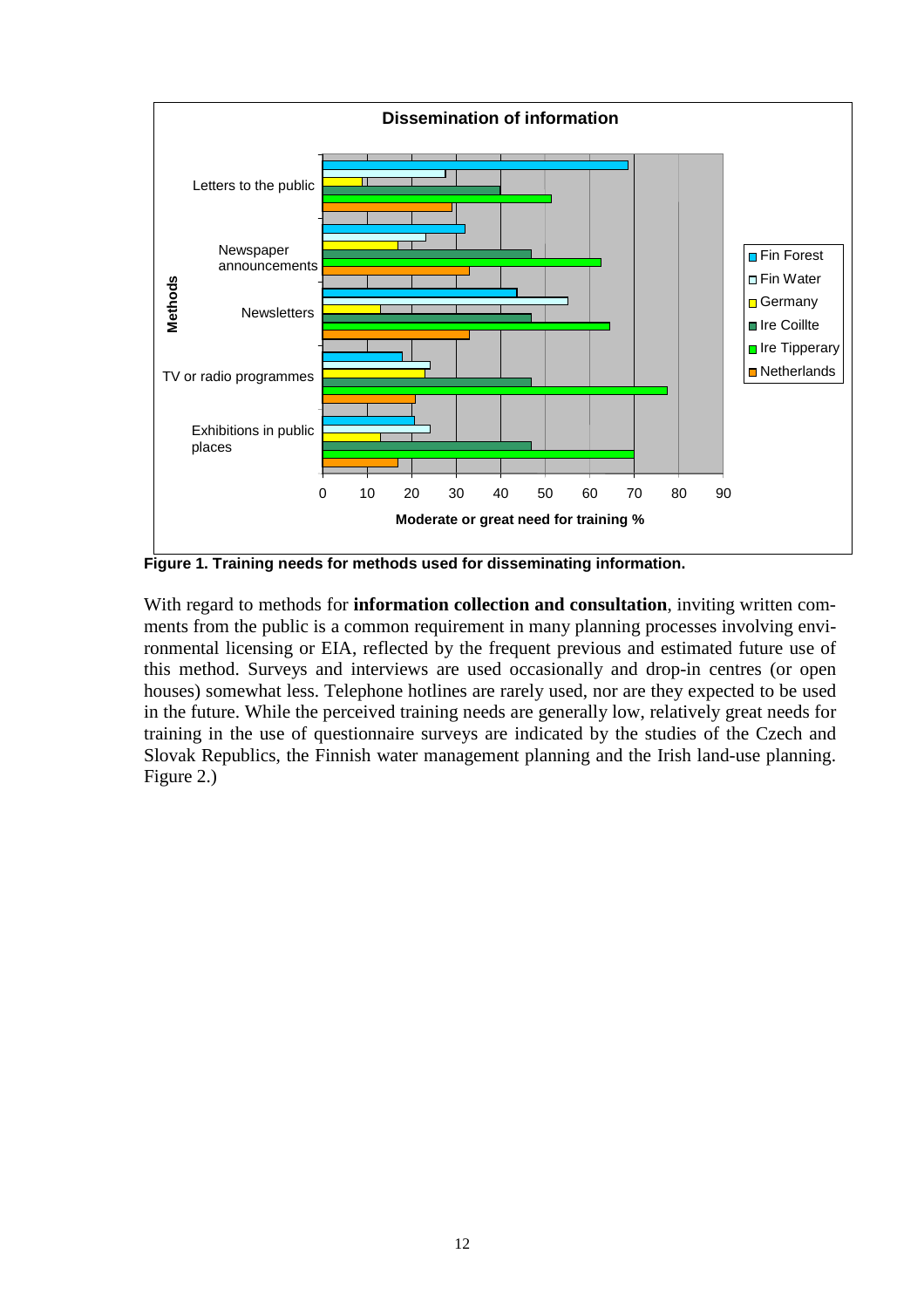

**Figure 2. Training needs for methods of information collection and consultation.** 

**More intensive interaction** in the form of public meetings and hearings are other commonly used methods of collaborative planning. Also site visits, working groups and steering committees are often used. These methods are considered important in the future, and especially the use of **discussions and negotiations** (both with and without mediation) is expected to increase in the future. These methods demonstrate higher needs for training. (Figure 3.)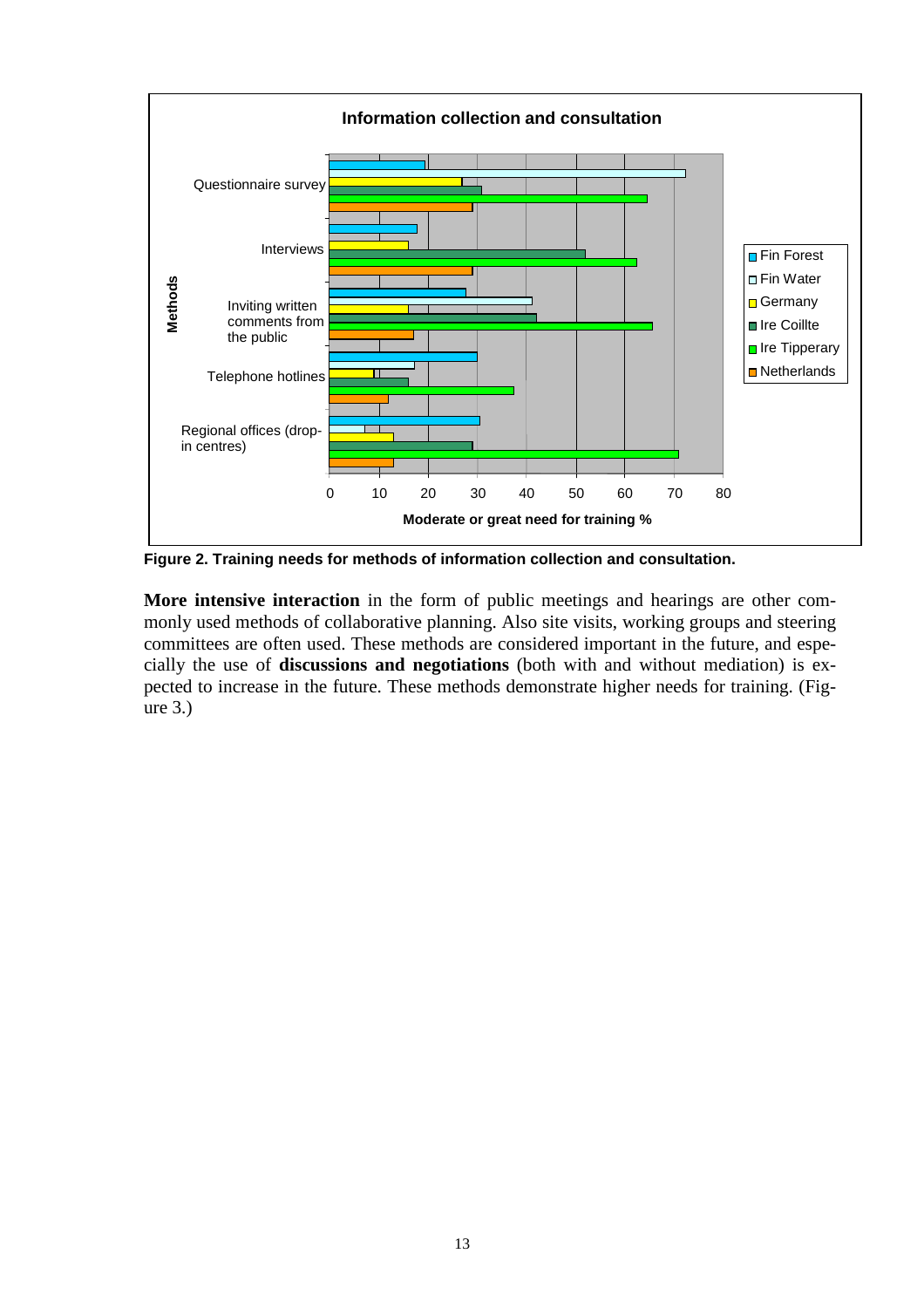

**Figure 3. Training needs for methods using more intensive interaction and negotiation.** 

In all countries, over half of the respondents have previously used **Geographic Information Systems** (GIS) and they are also estimated to be increasingly used in the future. The need for further training in the utilisation of GIS in collaborative planning becomes obvious, as it is ranked as the number one training need by the Netherlands, both CSA studies of Ireland and the water resources management sector of Finland. Also, for the private sector forest planning of Finland it is among the top training needs and the results from Czech and Slovak Republics indicate great need for training in the utilisation of GIS in collaborative planning. Particularly, the Netherlands' CSA study suggests that it may not be necessary to train planners to become GIS specialists but there is rather a need to educate them about the possibilities of GIS tools for various practical purposes.

The use of **other computer-aided methods** is not common. For example, e-mail discussion groups rank as the least used method for many, and no great interest is demonstrated for the their future use or further training. Neither is the use of interactive websites and computersupported decision-making methods common but there is a growing interest in their future use and a demonstrated interest in further training. (Figure 4.)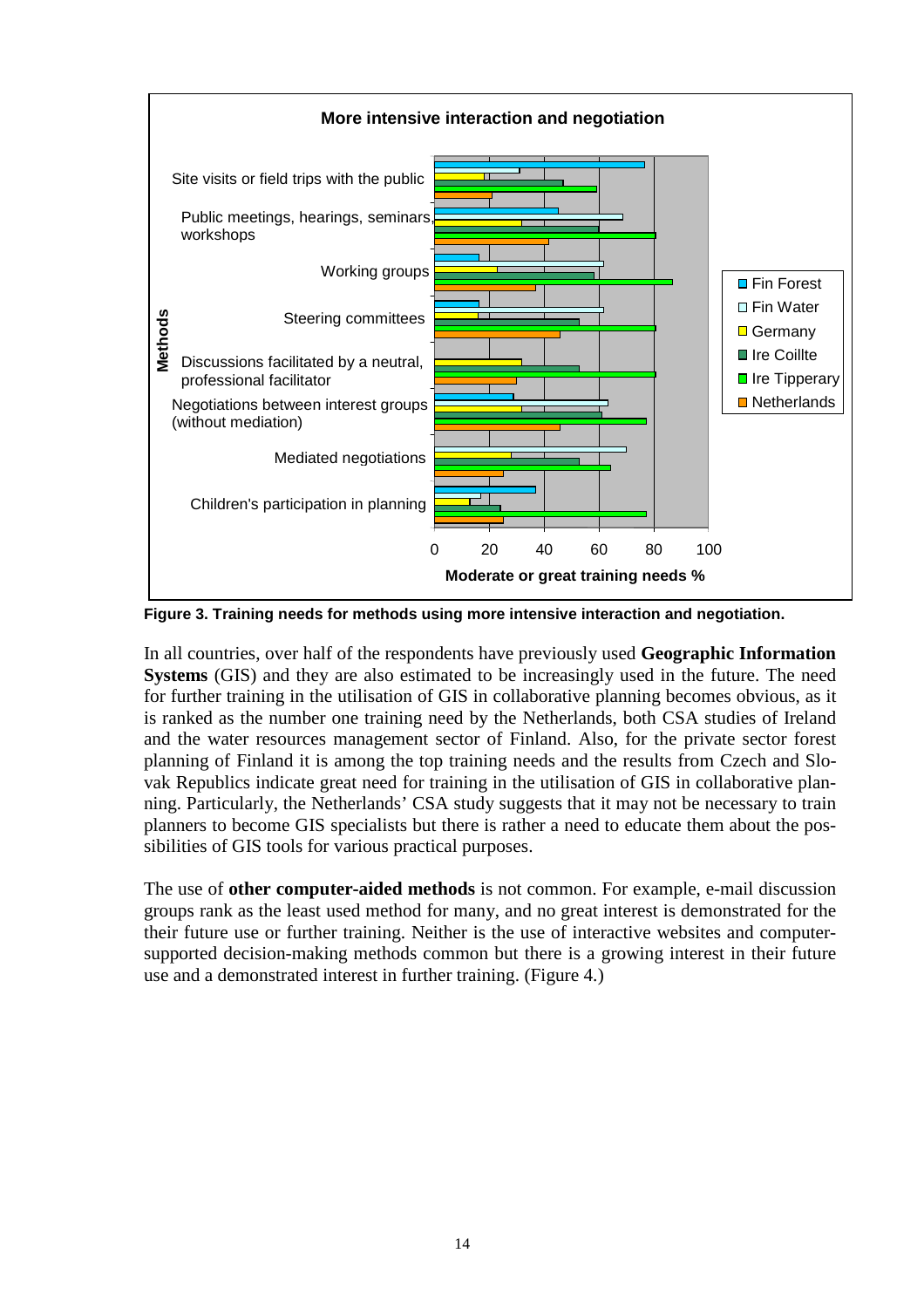

**Figure 4. Training needs for computer-aided methods.** 

The same also applies to systematic methods for comparing planning alternatives, which rank among the top priorities for training in most countries (Figure 5).



**Figure 5. Training needs for systematic comparison of planning alternatives.** 

The German respondents are the least enthusiastic in the use of computer-aided methods, including the use of GIS which is ranked as top priority by almost all other respondents/countries. The German CSA report concludes that neither all participants of a planning process may have access to modern technologies such as internet, nor may they share a positive attitude towards their use.

Great need for further training is indicated for the **legal requirements** for collaborative planning, as well as for **requirements, norms and guidelines of the respondents' own organisations** (Figure 6). In the Czech Republic, training needs for these requirements are considered moderate, even though an increase in the future needs for knowledge of legal requirements is expected. The present Slovak legislation dealing with the management of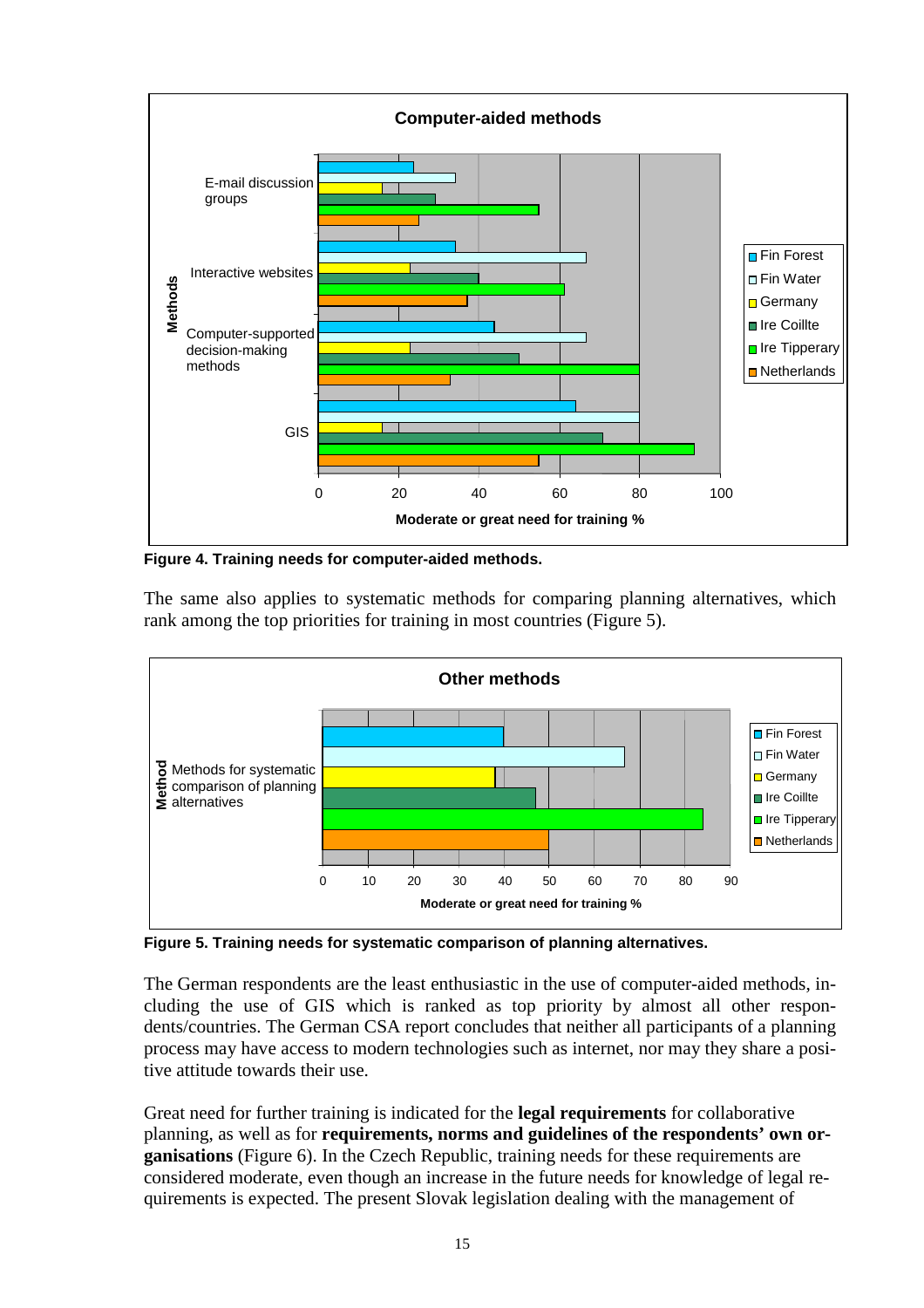natural resources and landscape contain some elements of a collaborative planning approach and can serve as a good basis for its promotion and development. Anyway, there is no mention about collaborative planning as a recommended management tool in it, so far.



**Figure 6. Training needs for knowledge of legal and institutional requirements.** 

Moderate training needs are indicated for the various skills involved in **preparing and initiating collaborative planning processes**. Nevertheless, they are expected to be widely used skills in the future in all countries. For example, the importance of motivating the public in the initial stages of collaborative planning is reflected in the higher needs for training. (Figure 7.)



**Figure 7. Training needs for skills for preparing and initiating collaborative planning.**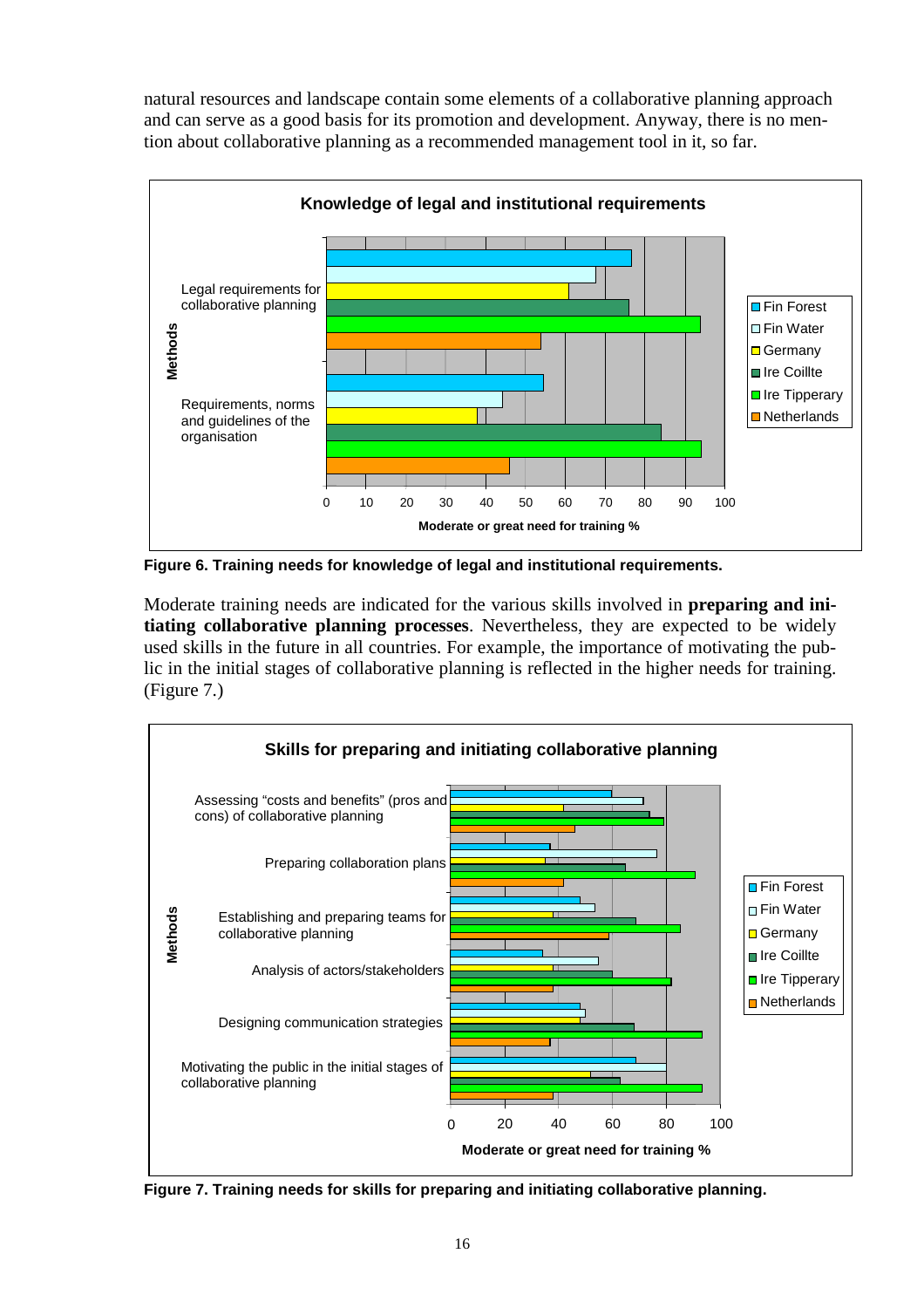Various aspects of communication are among the frequently mentioned challenges of collaborative planning. Although the planners in natural resource and environmental management sectors come from diverse educational backgrounds, in many cases the majority still have their background in natural sciences and engineering. Perhaps, that is why a high further training need is indicated for **communication skills**.

Pressure and demand from the public and diverse interests concerning land-use and the environment are among the top driving forces for collaborative planning. Inevitably, there are often opposing interests, leading to potential conflicts during planning processes. Consequently, **negotiation and conflict management skills** are among the highest priorities for training by most respondents, and a high need for their use is predicted for the future. (Figure 8.)



**Figure 8. Training needs for skills for managing collaborative planning.** 

There is generally less interest in training about the different **theories** related to collaborative planning. The previous needs for knowledge of these theories have been relatively low and neither are the needs for this knowledge expected to increase in the future. However, the Irish land-use planners seem to have a considerable interest in the theoretical basis of collaborative planning. Also the Finnish water management planners and the foresters in the Irish Coillte company are willing to have training in theories of collaborative planning. The results from the Czech and Slovak Republics show moderate needs for training in regard to all the relevant theories. (Figure 9.)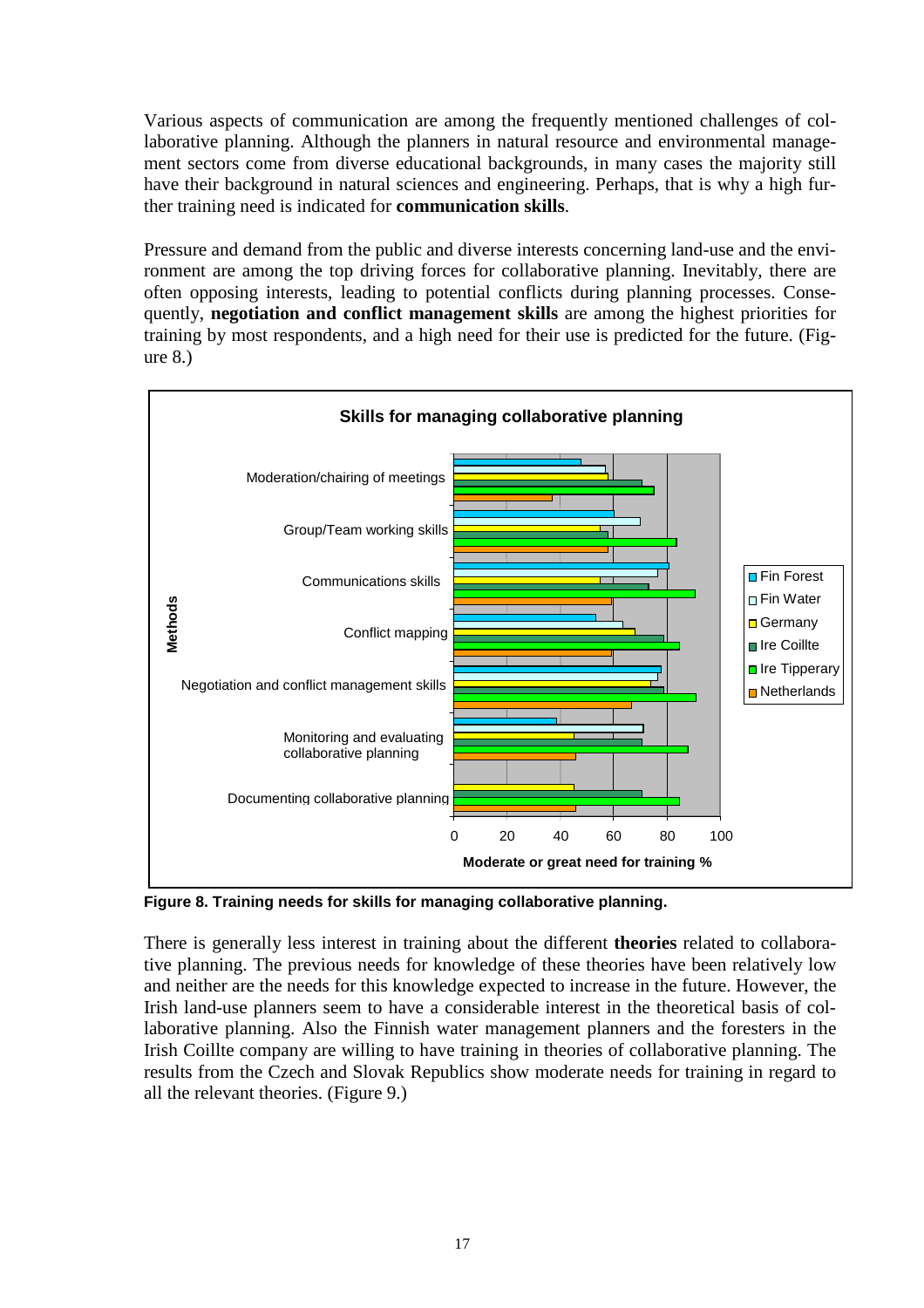

**Figure 9. Training needs for theoretical issues.** 

Both CSA reports from Ireland reflect on the philosophical aspects of current collaborative planning practices in their country and conclude that while many of the individual methods are currently used, the concept of collaborative planning is not widely understood nor do the practises correspond to a "true" collaborative approach. Thus, the need to promote the concept of collaborative planning as a philosophy is suggested.

Despite the lack of tradition and less previous experience in collaborative planning in the Czech and Slovak Republics, the training needs indicated by the survey results do not considerably differ from those of the other partner countries. The country study points out that many of the challenges of collaborative planning faced by the Czech and Slovak Republics are political and institutional in nature, and cannot be resolved by enhancing training alone.

### **5.2 Priority needs as perceived by educators and students**

According to the results of the questionnaire survey carried out in the VETA among **Czech** educators, the highest priority is given to training the teachers in the basics of collaborative planning and to making available good educational material in the local languages. The interviewed students generally expressed a great interest for the subject.

The **Slovak** students and lecturers have already fully realised the necessity of introducing collaborative planning in the curricula of all subjects dealing with the management of natural resources and landscape. Both groups emphasise the need for education on techniques necessary for communicating with the public, instructions for the use of working groups in forestry and landscape planning, methods of motivating the public to take part in the collaborative planning, methods of evaluating the efficiency of collaborative planning, and case studies about how to apply all the methods of collaborative planning in both forestry and landscape management.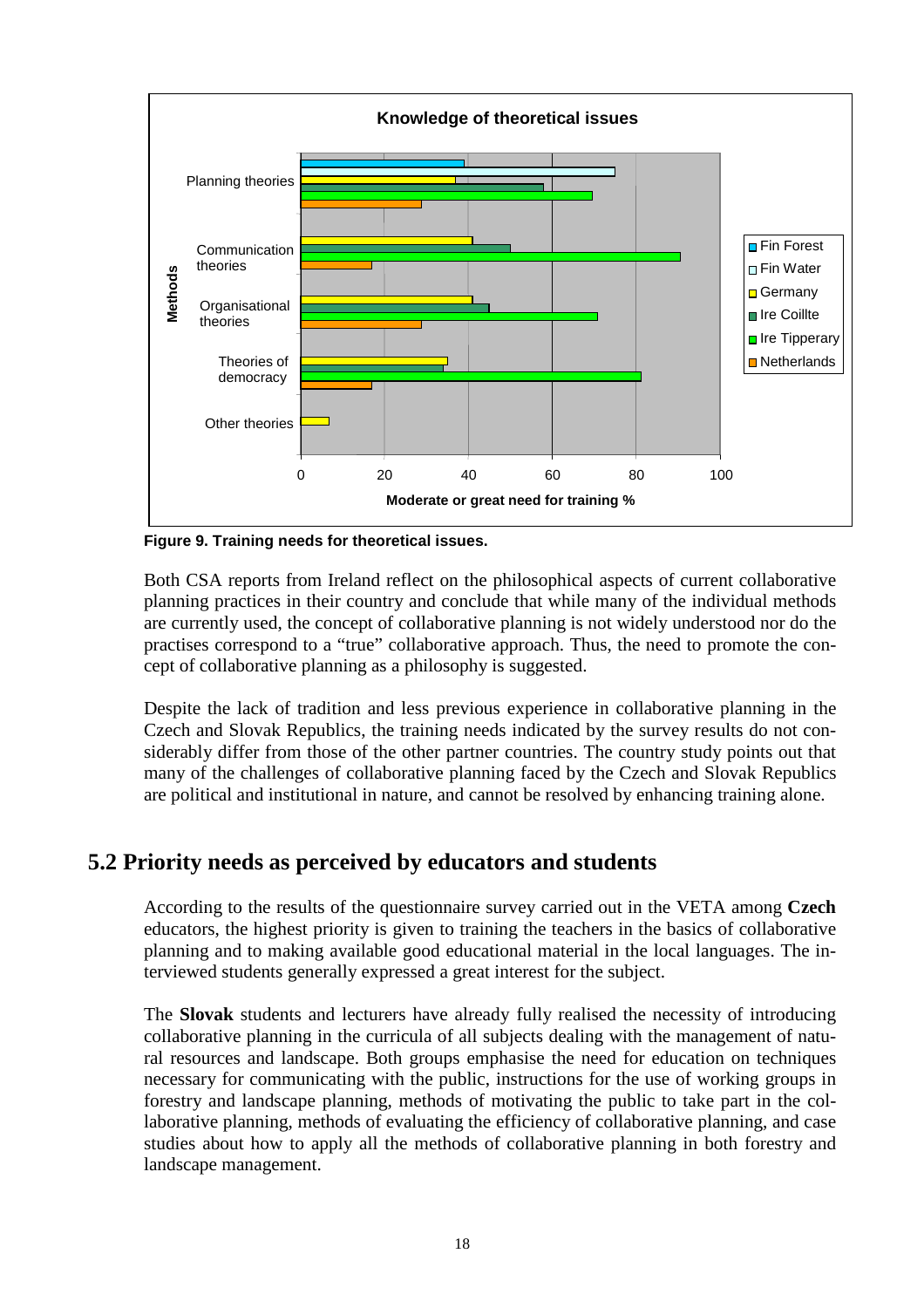The priority needs in **Germany** focus on the expansion of the time for collaborative planning education in the curricula, the need to involve students in real regional processes, the realisation that a landscape architect or planner should always gain collaborative planning experience in his/her studies and a general demand for good educational materials and practice situations. Students ask for multi-sectoral or integral collaborative planning education with a lot of practising situations to enhance their communication skills.

The priority needs in **Finland** are described for three target groups: forest management planners, landscape architects and professional trainers. The first group is somewhat divided in the need to address collaborative planning in education. Some prefer to wait for official and well established guidelines for collaborative planning, others are very eager to explore this subject and actively raise awareness for this new trend with colleagues and students. Communication skills, integrated approach of forest management, and land use conflict mediation are prioritised. Landscape planners are very eager to make plans in collaboration with the public, but educators are still not sure "how much collaborative planning should be taught". They express a great need to learn from international colleagues. The trainers of working-life professionals emphasise the motivation of the trainees. It is necessary to make them see the need for training on the quality of the planning process. The skills in comparing the different planning alternatives are perceived as important.

The priority needs in **the Netherlands** concentrate on awareness raising with students and teachers in collaborative planning issues, the firm anchoring of collaborative planning skills in the curricula (competencies) and the search for practice situations to be able to encounter and involve students with real collaborative planning processes. In most target institutes there is a small and enthusiastic team of collaborative planning teachers, but their knowledge is not widely offered to all students due to the lack of recognition of the importance of the subject. Some missionary work is needed here within the institutes to get all students intensively trained in collaborative planning and communicative competencies, since most job descriptions in rural resource management identify them as necessary.

Priority needs from **Ireland** were not worked out in detail, but the overall conclusion is that the courses offered in this field are all very technical in nature and that a firm basis of planning theories underneath is lacking.

The biggest difference between the Czech and Slovak studies and the others is the outspoken interest from especially students in these subjects. In Finland, Ireland, the Netherlands and Germany, educators wonder how to raise more interest with students for these matters. Perhaps democratic possibilities to express oneself are taken more for granted by young western and northern EU country students. The educators feel a need to stimulate this awareness with young persons, but they are aware of the fact that jobs of process coordinators/facilitators are not available for newly graduated students. These jobs are mostly occupied by experienced project managers or by people from the social sciences or development co-operation backgrounds. So the challenge of many educators is to raise awareness of the changing role of specialists (e.g. landscape architect, forester, water manager, rural planner) in a democratic planning process. They will have to serve collaborative planning and not make plans on their own (as is often thought by students). Later in life, some of the specialists will manage planning processes themselves. These future specialists are very eager for further skills training and they come back to training institutes and universities for specialised adult education courses in collaborative planning.

The most prominent common training need in the VETA country studies is the need for communication skills and theoretical background training.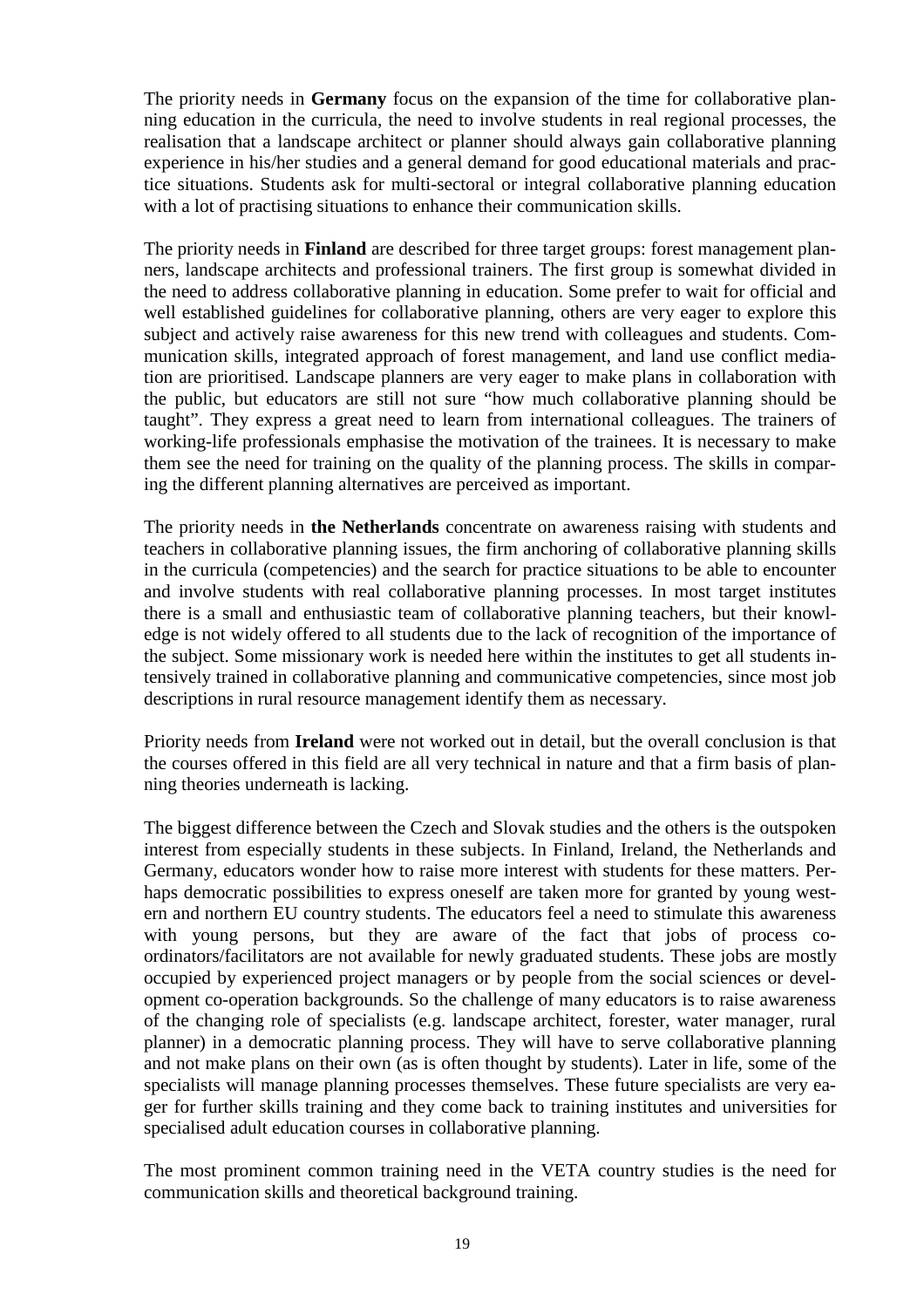### **6. CURRENT SUPPLY OF TRAINING IN COLLABORATIVE PLANNING**

In the **Czech Republic**, most training courses available on collaborative planning are given by sociologists and professionals from the social services. They use materials that are theoretical in nature and not yet translated to the field of natural resources and environmental management. So there is a great need for producing good materials to train communication skills, conflict resolution methods and theories of collaborative planning adaptable to natural resources and environmental management planning situations with good real life cases.

The **Slovak** VETA study summarises the present shortcomings in the learning of collaborative planning as follows: The present Slovak legislation dealing with the management of natural resources and landscape contain some elements of collaborative planning approach and can serve as a good basis for its promotion and development. Anyway, there is no mention about collaborative planning as a managerial tool, so far. The methods of collaborative planning have not been included in the curriculum of any taught subject in a systemic form. The professional planners carry out their tasks in collaborative planning at a low social efficiency only in accordance with the valid legislation and operational needs. They only rely on their intuition and personal experience. Professional planners lack both the theoretical preparation and practical training in the application of collaborative planning approach as a system.

**Dutch** collaborative plannning training courses are found in most natural resources and environmental management training institutes at all levels. They are mainly based on interactive planning practices in rural and city planning. Thus also in the Netherlands there is a need for translating collaborative planning experiences into the field of natural resources and environmental management. In many educational institutes there is a curriculum development under way to describe competencies in the EU Bologna terminology. This is seen as an opportunity to get collaborative planning education firmly based in the natural resources and environmental management planning curriculum. In order to do this, international experiences and exchange are very much needed. In rural development education there are interesting experiments underway to engage students in real long term interactive processes (e.g. village development and empowerment) to make it possible to experience "doing the real thing in collaborative planning". A mentionable concept is the "Werkplaats Plattelandsverniewing concept" (translatable into rural development workplace) in Annerveensche kanaal in which students play a research and process role in several local communities. It must also be mentioned that there is a large number of professional trainers who offer short training courses in the principles of collaborative planning for adults.

The training programmes and materials available in eight universities and universities for professional education were studied in **Germany.** These training courses vary widely in content and number of credit points. Courses specifically focusing on collaborative natural resources and environmental management planning are rare, since most courses concentrate on landscape or city spatial planning and rural development. There is also a large training supply for post graduate students mainly with universities, adult education centres and "Heimvolkshochschulen" (see for instance http://www.regionale-prozesse-gestalten.de). The most important gap is to have specialised training courses and material on collaborative planning of natural resources management.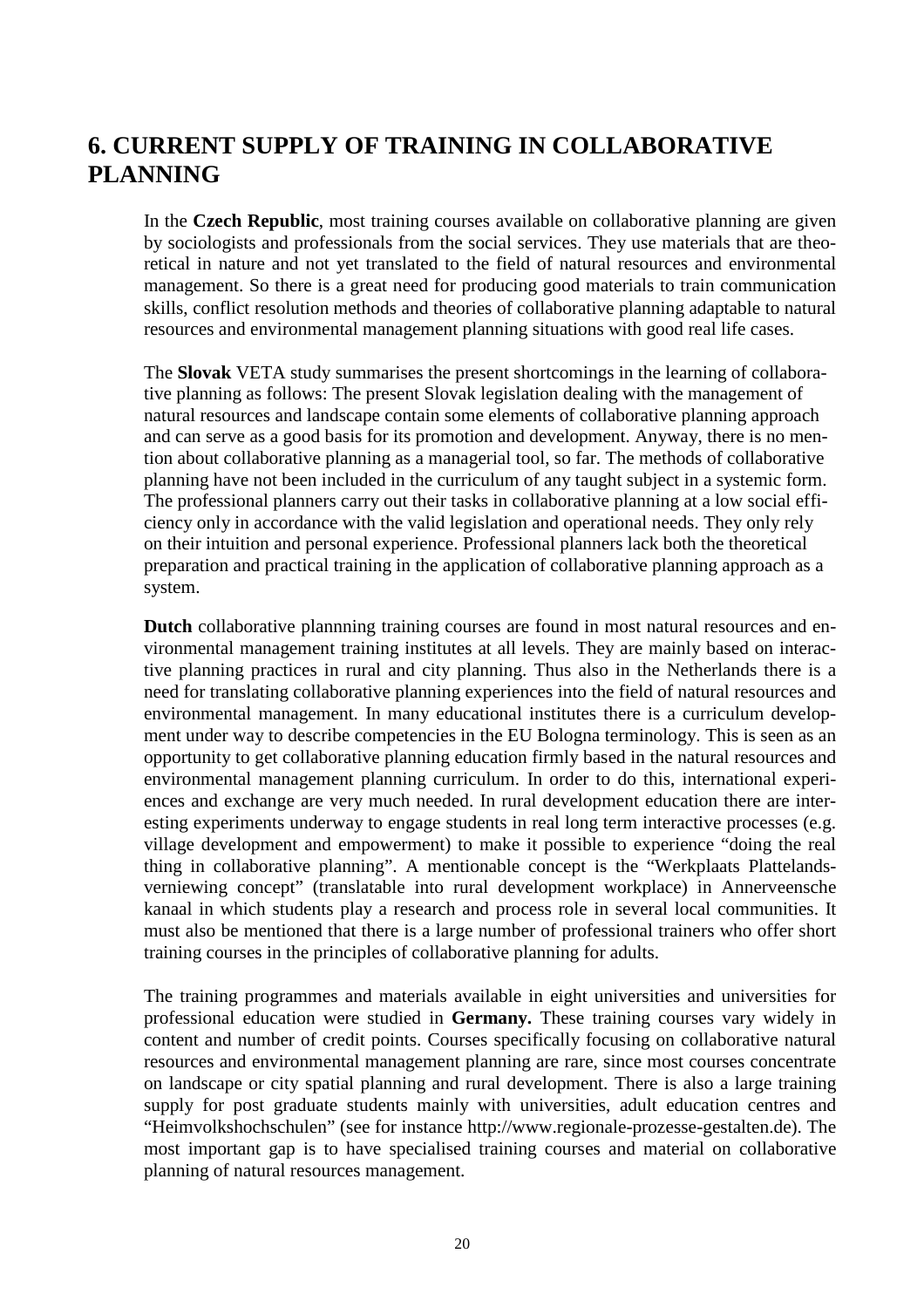In **Ireland**, the same situation applies: training in rural development processes, environmental management, and even coastal development studies exist in most universities. These trainings are somewhat theoretical in nature and there is a need to develop special training situations for the natural resources and environmental management field. There seems to be a wide diversity in the use of collaborative planning as a field of knowledge since there is a lot of debate on the theoretical background of collaborative planning.

The training possibilities in **Finland** in collaborative planning in natural resources and environmental management institutes are modest but growing. Most universities and polytechnics provide training in communication, language and management skills, but not necessarily aimed at the natural resources and environmental management practices. Tampere polytechnic gives training in collaborative forestry planning. Landscape planners are trained in collaborative planning by working for real clients and they get a lot of experience in serving the customer with emphasis on presentation skills.

It can be generally concluded that there is plenty of training available at BSc., MSc. and post-graduate levels. However most of this supply is based on material from other related fields (sociology, environment, rural development) and it would be useful to develop training in collaborative planning specifically aimed at the field of natural resources management.

### **7. PRIORITY NEEDS FOR TRAINERS' SUPPORT MATERIAL**

The VETA and CSA country studies carried out in the EnTraCoP project demonstrate a general need for training and a lack of teaching materials on collaborative planning. In the Table 2, the priority topics to be addressed in the CoPack are identified based on the conclusions and recommendations of the VETA and CSA studies. The code letters in the table indicate the country studies in which the topic or issue is prioritised or recommended to be addressed in the CoPack (at least 50 % of the respondents indicate moderate or great need for training or they are recommended in the conclusions of the study):

| $C =$ The Czech Republic                                        | $Ic = Ireland/Coillte (forestry)$                                                         |
|-----------------------------------------------------------------|-------------------------------------------------------------------------------------------|
|                                                                 | $Ff =$ Finland/private and municipal forestry It = Ireland/Tipperary Institute (land-use) |
| $Fw =$ Finland/water resources management $N =$ The Netherlands |                                                                                           |
| $G =$ Germany                                                   | $S =$ The Slovak Republic                                                                 |

#### **Table 2. Need for training and training material in collaborative planning**

| <b>Collaborative methods and techniques</b>    | <b>Core Skills Analysis</b><br><b>VET Assessment</b> |                   |  |
|------------------------------------------------|------------------------------------------------------|-------------------|--|
| <b>Dissemination of information:</b>           |                                                      |                   |  |
| Letters to the public                          | Ff, It                                               | F, G, C, S        |  |
| Newspaper announcements                        | <b>It</b>                                            | F, C, S           |  |
| <b>Newsletters</b>                             | Fw, It                                               | F, C, S           |  |
| TV or radio programmes                         | G, It                                                | F, C, S           |  |
| Planning exhibitions and displays              | It                                                   | F, C, S           |  |
|                                                |                                                      |                   |  |
| <b>Information collection and consultation</b> |                                                      |                   |  |
| <b>Ouestionnaire surveys</b>                   | Fw, It, C/S                                          | F, It, C, S       |  |
| Interviews                                     | Ic, It                                               | F, G, It, N, C, S |  |
| Written comments and feedback from the public  | It                                                   | F, C, S           |  |
| Telephone hotlines                             |                                                      | F, C, S           |  |
| Regional offices (drop-in centres)             | It                                                   | F, C, S           |  |
|                                                |                                                      |                   |  |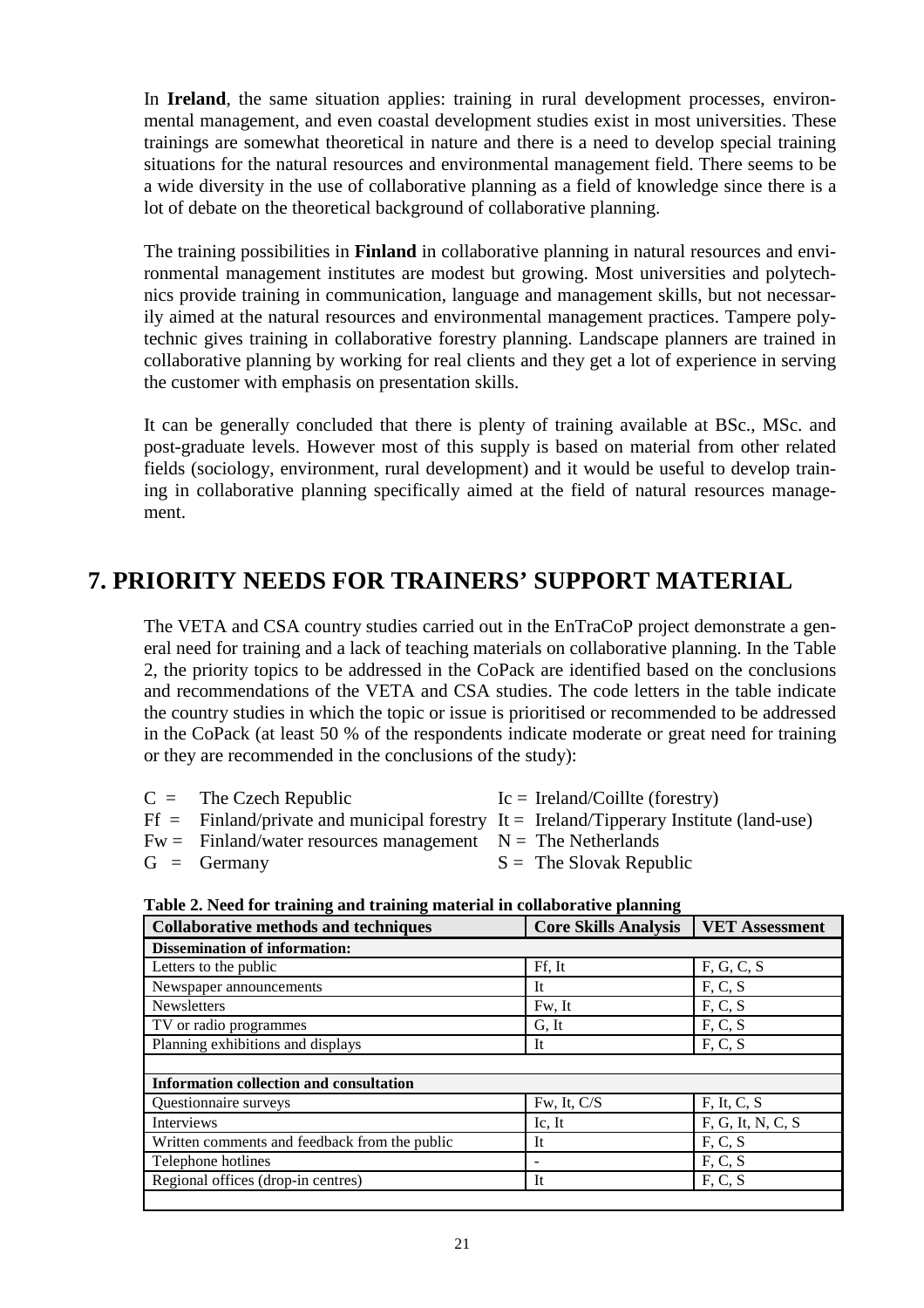| More intensive interaction and negotiation                   |                             |                     |  |  |
|--------------------------------------------------------------|-----------------------------|---------------------|--|--|
| Site visits or field trips to the public                     | Ff, It                      | F, C, S             |  |  |
| Public meetings, hearings, seminars, workshops               | Fw, Ic, It, C/S             | $F$ , It, N, C, S   |  |  |
| Working groups, "steering committees", etc.                  | Fw, Ic, It                  | $F$ , It, N, C, $S$ |  |  |
| Discussions facilitated by a neutral, professional facilita- | G, Ic, It                   | $F$ , It, N, C, S   |  |  |
| tor                                                          |                             |                     |  |  |
| Negotiations between interest groups (without mediation)     | $G$ , Fw, Ic, It, C/S       | $F$ , It, N, C, S   |  |  |
| Mediated negotiations                                        | Fw, Ic, It, C/S             | $F$ , It, N, C, S   |  |  |
| Participation of children (and other special groups)         | It                          | F, G, It, N, C, S   |  |  |
|                                                              |                             |                     |  |  |
| Computer-aided methods:                                      |                             |                     |  |  |
| E-mail discussion groups                                     | It, C/S                     | F, C, S             |  |  |
| Interactive websites                                         | Fw, G, It, C/S              | F, G, It, N, C, S   |  |  |
| Computer-supported decision-making methods                   | Fw, G, Ic, It, C/S          | F, G, It, N, C, S   |  |  |
| Geographic Information Systems (GIS) in visualising          | Ff, Fw, G, Ic, It, N, $C/S$ | $F$ , It, N, C, S   |  |  |
| planning information                                         |                             |                     |  |  |
|                                                              |                             |                     |  |  |
| Other methods:                                               |                             |                     |  |  |
| Methods for comparing planning alternatives                  | Fw, It, N, C/S              | F, G, It, N, C, S   |  |  |

| Other topics and skills of collaborative planning      | <b>Core Skills Analysis</b> | <b>VET Assessment</b> |  |  |  |
|--------------------------------------------------------|-----------------------------|-----------------------|--|--|--|
| Knowledge of legal and institutional requirements:     |                             |                       |  |  |  |
| Legal requirements for collaborative planning (CP)     | Ff, Fw, G, Ic, It, N        | F, G, It, N, C, S     |  |  |  |
| Requirements, norms and guidelines of the planning or- | Ff, Ic, It                  | F, It, C, S           |  |  |  |
| ganisations for CP                                     |                             |                       |  |  |  |
|                                                        |                             |                       |  |  |  |
| Skills for preparing and initiating CP processes:      |                             |                       |  |  |  |
| Assessing "costs and benefits" (pros and cons) of CP   | Ff, Fw, Ic, It              | F, C, S               |  |  |  |
| Preparing collaboration plans                          | Fw, Ic, It, C/S             | F, It, N, C, S        |  |  |  |
| Establishing and preparing teams for CP                | Fw, Ic, It, N               | F, C, S               |  |  |  |
| Analysis of actors/stakeholders                        | Fw, Ic, It                  | $F$ , It, N, C, S     |  |  |  |
| Designing communication strategies                     | Fw, Ic, It                  | F, G, It, N, C, S     |  |  |  |
| Motivating the public in the initial stages of CP      | G, Ff, Fw, Ic, It, C/S      | $F$ , It, C, S        |  |  |  |
|                                                        |                             |                       |  |  |  |
| <b>Skills for managing CP:</b>                         |                             |                       |  |  |  |
| Moderation/chairing of meetings                        | G, Ff, Fw, Ic, It           | $F$ , It, N, C, S     |  |  |  |
| Group/Team working skills                              | G, Ff, Fw, Ic, It, N        | $F$ , It, N, C, S     |  |  |  |
| <b>Communications skills</b>                           | $G$ , Ff, Fw, Ic, It, N     | F, G, It, N, C, S     |  |  |  |
| Conflict mapping                                       | G, Ff, Fw, Ic, It, N        | F, It, N, C, S        |  |  |  |
| Negotiation and conflict management skills             | G, Ff, Fw, Ic, It, N, C/S   | $F$ , It, N, C, S     |  |  |  |
| Monitoring and evaluating CP                           | Fw, Ic, It, C/S             | $F$ , It, N, C, S     |  |  |  |
| Documenting CP                                         | Ic, It                      | $F$ , It, C, S        |  |  |  |
|                                                        |                             |                       |  |  |  |
| Knowledge of theoretical issues:                       |                             |                       |  |  |  |
| Planning theories                                      | Fw, Ic, It                  | G, It, N, C, S        |  |  |  |
| Communication theories                                 | Ic, It                      | F, N, C, S            |  |  |  |
| Organisational theories                                | It                          | F, G, It, C, S        |  |  |  |
| Theories of democracy                                  | It                          | It, N, C, S           |  |  |  |
| Other theories                                         |                             |                       |  |  |  |

A few additional topics and issues are identified in some of the studies. The most important are the following:

| <b>Additional topics and issues</b>                      | <b>Core Skills Analysis   VET Assessment</b> |                        |
|----------------------------------------------------------|----------------------------------------------|------------------------|
| Increase the teachers', educators' and planners' overall |                                              | $\vert$ F, It, N, C, S |
| understanding of the issues and concepts of CP           |                                              |                        |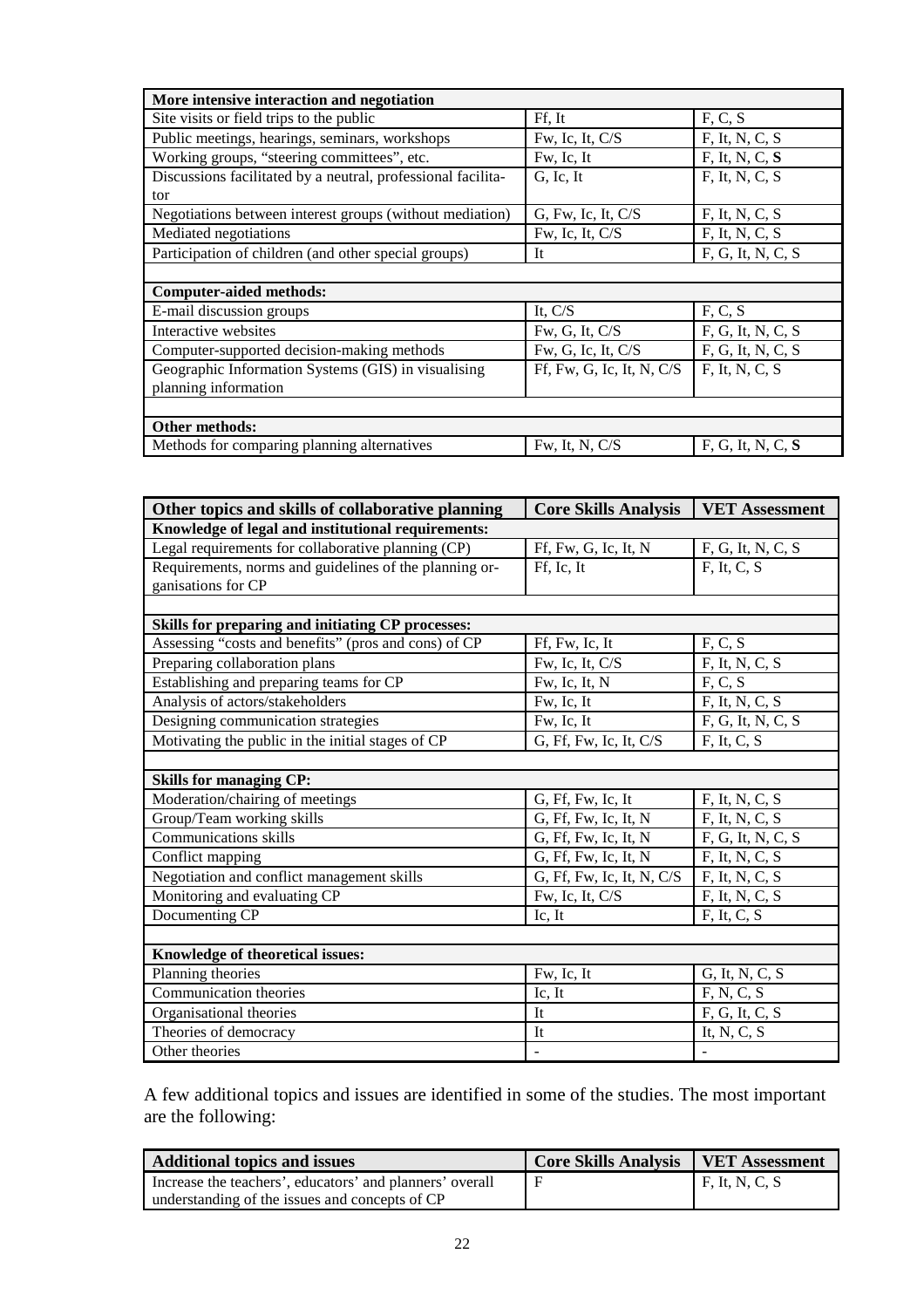| Enhance the teachers', educators' and planners' general       | $\mathbf{F}$ | $F$ , It, N, C, S |
|---------------------------------------------------------------|--------------|-------------------|
| interest in CP ("more information on the real benefits of     |              |                   |
| collaborative planning; examples of successful participa-     |              |                   |
| tion, etc.").                                                 |              |                   |
| General advice on "how to teach collaborative planning"       |              | F, It, N, C, S    |
| Explanation of the key terms and concepts in non-             |              | $F$ , It, C, S    |
| technical language                                            |              |                   |
| Interactive assessment of as-built maps, evaluation maps      | G            | $F$ , It, N, C, S |
| and planning maps                                             |              |                   |
| Pamphlets/brochures and information desks                     | G            | $F$ , It, N, C, S |
| Visualising of ideas, plans, concepts by association-         | G            | F, N, C, S        |
| pictures, 3D-presentations                                    |              |                   |
| Interactive methods of project presentation                   | G            | F, G, It, N, C, S |
| Tools for analysing objectives of forest owners               | $\mathbf F$  | F, N, C, S        |
| Media co-operation in general                                 | C/S          | F, C, S           |
| Avoidance of unrealistic expectations among the partici-      | $\mathbf{F}$ | $F$ , It, N, C, S |
| pants on their possibilities to influence the plans and deci- |              |                   |
| sions                                                         |              |                   |
| Instructions for use of communication techniques in a         |              | G, N, F, It       |
| communication strategy                                        |              |                   |
| Use of simulated case studies in education                    |              | G, N, S           |
| Use of real life case studies in education                    |              | F, G, N, S        |
| International exchange of information and expertise           |              | $\mathsf{C}$      |
| through a website, workshops, seminars (with certificates     |              |                   |
| for teachers)                                                 |              |                   |
| Exchange of experience on collaborative planning teach-       |              | $\mathcal{C}$     |
| ing with professionals from other disciplines, e.g. busi-     |              |                   |
| ness, management, marketing, sociology, psychology, etc.      |              |                   |

Based on the results and recommendations of the VETA and CSA studies and the CoPack planning sessions held in the EnTraCoP partner meetings in Eberswalde (3-5 April 2006) and Larenstein (26-28 June 2006), the following components and subjects are identified as of a high priority in the CoPack:

### **1. Introduction to collaborative planning**

- Basics of theories, concepts, terms and planners' ethics of collaborative planning
- Legal and institutional requirements for collaborative planning (relating to the selected focus sectors in each EnTraCoP partner country)
- Assessment of needs, pros and cons ("costs and benefits") of collaborative planning

#### **2. Designing collaborative planning curricula and programmes**

- Designing basic, advanced and professional level competencies (examples of CP training curricula and recommended CoPack modules for each level)
- Designing further training programmes (examples of different training programmes and recommended CoPack modules)
- Examples of training approaches
- Analysis and development of personal collaborative planning skills among planners

#### **3. Preparation and initiation of collaborative planning processes**

- Preparation and coaching of planner teams for collaborative planning
- Preparation of collaboration plans, including:
	- defining the objectives of collaboration
	- defining the required extent of collaboration and identifying stakeholders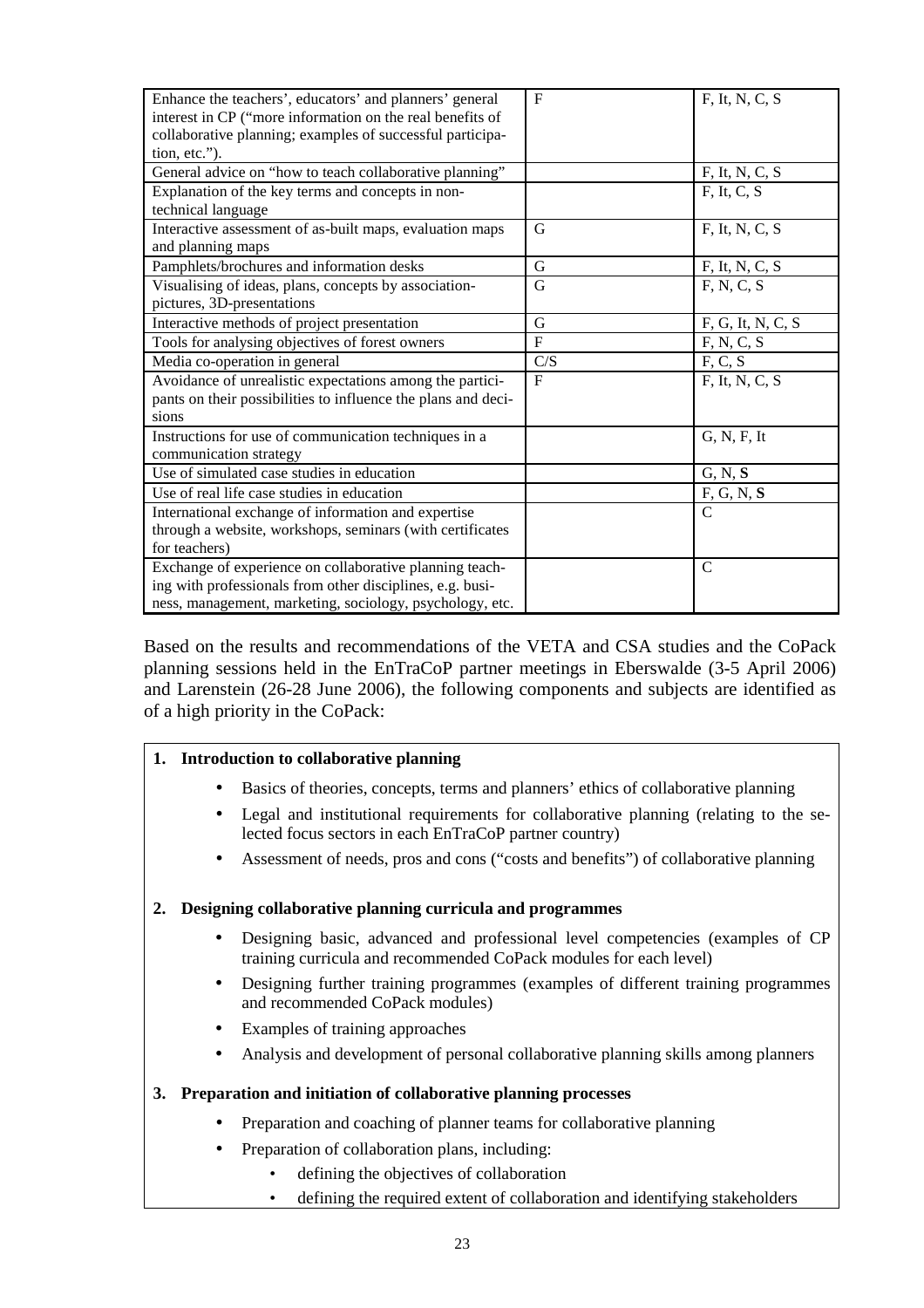- selecting appropriate methods and techniques for collaboration
- preparation of the work plan, budget, etc.
- Participation of special groups
- Informing, motivating and instructing participants in the initiation of collaborative planning

### **4. Collaborative planning methods and techniques**

- Planning exhibitions and displays
- Media co-operation, including TV, radio and newspapers
- Conducting surveys with various techniques (e.g. questionnaires and interviews)
- Personal communication skills and presentation techniques
- Organising, moderating, and facilitating public meetings
- Group working and creativity techniques: instructing, managing and facilitating working groups and utilising effective/creative group working methods
- Organising site visits and field trips to the public
- Web-based collaborative planning methods (interactive websites, chats, on-line forums, e-voting, etc.)
- Analysing and managing conflicts between interest groups (organising and facilitating negotiations and mediating disputes)

### **5. Information management in collaborative planning**

- Systematic methods for comparing planning alternatives
- Computer-supported decision-making methods
- Geographic information systems (GIS) and maps in collaborative planning
- Documenting/reporting collaborative planning processes and results

### **6. Evaluation and utilisation of collaborative planning experiences**

- Evaluation criteria and methods
- Dissemination of lessons learned

### **8. PLANS FOR THE COPACK**

Based on the results of the studies and the planning meetings of the EnTraCoP partners, the following has been proposed for the Trainers' support material package, CoPack, to be produced:

The principal objective of the CoPack is to enhance the development of vocational education and training in collaborative planning of natural resources and environmental management. The main purpose of the CoPack is to improve the knowledge, skills and training tools of natural resources and environmental planning and management trainers by providing them with:

- general advice and guidance for training on collaborative planning with a systematic framework;
- a set of practical support material which trainers can use in designing and implementing training in important skills and methods of collaborative planning.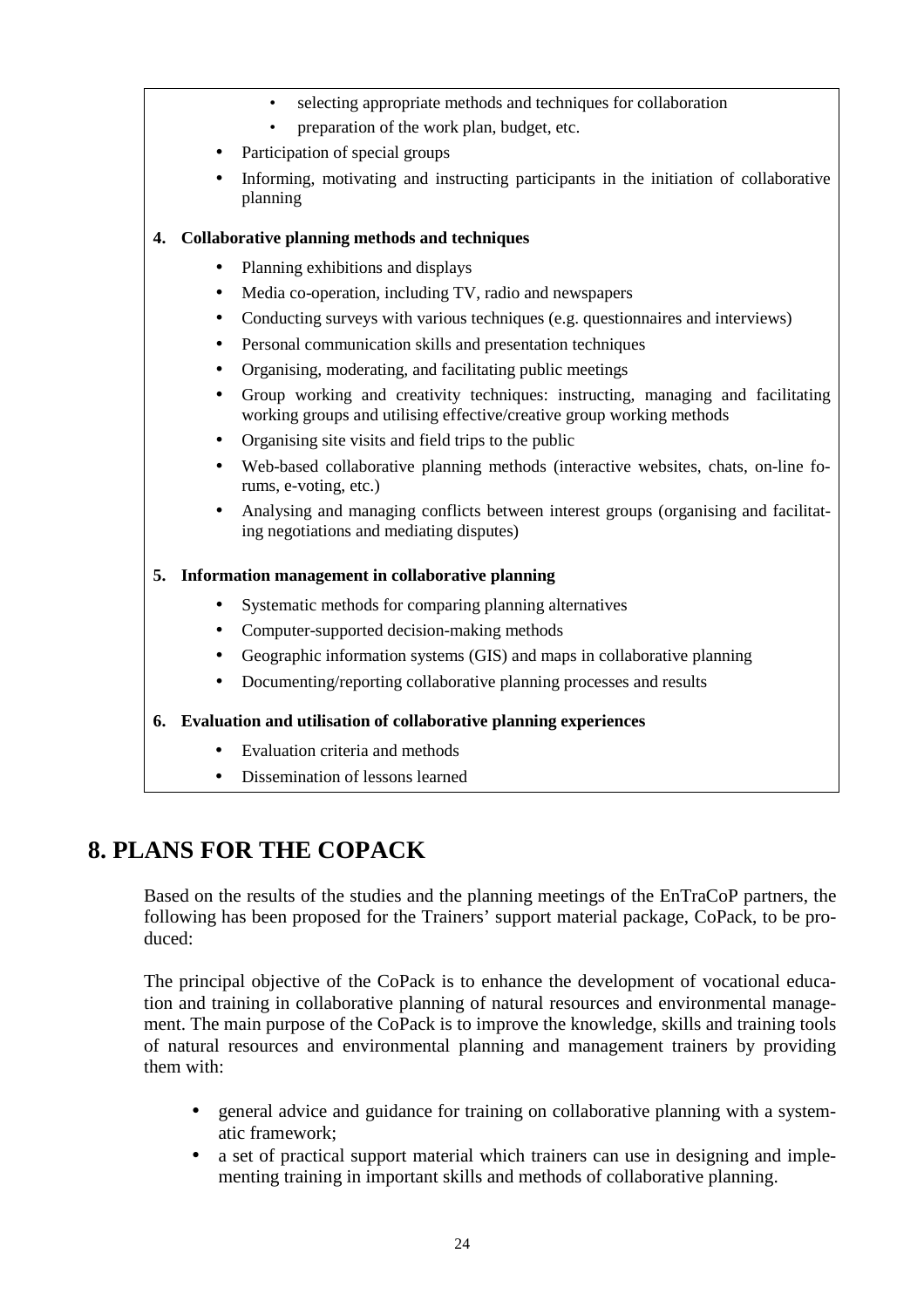The point of departure is that collaborative methods may constitute a coherent planning process or they can be applied separately, depending on the situation and the abilities and needs of the planning organisations.

The CoPack is planned to be a web-based trainers' support material package, with downloadable materials, to be published in the EnTraCoP website and as a CD-ROM. It may also be published in a hardcopy form (folder), as applicable. The material will be organised into user-friendly stand-alone units that can be flexibly adapted to training modules of varying depth and length.

The support materials to be linked to each subject may consist of different types of materials and components, as applicable, for example:

- Introduction to the subject (what is it, why is it important, subject aims/learning objectives, learning outcomes and general description of the support material)
- General advice and guidance for the design and implementation of training in each subject (appropriate teaching/learning methodologies, time, facility, material and equipment requirements, etc.)
- Presentation material (e.g. illustrative slide presentation/s with photographs, diagrams, charts, etc.)
- Video clips
- Checklists and models (examples of materials that can be used in collaborative planning)
- Teacher's notes and materials for lectures, exercises, simulation games, role plays, etc.
- Handouts for students, such as exercise tasks, brief texts, articles, case studies, best practice examples, lessons learned, etc.
- Material needed for evaluating the training (and evaluating the use of particular collaborative methods/techniques, where applicable)
- Material for assessment (tests/examinations).
- References and/or links to relevant training courses, literature, internet solutions, software and other available materials.

A schematic presentation of the proposed structure of the CoPack is given in the Annex 1.

A few draft CoPack modules (Theories and concepts, and Group work) were demonstrated and discussed in the EnTraCoP International Seminar in Helsinki on 25-26 September 2006. The draft CoPack will be tested in eight testing courses: three courses in Finland and one course in each of the other project partner countries. The test courses include three courses for students in vocational degree education and five further training courses for professional planners.

The CoPack will be prepared in English and translated into the other main languages of the partner countries (Czech, Dutch, Finnish, German and Slovak) in order to ensure wide usefulness of the material.

The final version of the CoPack will be advertised and disseminated in the EnTraCoP website and six national dissemination seminars (one in each partner country), through the extended national and international networks of the project partners and through the internet. The CD-ROM versions and hardcopies will be sold at a price which covers the copying costs. In addition, articles will be written and submitted to relevant professional publications.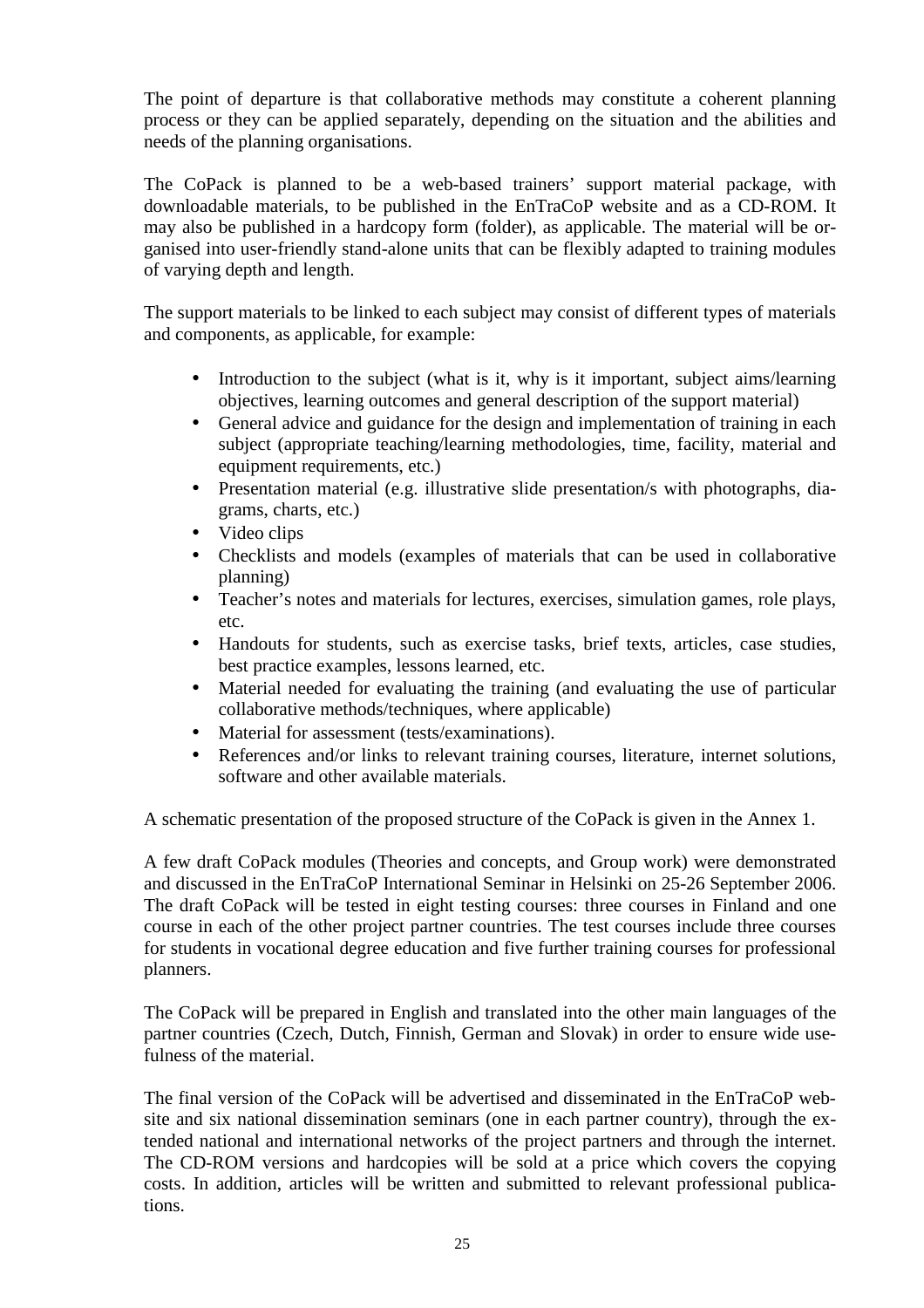| <b>COMPONENTS AND SUBJECTS</b>                                                                                                                                             |                                                                                                                                                                                                                                                                                 |                                                                                                                                                                                                          |                                                                                                                                                                                                                                                    |                                                                                                                                                                                  |                                                                                                         |
|----------------------------------------------------------------------------------------------------------------------------------------------------------------------------|---------------------------------------------------------------------------------------------------------------------------------------------------------------------------------------------------------------------------------------------------------------------------------|----------------------------------------------------------------------------------------------------------------------------------------------------------------------------------------------------------|----------------------------------------------------------------------------------------------------------------------------------------------------------------------------------------------------------------------------------------------------|----------------------------------------------------------------------------------------------------------------------------------------------------------------------------------|---------------------------------------------------------------------------------------------------------|
| <b>Introduction to</b><br>collaborative<br>planning                                                                                                                        | <b>Designing CP</b><br>training curricula<br>& programmes                                                                                                                                                                                                                       | <b>Preparation and</b><br>initiation of<br>collaborative<br>planning                                                                                                                                     | <b>Collaborative</b><br>planning<br>methods and<br>techniques                                                                                                                                                                                      | <b>Information</b><br>management in<br>collaborative<br>planning                                                                                                                 | <b>Evaluation and</b><br>dissemination of<br><b>experiences</b>                                         |
| <b>Glossary</b><br><b>Theories and</b><br>concepts<br><b>Planners' ethics in CP</b><br><b>Legal and institutional</b><br>requirements for CP<br><b>Pros and cons of CP</b> | <b>Examples of basic,</b><br>advanced and pro-<br>fessional level com-<br>petencies<br><b>Examples of further</b><br>training programmes<br><b>Examples of training</b><br>approaches<br><b>Analysis and devel-</b><br>opment of personal<br><b>CP skills among</b><br>planners | <b>Preparation and</b><br>coaching of the plan-<br>ner team for CP<br><b>Collaboration plan</b><br><b>Participation of</b><br>special groups<br>Informing, motivating<br>& instructing partici-<br>pants | <b>Exhibitions and</b><br>displays<br><b>Surveys</b><br><b>Media co-operation</b><br><b>Making presentations</b><br><b>Public meetings</b><br><b>Group working</b><br><b>Site visits</b><br><b>Web-based methods</b><br><b>Conflict management</b> | <b>Methods for compar-</b><br>ing alternatives<br><b>Computer-supported</b><br>decision-making<br>methods<br><b>GIS and maps in CP</b><br><b>Documenting and</b><br>reporting CP | <b>Evaluation criteria</b><br>and methods<br><b>Disseminating</b><br>experiences and<br>lessons learned |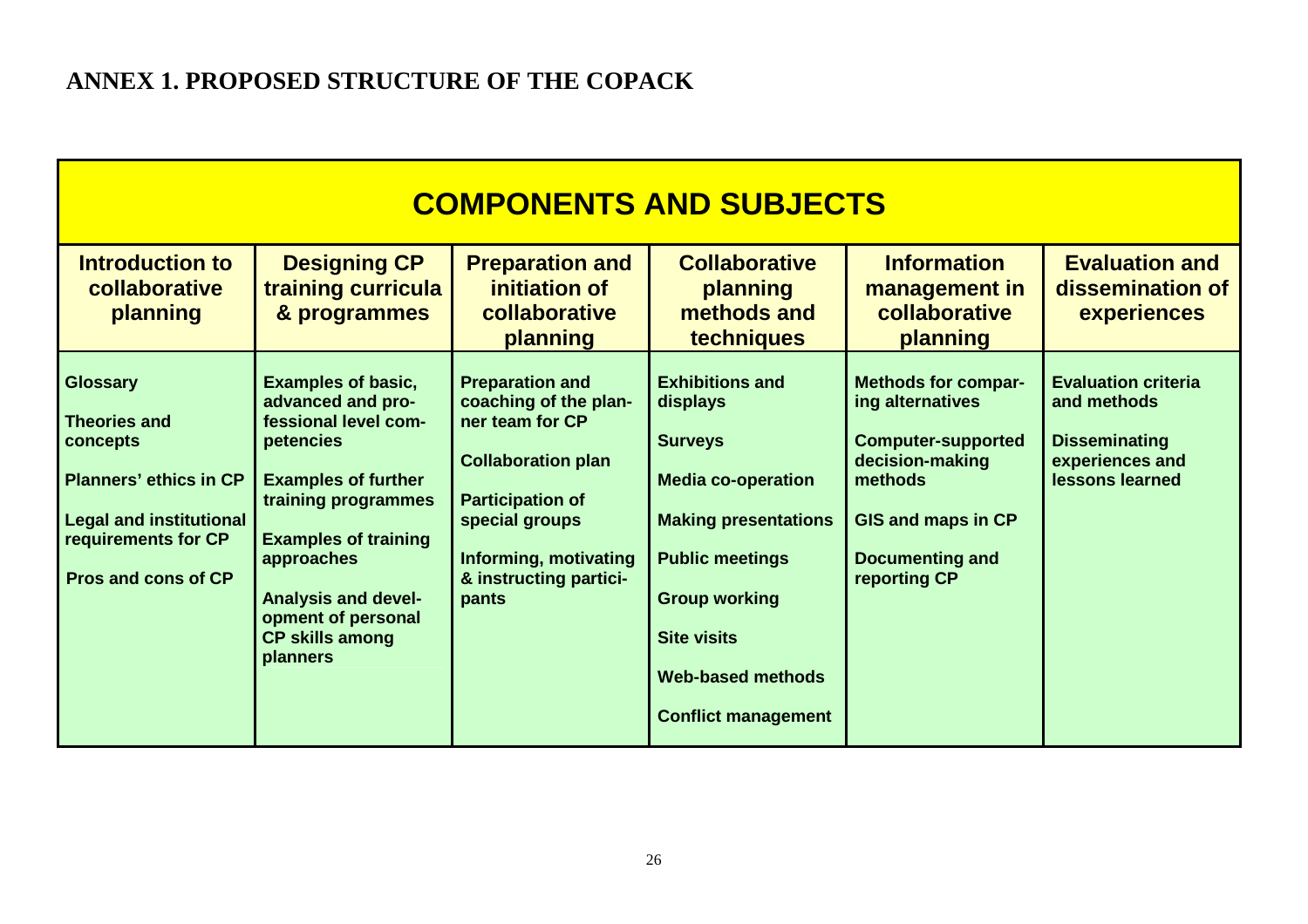|                                                                                                                                                                                                               | <b>Introduction</b><br>Justification (importance of<br>the subject)<br><b>Subject aims / learning</b><br>objectives<br><b>Learning outcomes</b><br>Knowledge<br><b>Skills</b><br><b>Attitudes</b>                |                                                                                                                             |                               | <b>ENTS AND SUBJECTS</b>                                                                                                                                                                                                                                                                                                                                                                                                                                    |
|---------------------------------------------------------------------------------------------------------------------------------------------------------------------------------------------------------------|------------------------------------------------------------------------------------------------------------------------------------------------------------------------------------------------------------------|-----------------------------------------------------------------------------------------------------------------------------|-------------------------------|-------------------------------------------------------------------------------------------------------------------------------------------------------------------------------------------------------------------------------------------------------------------------------------------------------------------------------------------------------------------------------------------------------------------------------------------------------------|
| <b>Introduction to</b><br>collaborative<br>train                                                                                                                                                              | <b>Del</b><br><b>About the materials</b>                                                                                                                                                                         |                                                                                                                             | ion and<br>ion of             | Collaborative<br>Information<br><b>Evaluation and</b><br>in<br>dissemination of<br><b>Common elements for each</b>                                                                                                                                                                                                                                                                                                                                          |
| <b>General guidance</b>                                                                                                                                                                                       | & programmes                                                                                                                                                                                                     | conaporative<br>planning                                                                                                    |                               | subject<br>experiences<br>e<br>Introduction                                                                                                                                                                                                                                                                                                                                                                                                                 |
| <b>Teaching / learning</b><br>methodology<br><b>Time requirements</b><br><b>Facility requirements</b><br><b>Equipment requirements</b><br>Legar and montumonar<br>requirements for CP<br><b>Exam</b><br>appro | <b>Examples of basic,</b><br>dvanced and pro-<br>essional level com-<br><b>letencies</b><br><b>Examples of further</b><br>raining programmes<br><b>Structure for each lecture,</b><br>exercise, case study, etc. | <b>Preparation of the</b><br>planning team for CP<br><b>Collaboration plan</b><br><b>Participation of</b><br>special groups | <b>Ling</b><br><b>Irtici-</b> | <b>EXIMP</b> General guidance<br><b>Party Evaluation crite-</b><br>displ<br><b>ria and methods</b><br>Lectures, exercises, case study<br>analyses, etc.<br>Sur<br>ted<br><b>Disseminating</b><br>Evaluation of the training (+ evalua-<br>experiences and<br><b>Media</b><br>tion of the use of particular CP<br>lessons learned<br>methods/techniques, where appli-<br>þР<br><b>Makir</b><br>cable)<br><b>Assessment (text/examination</b><br><b>Publi</b> |
| <b>Pros and cons of CP</b><br>Analy<br>opme<br><b>CP skl</b>                                                                                                                                                  | <b>Learning objectives</b><br><b>Learning outcomes</b><br>plann Practical arrangements<br><b>Equipment and materials</b><br>Short teacher's note                                                                 |                                                                                                                             |                               | material)<br><b>Grou</b><br><b>Essential reading, additional</b><br>reading, useful links<br>Site \<br><b>Web-based methods</b><br><b>Conflict management</b>                                                                                                                                                                                                                                                                                               |
|                                                                                                                                                                                                               | Attached downloadable training<br>materials                                                                                                                                                                      |                                                                                                                             |                               |                                                                                                                                                                                                                                                                                                                                                                                                                                                             |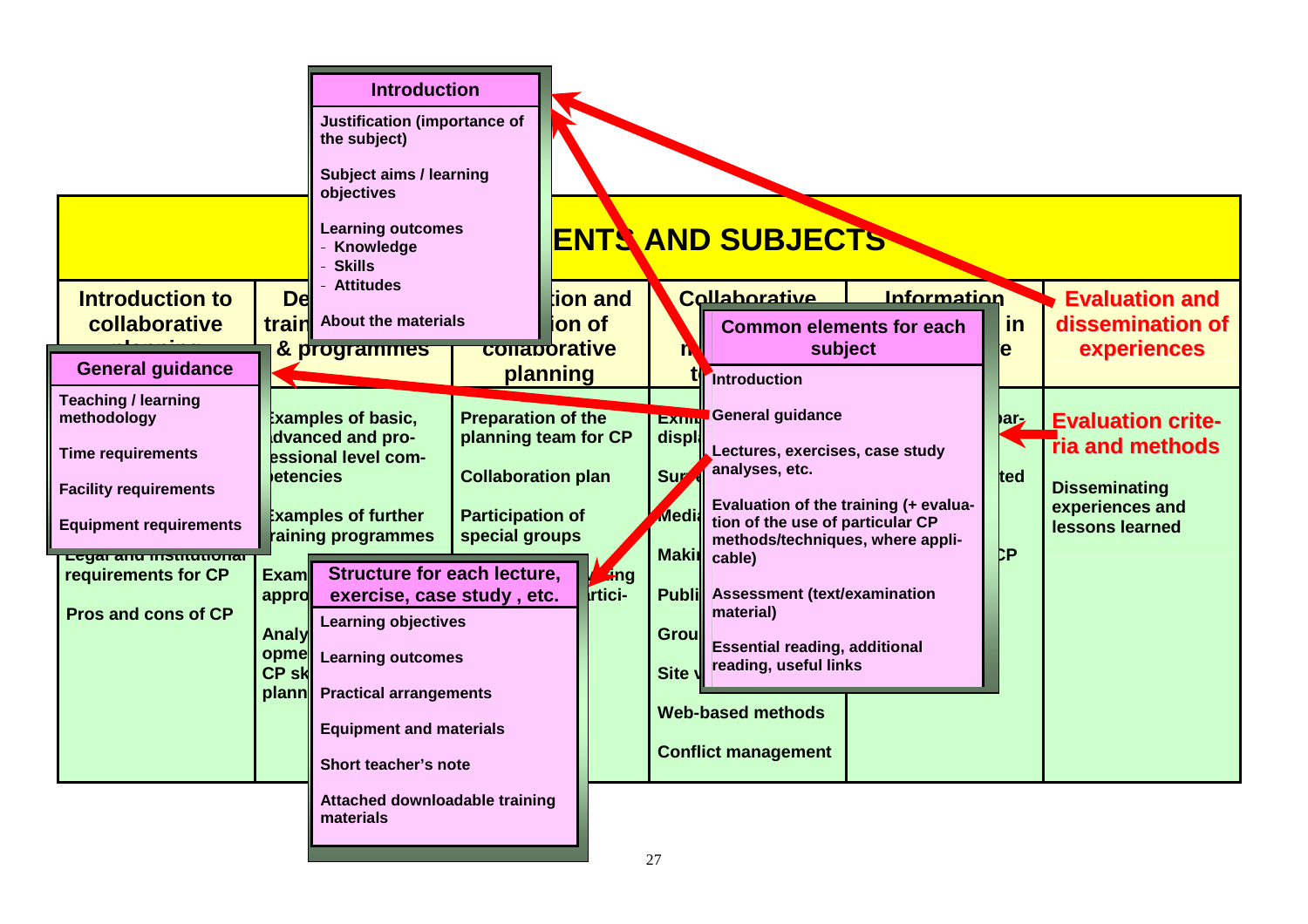### **ANNEX 2. LITERATURE AND MATERIALS**

### **Literature lists of the Czech and Slovak CSA:**

DRAHOŇOVSKÁ, H., ZEMÁNEK, V. et Al. 1990. *Metodický postup pro zpracování ÚPD (kooperace VÚVA a IHE)*. Výzkumný úkol P 12-325-807-12. IHE, Praha. HALL, P. 1993. *Urban and Regional Planning*. Routledge, London. HEXNER, M., NOVÁK, J. 1996. *Urbanistická kompozice*. ČVUT, Praha. HRŮZA, J. 1977. *Slovník soudobého urbanismu*. Odeon, Praha. HRŮZA, J., ZAJÍC, J. 1999. *Vývoj urbanismu I., II.* ČVUT, Praha. JACOBSONOVÁ, J. 1975. *Smrt a život amerických velkom*ě*st*. Odeon. JANATKA, M. 2005. *Urbanismus a územní plánování. Grafické vyjad*ř*ování*. ČVUT, Praha. JANEČKOVÁ, L., VAŠTÍKOVÁ, M. 1999. *Marketing m*ě*st a obcí*. Grada, Praha. KUBEŠ, J. 1996. *Plánování venkovské krajiny*. Jihočeská univerzita, České Budějovice. KOLEKTIV. 1994. *Krajinné plánování v N*ě*mecku a možnosti využití v* Č*eské republice*. Sborník kolokvia VÚOZ, Průhonice. KWARDA, W. 1999. *Bridge – cooperative planning processes for sustainable development*. Sborník konference Krajina, člověk, kultúra. SAŽP, Banská Bystrica, pp. 96-98. LÖW, J. et Al. 1995. *Rukov*ěť *projektanta místního územního systému ekologické stability. Metodika pro zpracování dokumentace*. Doplněk, Brno. MAIER, K. 2000. *Územní plánování*. Vydavatelství ČVUT, Praha. MAIER, K., ŘEZÁČ, V. 1997. *Ekonomika v území, urbanistická ekonomika a územní rozvoj*. ČVUT, Praha. MARHOLD, K. 1999. *Urbanistická typologie II. – Sídla*. ČVUT, Praha. NEPOMUCKÝ, P., SALAŠOVÁ, A. 1996. *Krajinné plánování*. MZLU, Brno. PERLÍN, R., KUBEŠ, J. 1998. *Územní plánování pro geografy*. Karolinum, Praha. RŮŽIČKA, M. 2000. *Krajinoekologické plánovanie – LANDEP I. (Systémový prístup krajinnej ekológii)*. Biosféra, Nitra. SCHMEIDLER, K. et. Al. 2001. *Sociologie v architektonické a urbanistické tvorb*ě. Brno. SITTE, C. 1995. *Stavba m*ě*st podle um*ě*leckých zásad*, Nakladatelství ARCH. SKLENIČKA, P. 2003. *Základy krajinného plánování*. Naděžda Skleničková, Praha. SÝKORA, J. 1998. *Venkovský prostor. 2. díl – Územní plánování vesnice a krajiny*. ČVUT, Praha. TODL, L., HEXNER, M., NOVÁK, J. 1985. *Urbanistická kompozice I.* ČVUT, Praha. VOREL, I., URBANOVÁ, M. 2000. (Eds.) *Inženýrská díla jako sou*č*ást krajiny*. Praha. ŽÁK, L. 1947. *Obytná krajina*. S.V.Ú. Mánes – Svoboda, Praha.

### In English

ALEXANDER, Ch.1968. *Major changes in environmental form required by social and psychological demands*.

ANDERSON, S. *On Streets; Studies Toward an Ecological model of the Urban Environment*.

APPLEYARD, D. 1979. *The Environment as a Social Symbol: Within a Theory of Environmental Action and Perception*. APA Journal.

CHADWICK, G.F. 1971. *The alternative futures of alternative futures*; in Planning outlook, New series 10.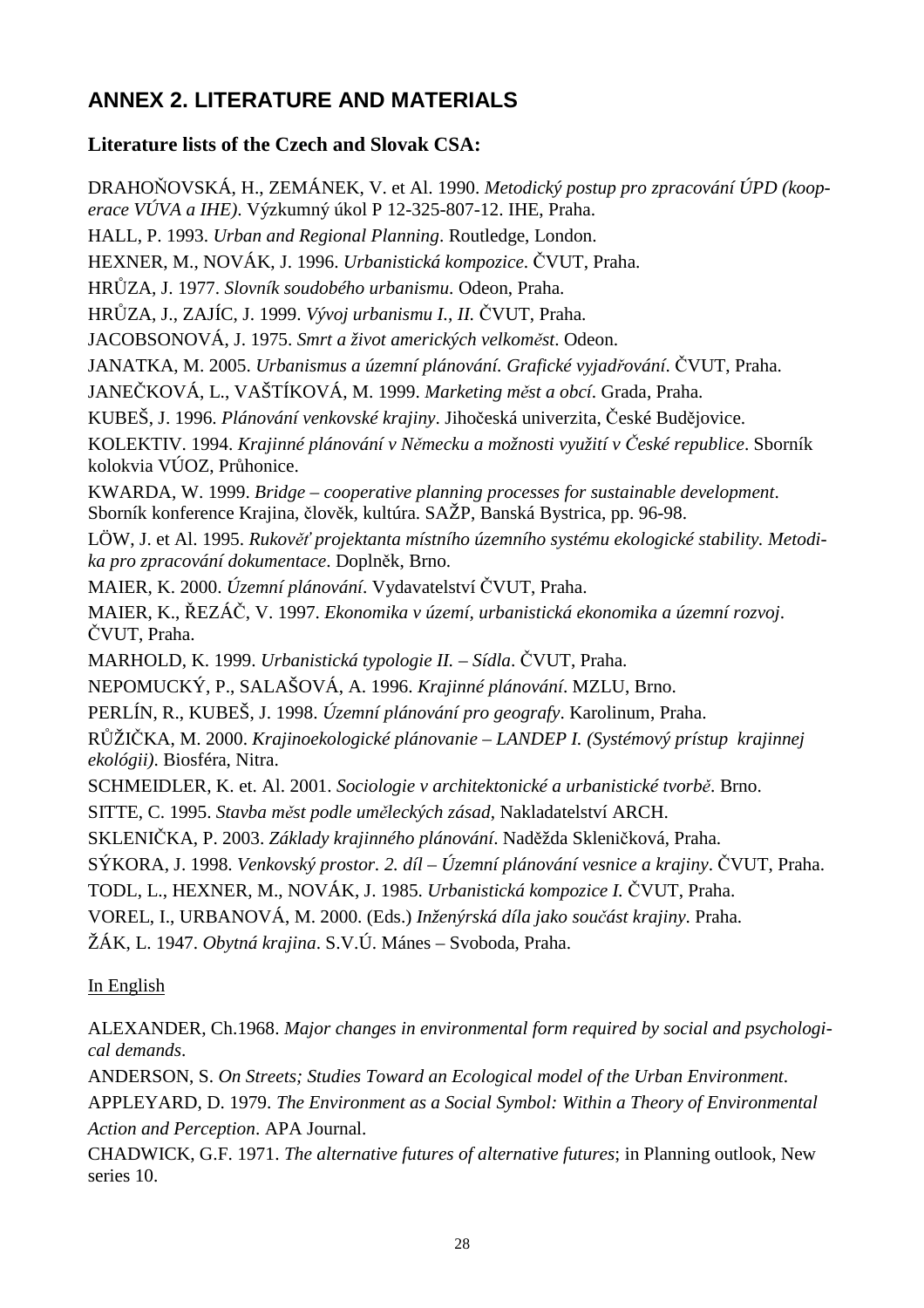CHAPIN, F.S. 1968. *Activity systems and urban structure: a working schema*; in Journal of the Američan Institute of Planners, 3 Jan.

CHERRY, G.E. *Influences on the Development of Town Planning in Britain; in Contemporary history*.

CULLEN, G. 1961. *The Concise Townscape*.

DAHRENDORF, R. *Market and Plan: Two Types of Rationality*; in Essays in the Theory of Society.

GANS, H. J. 1969. *Planning for People, not Buildings*. Environment and Planning. Vol. 1. GOODEY, B.1979. *Towards a debate on Urban Design*. JCUD, Oxford Polytechnic.

LYNCH, K. 1979. *Teaching City Design*. JCUD, Oxford Polytechnic

MCDOUGAL, G. et al. 1981. *Planning Theory Conference Position Paper*, Wheatley.

READE, E. J. 1978. *Identification of 'Planning' as a mode of decision making*, SIP conference.

ROBERTS, M. 1974. *An Introduction to planning techniques*. Hutchison & Co.

ROSENAN, H. 1959. *The Ideal City in its Architectural Evolution*.

WILDAWSKY, A. 1973. *If Planning is Everything, Maybe it's Nothing*. Policy Sciences 4.

### **Some of the tips as suggested by the Czech VETA respondents:**

Materials produced by Partnership foundation Brno and other NGOs promoting collaborative planning (www.nadacepartnerstvi.cz, www.nadacevia.cz )

Materials produced by Ecological Centre Toulcův dvůr (www.toulcuvdvur.cz), which is organisation providing ecological education for pre-school children

Interesting website of Dr. Johanisova: http://home.pf.jcu.cz/~nadiaj/soez-syl.php (syllabus of a social economy course, and proceedings from Krtiny summer school workshop)

### **References from the Dutch CSA:**

Commisie Evaluatie Staatsbosbeheer (2003); *Vooruit op eigen benen, evaluatie van de verzelfstandiging van Staatsbosbeheer 1998-2003;*

Houtzagers M.R. (2004); *Inspraak, samenspraak… tegenspraak?* In: Vakblad Natuur, Bos & Landschap, december 2004.

Probos (2005); *Kerngegevens Bos en Hout in Nederland*; Stichting Probos, Wageningen Schulting R. & R.J.A.M. Wolf (2004); Enquêteresultaten vooronderzoek Communicatie Project Geïntegreerd Bosbeheer; Eelerwoude Ingenieursbureau B.V. Goor. Staatsbosbeheer (2005); *Offerte 2005;* Staatsbosbeheer, Driebergen.

Staatsbosbeheer (2004), *Jaarverslag Staatsbosbeheer 2004;* Driebergen

### Internet references:

www.sbb.nl www.natuurmonumenten.nl www.grondbezit.nl www.probos.nl

### **References from the Dutch VETA:**

Books: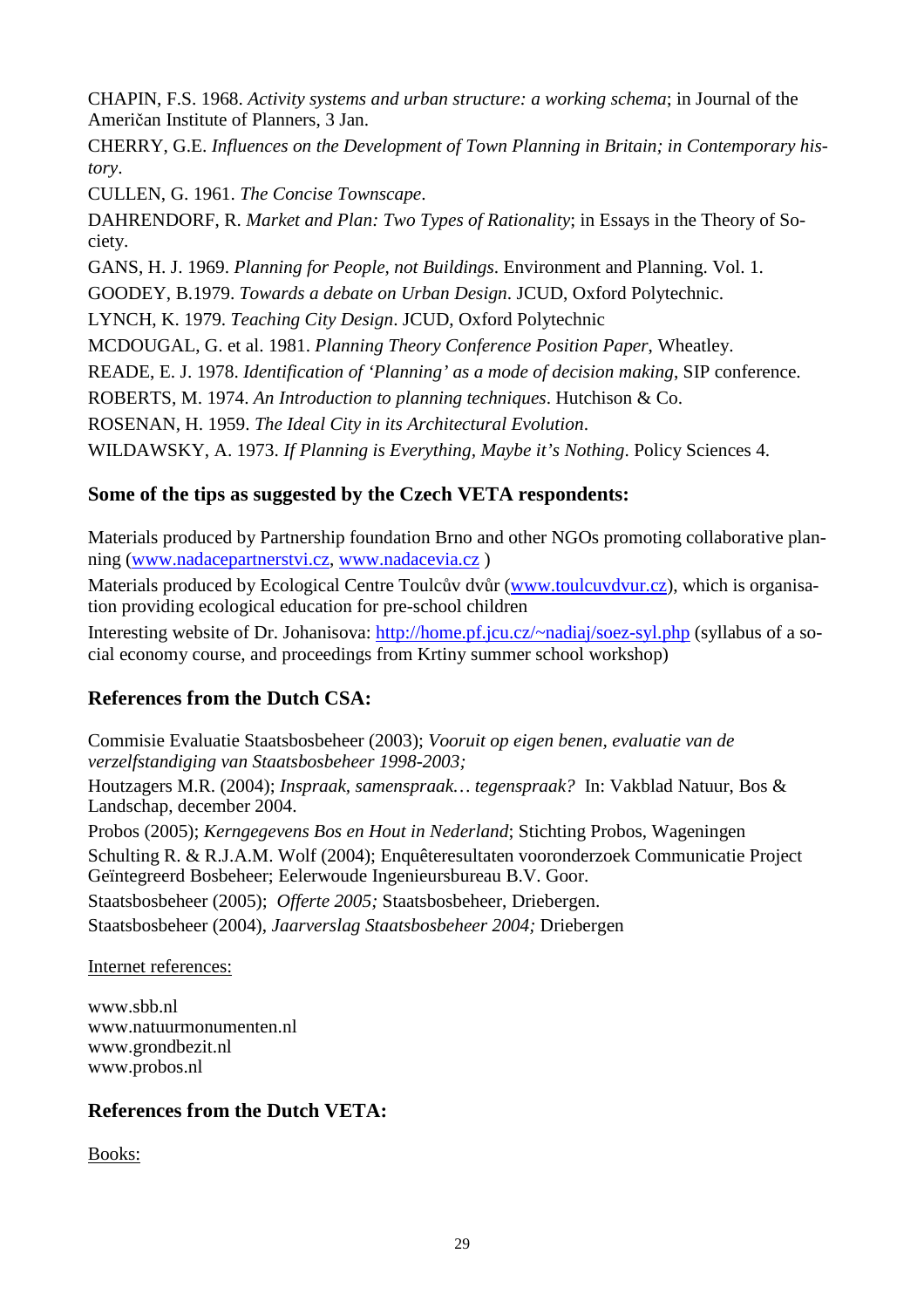Byttebier, I, 2000, Creativiteit? Hoe Zo!", , COCD, Antwerp, (Basic book on creativity, methods to get more ideas and methods to converge to the best idea: www.cocd.be

Foorthuis, W. and Rianne Vos, 2006, Werkplaats Plattelandsvernieuwing. Werken in en met de praktijk, Lectoraat Plattelandsvernieuwing Van Hall Larenstein University of Professional Education/ Stichting Voorwerk.

Leeuwis, C. (1995).The stimulation of development and innovation: reflections on projects, planning, participation and platforms. European Journal of Agricultural Education and Extension, 2 (3), 15-27.

Leeuwis, C. (2000), Re-conceptualizing participation for sustainable rural development. Towards a negotiation approach. Development and Change, 31 (5), 931-959.

Pröpper, I. en D. Steenbeek (2001), De aanpak van interactief beleid: elke situatie is anders, Coutinho, Bussum.

Rutten Communicatieadvies, 2006, Gestructureerde onzekerheid: Raamwerk interactief beleid & communicatie', ISBN 90-9016358-1.

Woerkum, C.M.J. van (1997): Communicatie en interactieve beleidsvorming. Bohn Stafleu Van Loghum, Houten, 120 pp.

Zwarts, C, "Facilitating skills development", Education and Competence Study Group.

### Software aids:

MindMapping to make a good project start: e.g. www.novamind.com

Negotiations around GIS based maps: Maptalk and MapTable: many examples in Dutch, but translatable in English MAPTALK™ is the geographic conference software for interactive spatial planning, MAPTALK™ is developed by W!SL and the Center of Geo Information of Alterra. Info at www.maptalk.nl or www.mapsup.nl

Versnellingskamer Translated into: Group Decision Room is a electronic conferencing environment to speed up any decision with very flexible software to promote consensus on a all are equal basis. Information at www.Grontmij.nl or http://www.twynstragudde.nl/tg.htm?id=188

### **References from the Finnish CSA:**

European Comission 2003a. Common Implementation Strategy for the Water Framework Directive (2000/60/EC). *Guidance Document 11, Planning Processes.* Produced by Working Group 2.9 – Planning Processes. Office for Official Publications of the European Communities, Luxembourg.

European Comission 2003b. Common Implementation Strategy for the Water Framework Directive (2000/60/EC). *Guidance Document 8, Public Participation in Relation to the Water Framework Directive.* Produced by Working Group 2.9 – Public Participation. Office for Official Publications of the European Communities, Luxembourg.

Hänninen, H. & Tikkanen, J. 2003. Asiakaslähtöisyys ja vuorovaikutus yksityismetsien suunnittelussa. In: Saramäki, J., Tikkanen, J. & Heino, E. (eds.) Yksityismetsien suunnittelun uudet tuulet. Seminaari Ylivieskassa 26.11.2003. Metsäntutkimuslaitoksen tiedonantoja 900:18-24.

Keränen 1998. Miesjoen alue-ekologisen suunnittelun pilottihanke 1996-1998. Loppuraportti. Moniste. 15 pp.

Konijnendijk, C.C. 1997. Causes of conflicts affecting urban forest policy-making: a theoretical approach. In: Solberg, B. & Miina S. (eds.) Conflict Management and Public Participation in Land Management. EFI Proceedings No. 14: 133-147.

Kosola, M. (ed.) 1990. Kokemuksia osallistumisesta ja vaikutusten arvioinnista vesiensuojelun suunnittelussa. Vesi- ja ympäristöhallinnon julkaisuja - sarja A 62. 129 pp.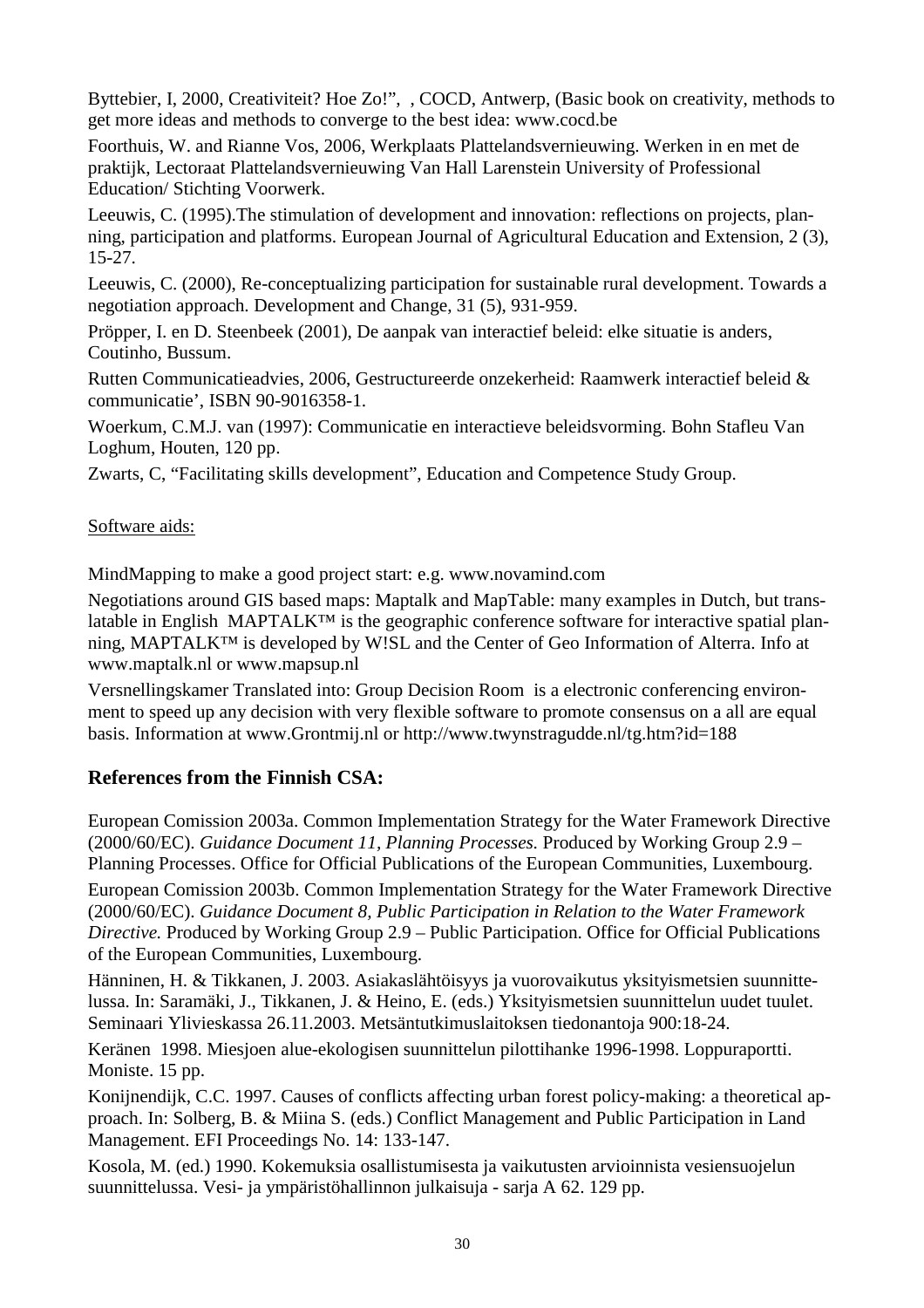Kosola, M., Leskinen, A., Saastamoinen V.-L. & Vuorela, P. 1990. Kokemuksia osallistuvan suunnittelun ja erittelevän vertailun kehittämisestä vesiensuojelussa. Yhteiskuntasuunnittelu 3-4/90: 32- 37.

Kurttila, M. 2001. Methods for integrating ecological objectives into landscape-level planning of non-industrial private forestry. Joensuun yliopisto, metsätieteellinen tiedekunta. Tiedonantoja 125. 35 pp.

Mäkinen, H. 2005. Vesinhoidon hallinta Suomessa. Vesipolitiikan puitedirektiivin toimeenpano vuorovaikutteisen suunnittelun näkökulmasta. Helsingin yliopiston maantieteen laitoksen julkaisuja B 51. 122 pp.

Palosaari, M. 2005. Vuorovaikutteinen suunnittelu Kemijärven säännöstelyn kehittämisessä - prosessin onnistuneisuus osallistujien näkökulmasta. In: Rotko, P. (ed.) Viestinnän ja osallistumisen haasteet vesistöjen säännöstelyhankkeissa. Suomen ympäristö 789: 7-30.

Pesonen, M., Kurttila, M., Teittinen, A. & Kajanus M. 1998. Yksityismetsien metsäsuunnittelu nykytilanne ja kehittämistarpeita. Metsäntutkimuslaitoksen tiedonantoja 715. 32 pp.

Pykäläinen, J., Pukkala, T. & Kangas J. 2001. Alternative priority models for forest planning on the landscape level involving multiple ownership. Forest Policy and Economics 2(3-4): 293-306.

Pyykkönen, J. 2000. Yhdessä luotavan metsäsuunnittelun malli - käytännön kokemuksia alueekologisesta suunnittelusta. In: Kokko, A. & Kangas, J. (eds.) Alue-ekologisia tutkimustuloksia ja suunnittelukokemuksia. Metsäntutkimuslaitoksen tiedonantoja 779: 89-92.

Sipilä, M. & Tyrväinen, L. 2005. Evaluation of collaborative urban forest planning in Helsinki, Finland. Urban Forestry & Urban Greening 4: 1-12.

Tikkanen, J., Hänninen, H., Isokääntä, T. & Alahuhta, J. 2005. Sidosryhmäyhteistyö alueellisessa metsäsuunnittelussa. Metsätieteen aikakauskirja 2/2005: 139-162.

Turunen, J.-P. 1995. Helsingin kaupungin metsä- ja maatalousosaston vuorovaikutteisen suunnittelun kehittäminen. Helsingin kaupungin kiinteistöviraston metsä- ja maatalousosaston julkaisu 11/95. 26 pp.

Turunen, J.-P. 1997. Asukkaiden kanssa yhteistyössä. Kaupunkimetsien hoidon uudet tuulet. Metsänhoitaja 3/97: 22-23.

Turunen, J.-P. 1999. Viheralueohjelma vuorovaikutteisen yhteistyön tulos. Ympäristö ja Terveys 6/99: 36-38.

Vesihallitus. 1986. Osallistuminen ja yhteiskunnallisten vaikutusten arvioiminen vesiensuojelun suunnittelussa. Vesihallituksen monistesarja. Nro. 418. 115 pp.

Väntänen, A., Marttunen, M., Turunen, J.-P. & Slotte S. 2003. Vuorovaikutteiset suunnittelumenetelmät Kemijärven säännöstelyn kehittämisessä. Ympäristö ja Terveys 6/2003: 42-50.

Väntänen, A., Marttunen, M., Turunen, J.-P., Slotte S. & Hiedanpää J. 2004. Vuorovaikutteiset suunnittelumenetelmät Kemijärven säännöstelyn kehittämisessä. Suomen ympäristö 658. 134 pp.

### **References from the Finnish VETA:**

Hokajärvi, R., Tikkanen, J., Hänninen, H. & Pietilä, K. 2005. Yhteistyön ohjeistus metsäkeskusten metsäsuunnittelussa. Käsikirjoitus. 24 pp.

Kangas, J. & Hänninen, H. 2003. Tilakohtainen metsäsuunnittelu - metsäpolitiikkaa vai metsänomistajan päätöstukea? Metsätieteen aikakauskirja 2/2003: 153-156.

Kearney, A., Gordon, B., Kaplan, R, and Kaplan, S. 1999. Stakeholder Perspectives on Appropriate Forest Management in the Pacific Northwest. Forest Science 45(1):62-73.

Kurttila, M. 2001. Methods for integrating Ecological objectives into Landscape-level planning of non-industrial private forestry. Academic dissertation. University of Joensuu. Faculty of Forestry.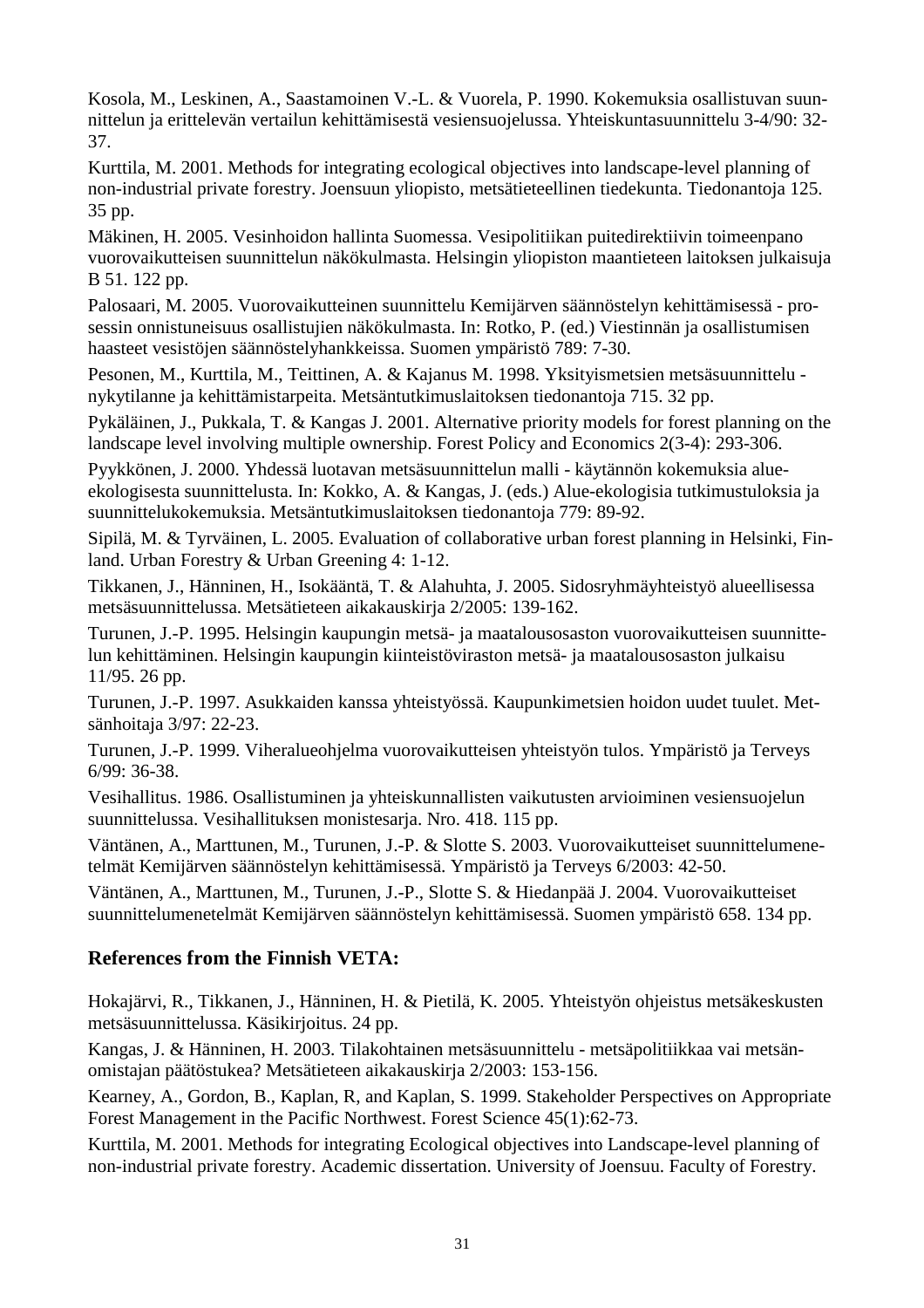Kurttila, M., Pykäläinen, J. Leskinen, L. 2005. Metsäluonnon monimuotoisuuden yhteistoimintaverkostot ja yksityismetsien aluetason metsäsuunnittelu. Metsätieteen aikakausikirja 1/2005:33-49.

Loikkanen, T., Simojoki, T. & Wallenius, P. 1997. Osallistavan suunnittelun opas luonnonvaraammattilaisille. Metsähallitus 95 pp.

Metsäsuunnittelun maastotyöopas 2003. Metsätalouden edistämiskeskus Tapio. 80 pp.

Pukkala, T. 1994. Metsäsuunnittelun perusteetJoen Forest Consulting. Joensuu. 242 pp.

Pykäläinen, J. 2000. Interactive use of multi-criteria decision analysis in forest planning. Academic dissertation. Faculty of forestry. University of Joensuu.

Pykäläinen, J., Kurttila, M., Tikkanen, J. 2006. Yksityismetsien aluesuunnittelun mahdollisuudet. Käsikirjoitus 9 pp.

Ruotsalainen 1997. Kylän tilaisuus. Kylän kehittäjän virikekirja. Metsätalouden kehittämiskeskus Tapio. 55 pp.

Tapio 2005. Metsätalous kaavoitusalueilla. 50 pp.

Tikkanen, J., Hänninen, H., Isokääntä, T. & Alahuhta, J. 2005. Sidosryhmäyhteistyö alueellisessa metsäsuunnittelussa. Metsätieteen aikakauskirja 2/2005: 139-162.

### **References from the German CSA:**

Flade, M. 1999. Limits (and possibilities) of collaborative planning methods in nature conservation. Summary Luisenau, Germany.

### **References from the German VETA:**

Books

Beneke, J.; Jarmann, F. (Hrsg.) (2005): Interkulturalität in Wissenschaft und Praxis., Universitäts-Verlag, Hildesheim.

Bischoff, A.; Selle, K.; Sinning, H. (2005): Informieren, Beteiligen, Kooperieren. Kommunikation in Planungsprozessen. Eine Übersicht zu Formen, Verfahren und Methoden. Dortmunder Vertrieb für Bau- und Planungsliteratur, Dortmund.

Castells, M. (2003): Der Aufstieg der Netzwerkgesellschaft. Teil 1 der Trilogie: Das Informationszeitalter. Utb, Stuttgart.

Fischer, A.; Hahn, G. (Hrsg.) (2001): Vom schwierigen Vergnügen einer Kommunikation über die Idee der Nachhaltigkeit. Verlag für Akademische Schriften, Frankfurt/Main.

Fürst, D. (1999): Auswertung von Erfahrungen zur Kooperation in Regionen. Kurzberichte aus Praxis und Forschung. In: RuR, S. 53-58.

Gothe, St. (2006): Regionale Prozesse gestalten. Ein Handbuch für Regionalmanagement und Regionalberatung. Schriftenreihe des Fachbereichs Architektur, Stadtplanung, Landschaftsplanung Bd. 28, Universität Kassel.

Leidinger, P. (2001): Der Mensch der natürliche Feind der Natur? Unser Verhältnis zur Umwelt in der Geschichte. In: DiBlasi, L.; Goebel, B.; Hösle, V. (Hrsg.): Nachhaltigkeit in der Ökologie. Beck, München. S. 129 ff.

Luhmann, N. (2005): Einführung in die Theorie der Gesellschaft. Carl-Auer-Systeme, Heidelberg.

Müller, K.; Peters, J. et. al. (2002): Nachhaltigkeit und Landschaftsnutzung. Neue Wege kooperativen Handelns. Markgraf Verlag, Weikersheim.

Oppermann, B. (2004): Planungskommunikation – ein weites Feld. Die Chancen für Landschaftsarchitekten liegen künftig in der Kombination des kreativen und planerischen Potentials mit kommunikativem Wissen. In: Garten und Landschaft 5/2004. S. 2.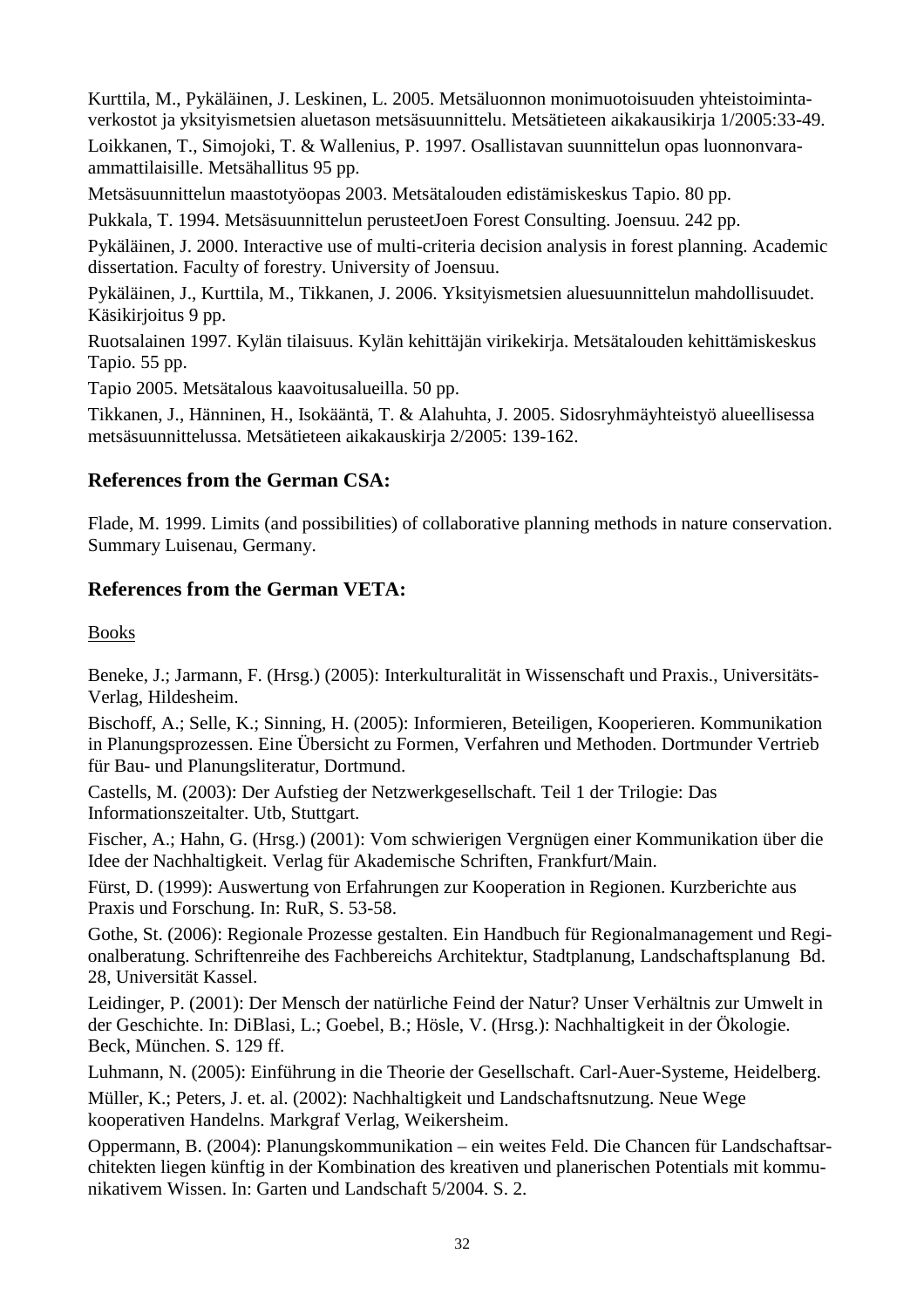Pröhl, M.; Sinning, H.; Nährlich, S. (Hrsg.) (2002): Bürgerorientierte Kommunen in Deutschland - Anforderungen und Qualitätsbausteine. Ergebnisse und Perspektiven des Netzwerks CIVITAS. Bd. 3. Verlag Bertelsmann Stiftung, Gütersloh.

Rösner, B.; Selle, K. (Hrsg.) (2005): Kommunikation gestalten. Beispiele und Erfahrungen aus der Praxis für die Praxis. Dortmunder Vertrieb für Bau- und Planungsliteratur, Dortmund. S. 31-332.

Schulz-Hardt, Stefan (1996): Realitätsflucht in Entscheidungsprozessen. Vom Groupthink zum Entscheidungsautismus. Verlag Hans Huber, Bern.

Sinning, H. (2005): Planungskommunikation und Nachhaltigkeit in der Stadt-, Regional- und Umweltplanung. In: Godemann, J.; Michelsen, G. (Hrsg.): Handbuch für

Nachhaltigkeitskommunikation. Grundlagen und Praxis. Ökom Verlag, Lüneburg. S. 274-286.

Sinning H. (2005): Partizipation – neue Anforderungen an eine bewährte Governanceform. In: Informationen zur Raumentwicklung – IzR, Heft 9, Schwerpunkt: Urban Governance – Formen öffentlich-privater Kooperation, Bonn.

Susskind, L. et. al. (Hrsg.) (1999): The Consensus Building Handbook. A Comprehensive Guide to Reaching Agreement. The Consensus Building Institute. Sage Publikations.

Stichweh, R. (2005): Inklusion und Exklusion. Studien zur Gesellschaftstheorie. transcript, Bielefeld.

Stiftung Naturschutzfond (Hrsg.) (2004): Management Naturschutzorientierter Regionalentwicklung. Stuttgart.

### Websites

### http://www.leo.org

http://www.degede.de/ [12.05.2006]

http://www.schuelerpartizipation.de/ [12.05.2006]

University Rostock: http://www.auf.uni-rostock.de/aoe/studium/ [12.05.2006]

University of Applied Sciences Lübeck: http://www.fh-luebeck.de/content/01\_31/3/13.html [12.05.2006]

University Kassel: http://www.uni-kassel.de/fb6/start/start.htm [12.05.2006]

University of Applied Sciences Hildesheim: http://www.fhhildesheim.de/hawk/fk\_ressourcen/default.php [12.05.2006]

University Aachen: http://www.pt.rwth-aachen.de/index.php [12.05.2006]

University of Applied Sciences Erfurt: http://www.fh-erfurt.de/vt/index.htm [12.05.2006]

University Hannover: http://www.fh-erfurt.de/vt/index.htm [12.05.2006]

University of Applied Sciences Bernburg: http://www.loel.hs-anhalt.de/ [12.05.2006]

University of Applied Sciences Dresden: http://www.htw-dresden.de/pillnitz/ [12.05.2006]

List of publications in the internet

http://www.all-in-one-spirit.de/publikationen/buecher.htm [12.05.2006] http://www.civic-s.de/ [12.05.2006]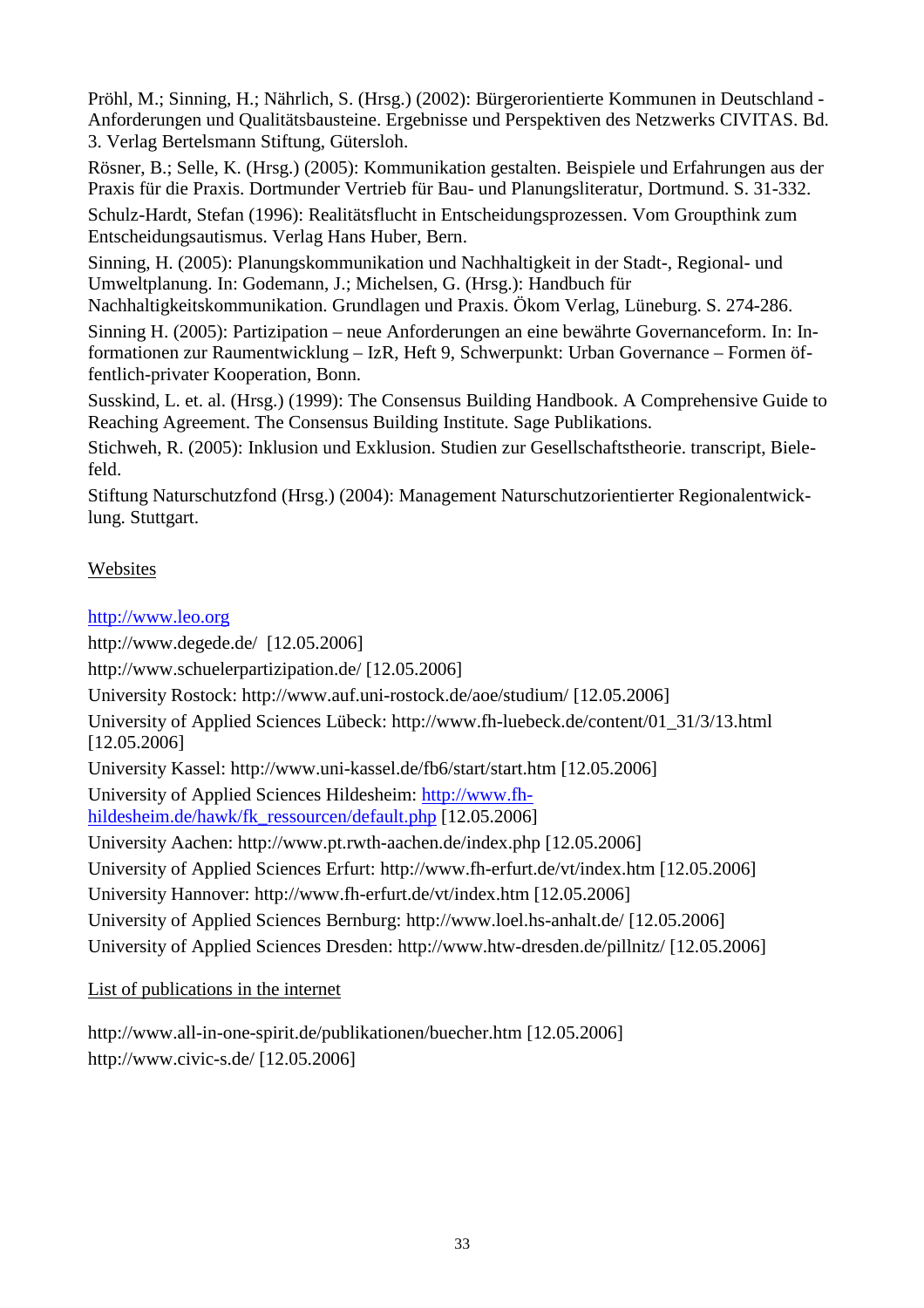### **ANNEX 3. QUESTIONNAIRE USED AS A BASIS FOR THE CSA SURVEYS**

| 1. Basic information on the respondent and her/his organisation |                                              |
|-----------------------------------------------------------------|----------------------------------------------|
| 1.1. Profession/title:                                          |                                              |
| 1.2. Professional education (subject and degree):               |                                              |
| 1.3. Position in the organisation:                              |                                              |
| 1.4. Professional field or sector of the organisation:          |                                              |
| 1.5. Type of organisation of the employer:                      | Central government authority                 |
|                                                                 | $\Box$ Regional/provincial authority         |
|                                                                 | Local government/municipal authority         |
|                                                                 | Private company                              |
|                                                                 | $\Box$ Non-governmental/citizen organisation |
|                                                                 | Other, please specify:                       |
|                                                                 |                                              |

### **2. Characteristics of your work**

2.1. Please, give a brief description of your work (responsibilities, tasks, key elements, role of natural resources and/or environmental planning in your work, etc.):

2.2. With regard to your work relating to natural resources and/or environmental planning, please, indicate which of the following tasks have been or are likely to be a significant part of that work (please, tick the appropriate check-boxes)?

|  | Managing or supervising planning processes |  |
|--|--------------------------------------------|--|
|  |                                            |  |

 $\Box$  Planning how public participation is organised in planning processes managed by your organisation

 $\Box$  Informing the public about the forthcoming planning processes or events

 $\Box$  Informing the public about plans (being) prepared or implemented by your organisation

| $\Box$ Collecting and receiving information and views from the public for plans (being) prepared |  |
|--------------------------------------------------------------------------------------------------|--|
| or implemented by your organisation                                                              |  |

 $\Box$  Facilitating public meetings (chairing, leading working groups, etc.)

 $\Box$  Participating in discussions with the public in planning processes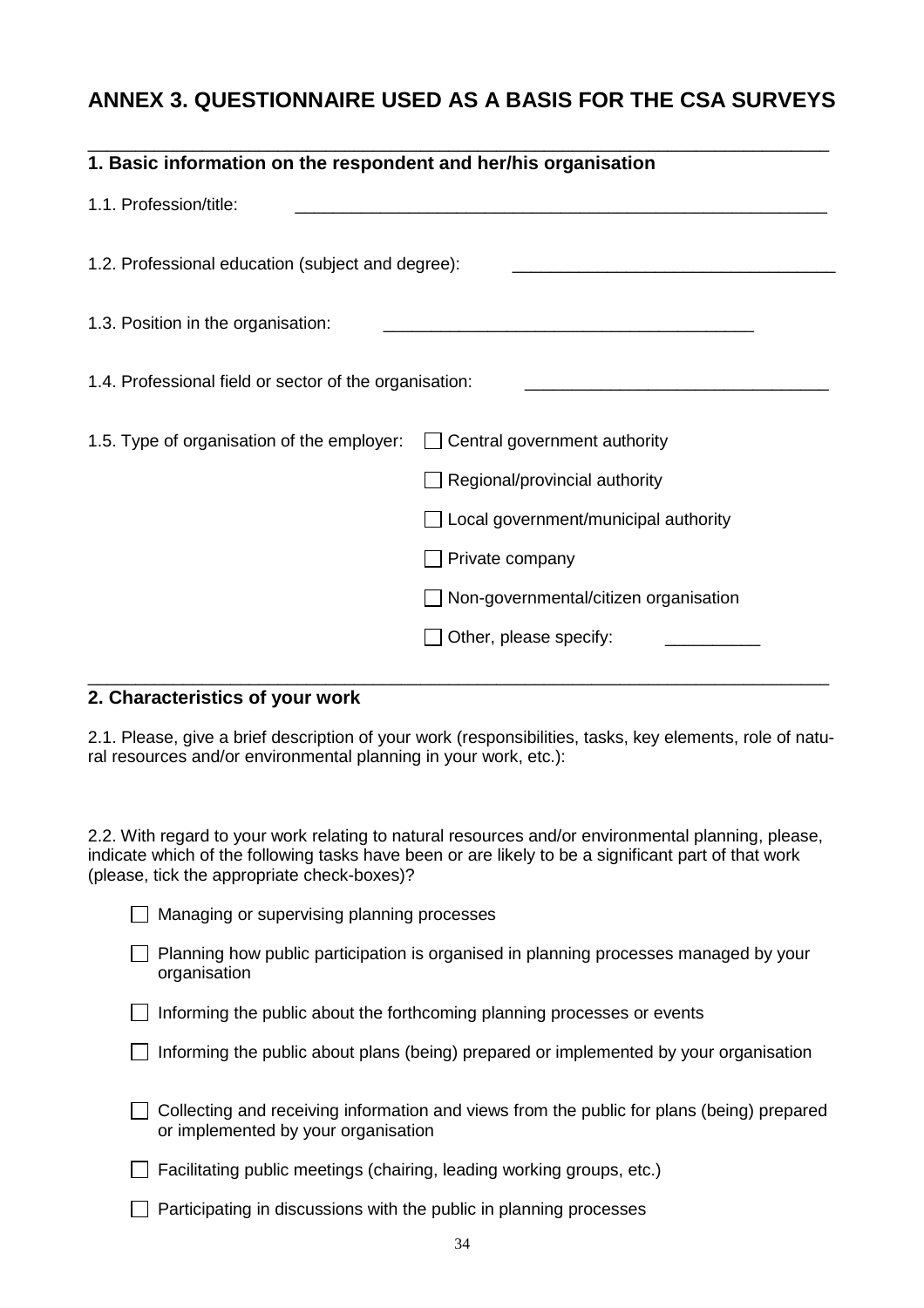$\Box$  Facilitating negotiations or mediating conflicts between interest groups

 $\Box$  Documenting/reporting processes and results of public participation

 $\Box$  Evaluating collaborative planning

 $\Box$  Developing collaborative planning practices for your organisation

 $\Box$  Providing training for professionals or students in collaborative planning

 $\Box$  Other tasks of collaborative planning, please specify:

#### \_\_\_\_\_\_\_\_\_\_\_\_\_\_\_\_\_\_\_\_\_\_\_\_\_\_\_\_\_\_\_\_\_\_\_\_\_\_\_\_\_\_\_\_\_\_\_\_\_\_\_\_\_\_\_\_\_\_\_\_\_\_\_\_\_\_\_\_\_\_\_\_\_\_\_\_\_\_ **3. Utilisation of collaborative planning methods/techniques and related training needs**

Please, indicate to what extent you have used or are likely to use the following collaborative planning methods/techniques, and how you see your needs for training to use them (please, select the appropriate options in the drop-down fields):

\_\_\_\_\_\_\_\_\_\_\_\_\_\_\_\_\_\_\_\_\_\_\_\_\_\_\_\_\_\_\_\_\_\_\_\_\_\_\_\_\_\_\_\_\_\_\_\_\_\_\_\_\_\_\_\_\_\_\_\_\_\_\_\_\_\_\_\_\_\_\_\_\_\_

| <b>Collaborative methods/techniques</b>                        | <b>Previous</b><br>use | <b>Future</b><br><b>use</b> | <b>Training</b><br>needs |
|----------------------------------------------------------------|------------------------|-----------------------------|--------------------------|
| Letters to the public                                          |                        |                             |                          |
| Newspaper announcements                                        |                        |                             |                          |
| <b>Newsletters</b>                                             |                        |                             |                          |
| TV or radio programmes                                         |                        |                             |                          |
| Exhibitions in public places                                   |                        |                             |                          |
| Site visits or field trips with the public                     |                        |                             |                          |
| Questionnaire surveys                                          |                        |                             |                          |
| Interviews                                                     |                        |                             |                          |
| Inviting written comments from the public                      |                        |                             |                          |
| Telephone hotlines                                             |                        |                             |                          |
| Regional offices (drop-in centres)                             |                        |                             |                          |
| Public meetings, hearings, seminars, workshops                 |                        |                             |                          |
| Working groups                                                 |                        |                             |                          |
| <b>Steering committees</b>                                     |                        |                             |                          |
| Discussions facilitated by a neutral, professional facilitator |                        |                             |                          |
| Negotiations between interest groups (without mediation)       |                        |                             |                          |
| Mediated negotiations                                          |                        |                             |                          |
| E-mail discussion groups                                       |                        |                             |                          |
| Interactive websites                                           |                        |                             |                          |
| Children's participation in planning                           |                        |                             |                          |
| Methods for systematic comparison of project alternatives      |                        |                             |                          |
| Computer-supported decision-making methods                     |                        |                             |                          |
| Geographic Information Systems (GIS) in illustrating in-       |                        |                             |                          |
| formation on projects                                          |                        |                             |                          |
| Other methods/techniques, please specify:                      |                        |                             |                          |
|                                                                |                        |                             |                          |
|                                                                |                        |                             |                          |

- -
- -

\_\_\_\_\_\_\_\_\_\_\_\_\_\_\_\_\_\_\_\_\_\_\_\_\_\_\_\_\_\_\_\_\_\_\_\_\_\_\_\_\_\_\_\_\_\_\_\_\_\_\_\_\_\_\_\_\_\_\_\_\_\_\_\_\_\_\_\_\_\_\_\_\_\_\_\_\_\_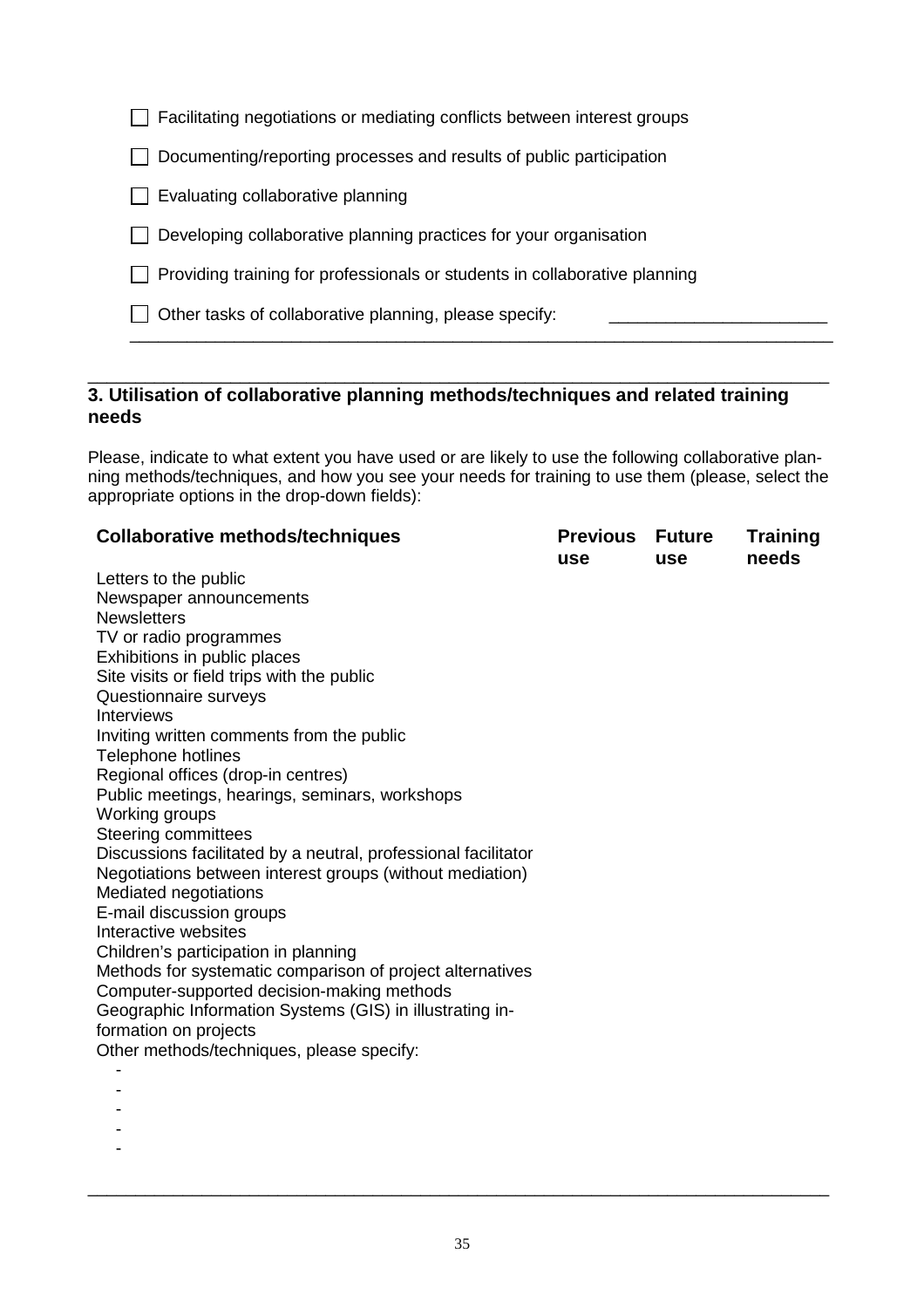### **4. Your needs for training in other issues and skills of collaborative planning**

Please, indicate to what extent you have needed or are likely to need skills relating to the following issues and your needs for further training in those issues (please, select the appropriate options in the drop-down fields):

| <b>Issues/skills</b>                                                                                                                      | <b>Previous</b><br>need for<br><b>skills</b> | <b>Future</b><br>need for<br><b>skills</b> | <b>Further</b><br>training<br>needs |
|-------------------------------------------------------------------------------------------------------------------------------------------|----------------------------------------------|--------------------------------------------|-------------------------------------|
| Legal requirements for collaborative planning                                                                                             |                                              |                                            |                                     |
| Requirements, norms and guidelines of your organisation for<br>collaborative planning                                                     |                                              |                                            |                                     |
| Assessing "costs and benefits" (pros and cons) of collabora-<br>tive planning                                                             |                                              |                                            |                                     |
| Establishing and preparing your team for collaborative plan-<br>ning                                                                      |                                              |                                            |                                     |
| Designing communication strategies                                                                                                        |                                              |                                            |                                     |
| Analysis of actors in a communication strategy                                                                                            |                                              |                                            |                                     |
| Preparing plans for collaborative planning                                                                                                |                                              |                                            |                                     |
| Motivating the public in the initial stages of collaborative plan-<br>ning                                                                |                                              |                                            |                                     |
| Chairing of meetings                                                                                                                      |                                              |                                            |                                     |
| Group/Team working skills                                                                                                                 |                                              |                                            |                                     |
| <b>Communications skills</b>                                                                                                              |                                              |                                            |                                     |
| Negotiation and conflict management skills                                                                                                |                                              |                                            |                                     |
| Identifying issues of disagreement (conflict mapping, etc.)                                                                               |                                              |                                            |                                     |
| Monitoring and evaluating collaborative planning processes                                                                                |                                              |                                            |                                     |
| Documenting collaborative planning processes and results<br>(progress, views of the public, choices made, agree-<br>ments/disagreements,) |                                              |                                            |                                     |
| Planning theories (planning ideologies and approaches)                                                                                    |                                              |                                            |                                     |
| <b>Communication theories</b>                                                                                                             |                                              |                                            |                                     |
| Organisational theories (organisational structures appropriate<br>for collaborative planning)                                             |                                              |                                            |                                     |
| Theories of democracy (evolving ideas of democracy)                                                                                       |                                              |                                            |                                     |
| Other theories, please specify:                                                                                                           |                                              |                                            |                                     |
| Other skills related to collaborative planning, please<br>specify:                                                                        |                                              |                                            |                                     |
|                                                                                                                                           |                                              |                                            |                                     |

### **5. Challenges of collaborative planning**

Please, give a brief description of the most important challenges you have faced in collaborative planning:

\_\_\_\_\_\_\_\_\_\_\_\_\_\_\_\_\_\_\_\_\_\_\_\_\_\_\_\_\_\_\_\_\_\_\_\_\_\_\_\_\_\_\_\_\_\_\_\_\_\_\_\_\_\_\_\_\_\_\_\_\_\_\_\_\_\_\_\_\_\_\_\_\_\_\_\_\_\_

#### \_\_\_\_\_\_\_\_\_\_\_\_\_\_\_\_\_\_\_\_\_\_\_\_\_\_\_\_\_\_\_\_\_\_\_\_\_\_\_\_\_\_\_\_\_\_\_\_\_\_\_\_\_\_\_\_\_\_\_\_\_\_\_\_\_\_\_\_\_\_\_\_\_\_\_\_\_\_ **6. Your previous training and providers of training on collaborative planning**

Please, describe what kind of training related to collaborative planning has been provided to you or your colleagues and by which organisations and service providers, including the possible internal training unit of your organisation: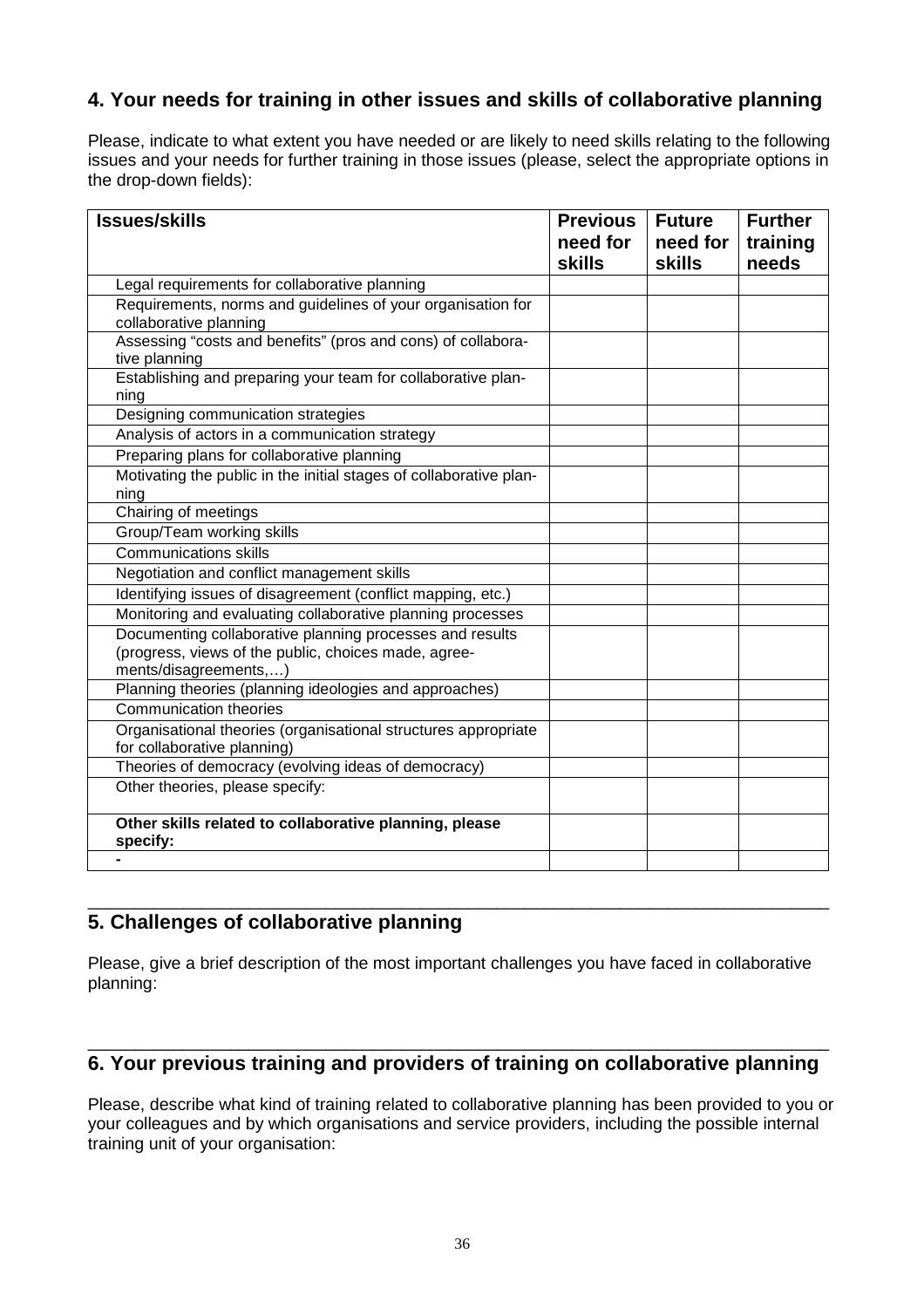### **ANNEX 4. QUESTIONS USED AS A BASIS FOR THE CSA INTERVIEWS**

### **A. The guiding and management principles that should be used to progress the interview process are:**

### **1. At the start of the interview:**

Provide some background information on the EnTraCoP project and the research / data gathering context.

Ensure that the interviewee is comfortable with the interview and explain that anonymity will be guaranteed. (The use of a tape recorder, if possible, will help with the analysis and reduces the need for note taking.)

#### **2. During the Interview:**

Maintain focus (repeat questions if/when necessary).

Avoid leading the interview by using collaborative planning type terminology.

Use the **Why? What ? Where? When? How?** & **Tell me about…** type questions.

#### **3. At the end of interview ;**

Allow interviewees to ask questions.

Provide some feedback where appropriate.

### **B. Initial question that might be asked:**

- **N………., can you give me an example of a 'collaborative planning' situation that you were actively involved in and you felt that you managed the CP situation to a successful / unsuccessful outcome.** 

**Rationale:** This question is designed to open the formal interview while imposing the minimum amount of guidance to the interviewee.

#### **Typical questions that might be used to progress the interview are:**

- Can you tell me about the background to the CP situation, i.e. how did the situation come about? **(context, need and requirements for CP)**
- Who were the main people involved in the situation (collaborative planning situation)?
- What exactly were you trying to achieve? What were your objectives for CP? **(focus on the task)**
- How did you go about dealing with the CP situation / issue, for example, how did you plan and prepare yourself and/or your team for the task; how did you interact with the public; what kind of methods/techniques did you use in the interaction with the public?
- How did you document the process and results of the process?
- What kind of challenges did you face during the planning process in interacting with the public and/or various authorities and experts? What was easy / difficult?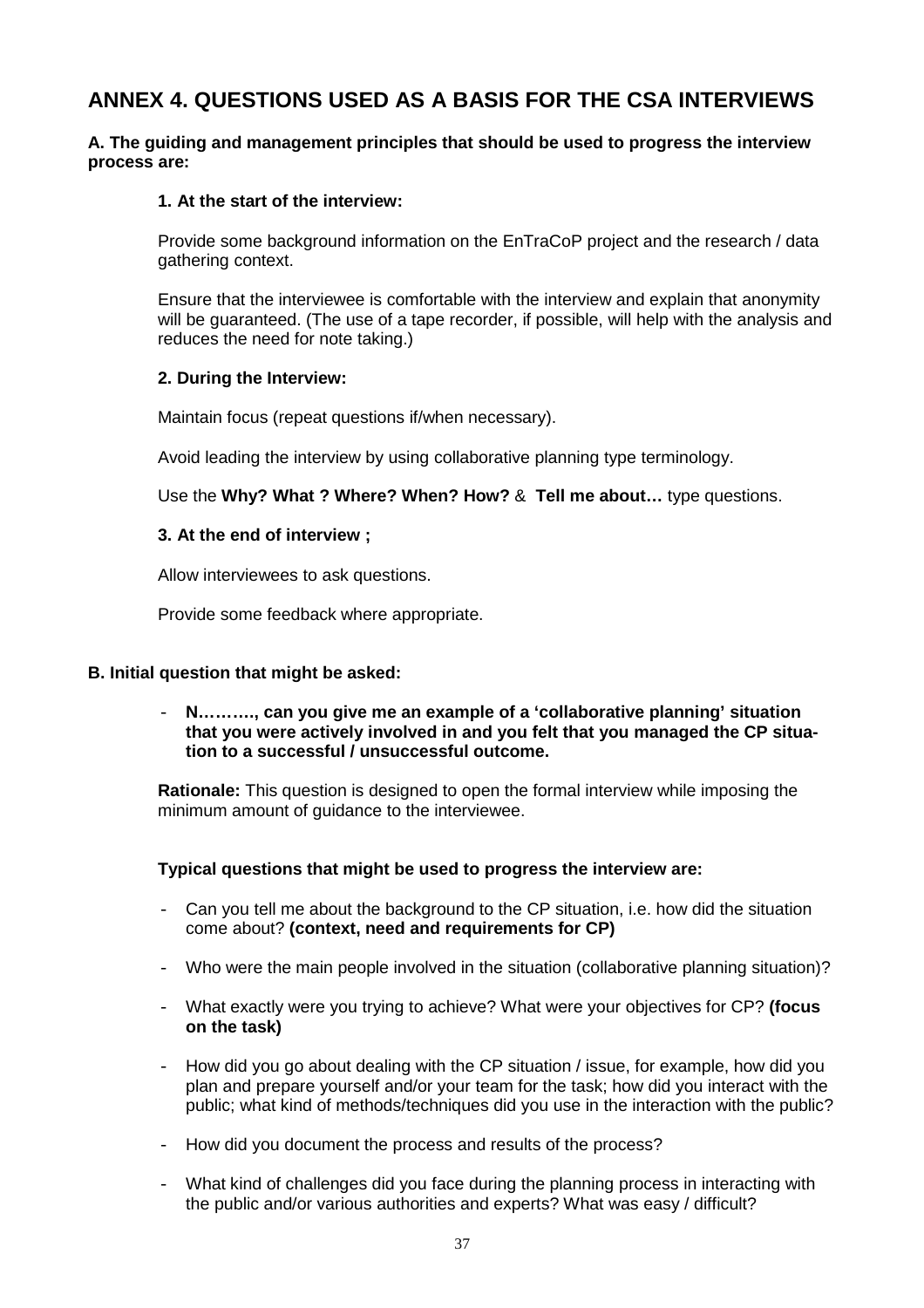- Did you/your team evaluate the successfulness of the process? How?
- Why do you think that there was a satisfactory / unsatisfactory outcome?
- What factors do you feel were important (critical) to the successful or unsatisfactory outcome to the CP situation?
- If that CP situation were to arise again, what would you do differently or how would you approach it now?

#### **At the end of the interview you might also ask the interviewee:**

- Based on your experiences, what do you think are the most important competencies (skills, knowledge and attitudes) that are required for good collaborative planning? (The purpose of this question is to gather some themes / topics that might be also included in any training / education syllabus.)
- How do you see the need/role for further training in achieving good collaborative planning?
- What kind of training related to collaborative planning has been provided to you or your colleagues and by which organisations and service providers, including the possible internal training unit of your organisation?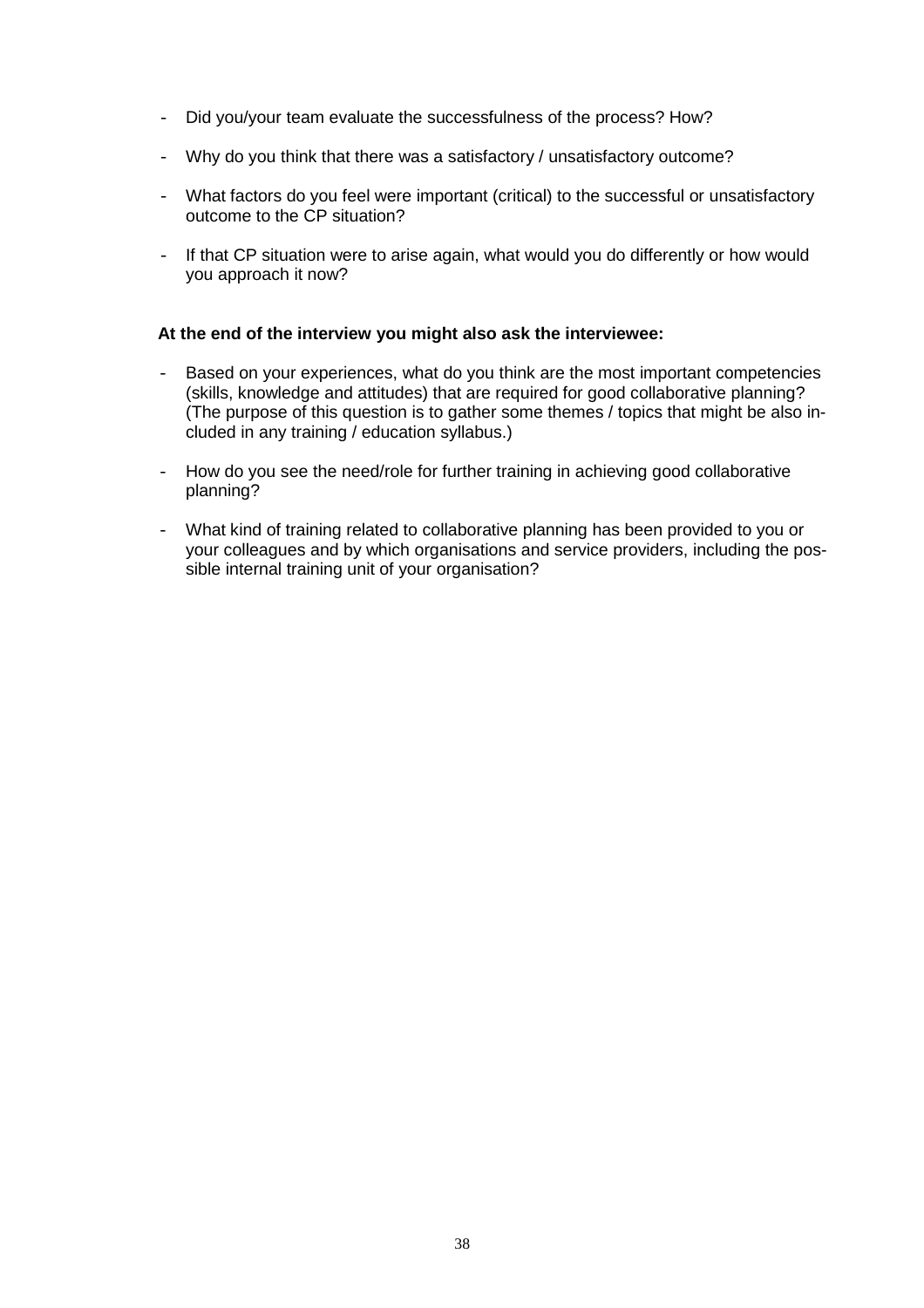### **ANNEX 5. QUESTIONNAIRE USED AS A BASIS FOR THE VETA SUR-VEYS**

| 1. Basic information on the respondent and her/his organisation |                                                            |
|-----------------------------------------------------------------|------------------------------------------------------------|
| 1.1. Profession/title:                                          |                                                            |
| 1.2. Professional education (subject and degree):               |                                                            |
| 1.3. Position in the organisation:                              | <u> 1980 - Jan James Barnett, fransk politik (d. 1980)</u> |
| 1.4. Professional field or sector of the organisation:          |                                                            |
| 1.5. Type of educational organisation:                          | Vocational courses (hands-on training)                     |
|                                                                 | Intermediate level education                               |
|                                                                 | <b>BSc.</b> level education                                |
|                                                                 | MSc. Level education                                       |
|                                                                 | $\Box$ Adult education (part time degree courses)          |
|                                                                 | □ Professional training courses/ specialized training      |
|                                                                 | Other, please specify:                                     |

### **2. The role of collaborative planning in your educational work**

2.1. Please, give a brief description of your work (responsibilities, tasks, key elements, role of natural resources and/or environmental planning in your work, etc.):

\_\_\_\_\_\_\_\_\_\_\_\_\_\_\_\_\_\_\_\_\_\_\_\_\_\_\_\_\_\_\_\_\_\_\_\_\_\_\_\_\_\_\_\_\_\_\_\_\_\_\_\_\_\_\_\_\_\_\_\_\_\_\_\_\_\_\_\_\_\_\_\_\_\_\_\_\_\_

2.2. With regard to your work in education or training on collaborative planning relating to natural resources and/or environmental planning, please, indicate which of the following subjects have been or are likely to be a significant part of future work for students?

- Managing or supervising planning processes
- **Planning how public participation is organised in planning processes managed by your** organisation
- $\Box$  Informing the public about the forthcoming planning processes or events
- $\Box$  Informing the public about plans (being) prepared or implemented by your organisation
- $\Box$  Collecting and receiving information and views from the public for plans (being) prepared or implemented by your organisation
- $\Box$  Facilitating public meetings (chairing, leading working groups, etc.)
- $\Box$  Participating in discussions with the public in planning processes
- Facilitating negotiations or mediating conflicts between interest groups
- Documenting/reporting processes and results of public participation
- $\Box$  Evaluating collaborative planning
- $\square$  Developing collaborative planning practices for your organisation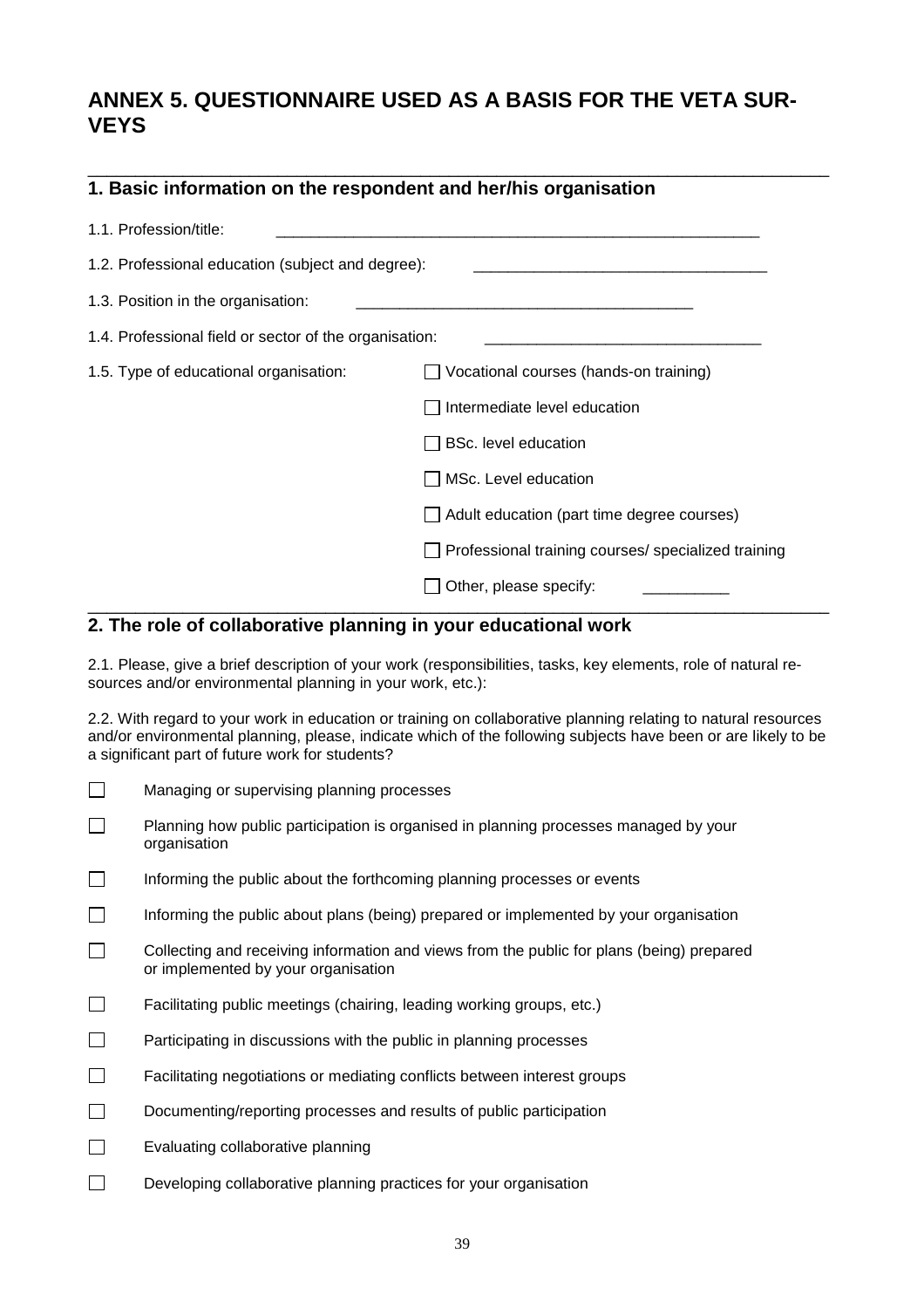### Providing training for professionals or students in collaborative planning

 $\Box$  Other tasks of collaborative planning, please specify:

#### \_\_\_\_\_\_\_\_\_\_\_\_\_\_\_\_\_\_\_\_\_\_\_\_\_\_\_\_\_\_\_\_\_\_\_\_\_\_\_\_\_\_\_\_\_\_\_\_\_\_\_\_\_\_\_\_\_\_\_\_\_\_\_\_\_\_\_\_\_\_\_\_\_\_\_\_\_\_ **3. Education and training on collaborative planning methods/techniques**

Please, indicate if you are currently teaching in or are likely to use in the future the following collaborative methods/ techniques/theories in education, and how you see your needs for training yourself in collaborative planning methods/techniques:

| <b>Theories/Methods/Techiques</b>                                                                  | <b>Teaching</b> | <b>Teaching</b> | <b>Training need</b> |
|----------------------------------------------------------------------------------------------------|-----------------|-----------------|----------------------|
|                                                                                                    | currently       | in the future   | for yourself         |
| Education on the basic principles / theories on                                                    |                 |                 |                      |
| interactive planning                                                                               |                 |                 |                      |
| Education on the basic principles / theories on                                                    |                 |                 |                      |
| communication                                                                                      |                 |                 |                      |
| Instructions for communication strategy design                                                     |                 |                 |                      |
| Instructions for the analysis of actors in a commu-                                                |                 |                 |                      |
| nication strategy                                                                                  |                 |                 |                      |
| Instructions for use of communication techniques                                                   |                 |                 |                      |
| in a communication strategy                                                                        |                 |                 |                      |
| Instructions chairing a meeting                                                                    |                 |                 |                      |
| Instructions for public meetings, hearings, semi-                                                  |                 |                 |                      |
| nars, workshops                                                                                    |                 |                 |                      |
| Instructions for letters to the public                                                             |                 |                 |                      |
| Instructions for newspaper announcements                                                           |                 |                 |                      |
| Instructions for newsletters                                                                       |                 |                 |                      |
| Instructions for TV or radio programmes                                                            |                 |                 |                      |
| Instructions for exhibitions in public places                                                      |                 |                 |                      |
| Instructions for site visits or field trips with the                                               |                 |                 |                      |
| public                                                                                             |                 |                 |                      |
| Instructions for questionnaire surveys                                                             |                 |                 |                      |
| Instructions for interviews                                                                        |                 |                 |                      |
| Instructions for inviting written comments from the                                                |                 |                 |                      |
| public                                                                                             |                 |                 |                      |
| Instructions for setting up telephone hotlines                                                     |                 |                 |                      |
| Instructions for organisation and management of                                                    |                 |                 |                      |
| regional offices (drop-in centres)                                                                 |                 |                 |                      |
| Instructions for public meetings, hearings, semi-                                                  |                 |                 |                      |
| nars, workshops                                                                                    |                 |                 |                      |
| Instructions for the use of working groups                                                         |                 |                 |                      |
| Instructions for the use of steering committees                                                    |                 |                 |                      |
| Instructions for the use of discussions facilitated                                                |                 |                 |                      |
| by a neutral, professional facilitator                                                             |                 |                 |                      |
| Instructions for the use of negotiations between                                                   |                 |                 |                      |
| interest groups (without mediation)                                                                |                 |                 |                      |
| Instructions for the use of mediated negotiations<br>Instructions for the use of e-mail discussion |                 |                 |                      |
|                                                                                                    |                 |                 |                      |
| groups<br>Instructions for the use of interactive websites                                         |                 |                 |                      |
| Instructions for the use of children's participation                                               |                 |                 |                      |
| in planning                                                                                        |                 |                 |                      |
| Instructions for methods for systematic compari-                                                   |                 |                 |                      |
| son of project alternatives                                                                        |                 |                 |                      |
| Instructions for the use of computer-supported                                                     |                 |                 |                      |
| decision-making methods                                                                            |                 |                 |                      |
| Instructions for the use of Geographic Information                                                 |                 |                 |                      |
| Systems (GIS) in illustrating information on pro-                                                  |                 |                 |                      |
| jects                                                                                              |                 |                 |                      |
| Use of simulated case studies in education:                                                        |                 |                 |                      |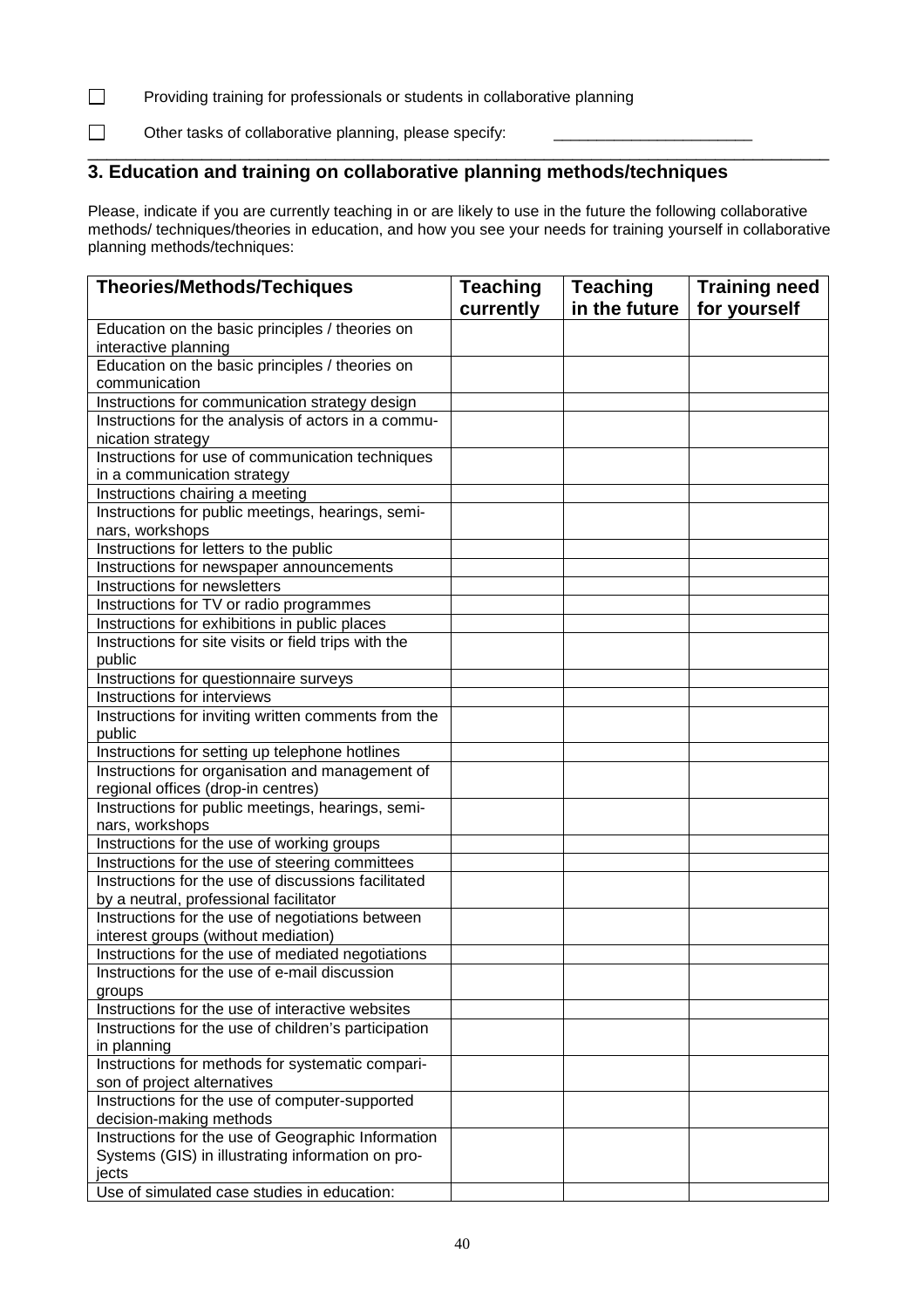| Use of real life case studies in education:      |  |  |
|--------------------------------------------------|--|--|
| Instructions on monitoring interactive processes |  |  |
| Other methods/techniques, please specify:        |  |  |
|                                                  |  |  |

#### \_\_\_\_\_\_\_\_\_\_\_\_\_\_\_\_\_\_\_\_\_\_\_\_\_\_\_\_\_\_\_\_\_\_\_\_\_\_\_\_\_\_\_\_\_\_\_\_\_\_\_\_\_\_\_\_\_\_\_\_\_\_\_\_\_\_\_\_\_\_\_\_\_\_\_\_\_\_ **4. Your needs for training in other skills of collaborative planning**

Please, indicate your needs for further training in the following issues:

| <b>Issues</b>                                                                                 | <b>Training need</b> |
|-----------------------------------------------------------------------------------------------|----------------------|
| Legal requirements for collaborative planning                                                 |                      |
| Requirements, norms and guidelines of professional organisations for collabora-               |                      |
| tive planning                                                                                 |                      |
| Assessing "costs and benefits" (pros and cons) of collaborative planning                      |                      |
| Establishing and preparing teams for collaborative planning                                   |                      |
| Preparing plans for collaborative planning                                                    |                      |
| Motivating the public in the initial stages of collaborative planning                         |                      |
| Group (team) working skills                                                                   |                      |
| <b>Communications skills</b>                                                                  |                      |
| Negotiation and conflict management skills                                                    |                      |
| Identifying issues of disagreement (conflict mapping, etc.)                                   |                      |
| Monitoring and evaluating collaborative planning processes                                    |                      |
| Documenting collaborative planning processes and results (progress, views of the              |                      |
| public, choices made, agreements/disagreements,)                                              |                      |
| Planning theories (planning ideologies and approaches)                                        |                      |
| Organisational theories (organisational structures appropriate for collaborative<br>planning) |                      |
| Theories of democracy (evolving ideas of democracy)                                           |                      |
|                                                                                               |                      |
| Other theories, please specify:                                                               |                      |
| Other skills related to collaborative planning, please specify:                               |                      |
|                                                                                               |                      |

#### \_\_\_\_\_\_\_\_\_\_\_\_\_\_\_\_\_\_\_\_\_\_\_\_\_\_\_\_\_\_\_\_\_\_\_\_\_\_\_\_\_\_\_\_\_\_\_\_\_\_\_\_\_\_\_\_\_\_\_\_\_\_\_\_\_\_\_\_\_\_\_\_\_\_\_\_\_\_ **5. Challenges of collaborative planning**

Please, give a brief description of the most important challenges you have faced in collaborative planning education and training:

\_\_\_\_\_\_\_\_\_\_\_\_\_\_\_\_\_\_\_\_\_\_\_\_\_\_\_\_\_\_\_\_\_\_\_\_\_\_\_\_\_\_\_\_\_\_\_\_\_\_\_\_\_\_\_\_\_\_\_\_\_\_\_\_\_\_\_\_\_\_\_\_\_\_\_\_\_\_

### **6. Providers of education and training on collaborative planning**

Please, identify (potential) organisers/providers of training on collaborative planning most suitable for your needs: